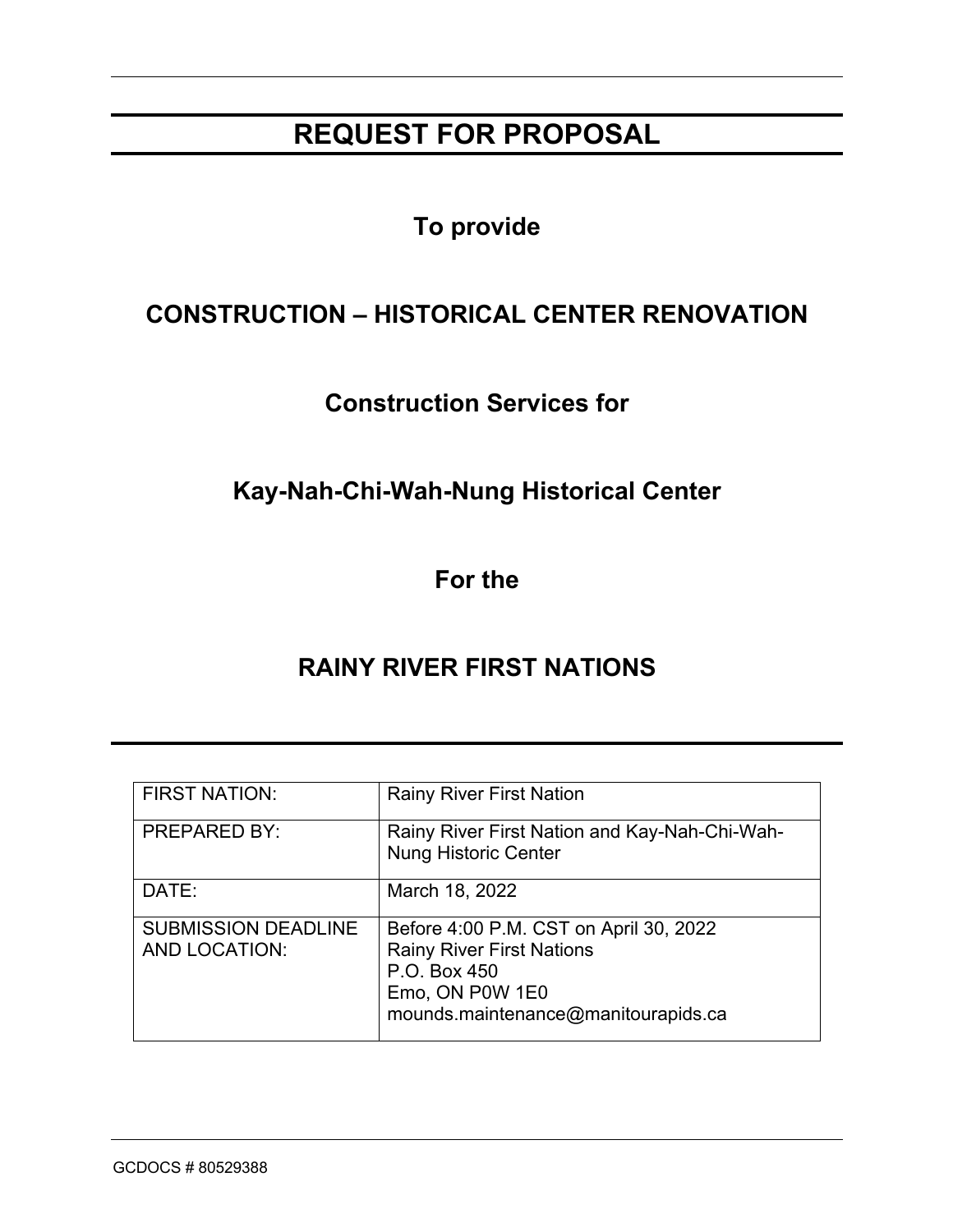# **Table of Contents**

| 1.1              |  |
|------------------|--|
| 1.2              |  |
| 1.3              |  |
| 1.4              |  |
| 1.5              |  |
| 1.6              |  |
| 1.7              |  |
| 1.8              |  |
|                  |  |
| 2.1              |  |
| 2.1.1            |  |
| 2.1.2            |  |
| 2.1.3            |  |
| 2.1.4            |  |
| 2.1.5            |  |
| 2.1.6            |  |
| 2.1.7            |  |
| 2.1.8            |  |
| 2.1.9            |  |
| 2.1.10           |  |
| 2.1.11           |  |
| 2.2 <sub>2</sub> |  |
| 2.2.1            |  |
| 2.2.2            |  |
| 2.2.3            |  |
| 2.2.4            |  |
| 2.2.5            |  |
| 2.2.6            |  |
| 2.2.7            |  |
| 2.2.8            |  |
| 2.2.9            |  |
| 2.2.10           |  |
| 2.2.11           |  |
| 2.2.12           |  |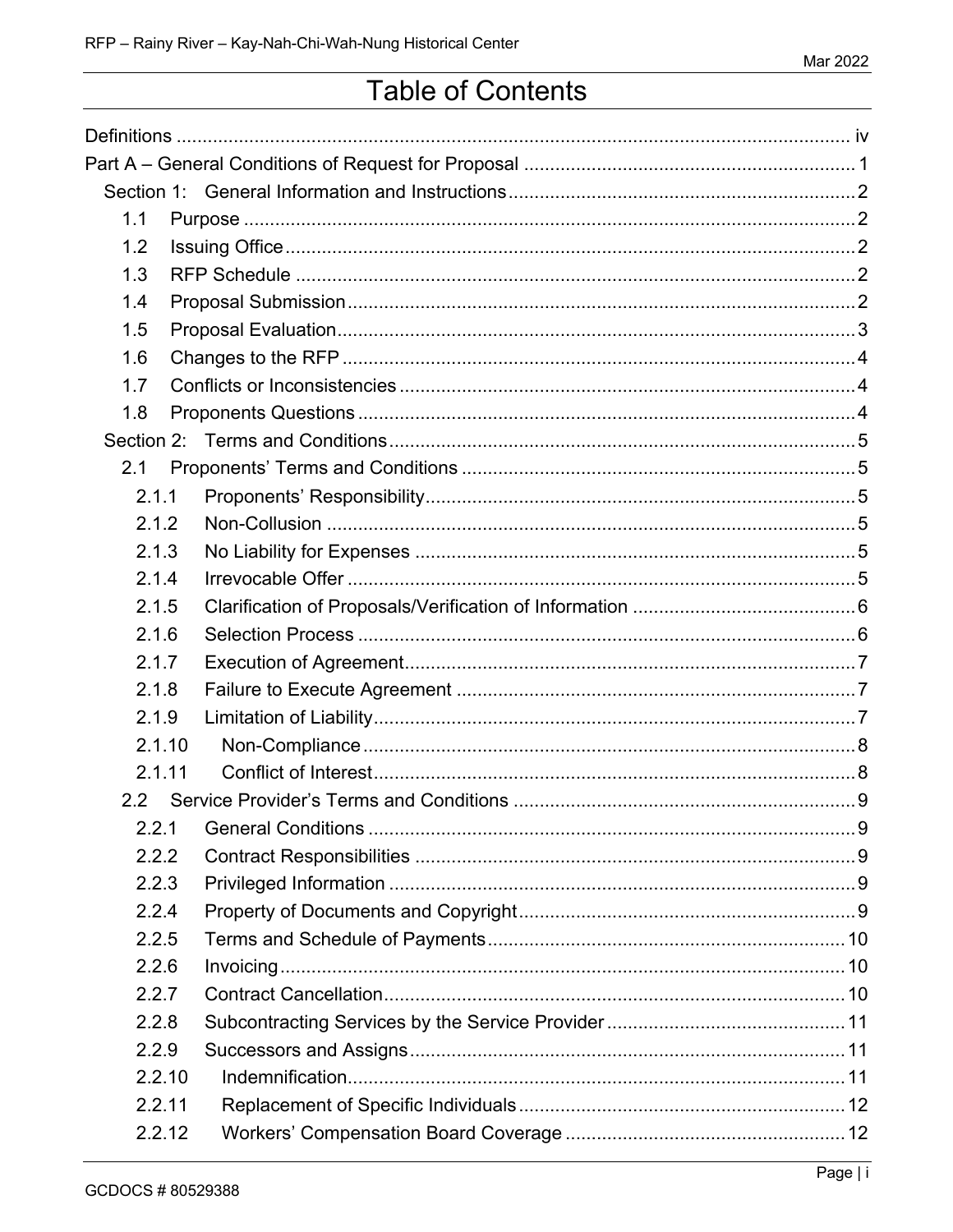| 2.2.13        |                                                                                                          |  |
|---------------|----------------------------------------------------------------------------------------------------------|--|
| 2.2.14        |                                                                                                          |  |
| 2.2.15        |                                                                                                          |  |
| 2.2.16        |                                                                                                          |  |
| 2.2.17        |                                                                                                          |  |
| 2.2.18        |                                                                                                          |  |
| 2.2.19        |                                                                                                          |  |
| 2.2.20        |                                                                                                          |  |
|               | Part B - Terms of Reference - Construction: Renovation Requirements  15                                  |  |
|               |                                                                                                          |  |
| 3.1           |                                                                                                          |  |
| 3.2           |                                                                                                          |  |
| 3.3           |                                                                                                          |  |
| 3.4           |                                                                                                          |  |
|               |                                                                                                          |  |
| 4.1           |                                                                                                          |  |
| 4.2           |                                                                                                          |  |
| 4.2.1         |                                                                                                          |  |
| 4.2.2         |                                                                                                          |  |
| 4.2.3         |                                                                                                          |  |
| 4.2.4         |                                                                                                          |  |
| 4.2.5         |                                                                                                          |  |
| 4.2.5.1       | Species at Risk Study and Archeological Assessment (Provisional)  Error!<br><b>Bookmark not defined.</b> |  |
| 4.2.6         |                                                                                                          |  |
| 4.2.7         |                                                                                                          |  |
| 4.2.8         |                                                                                                          |  |
| 4.3           |                                                                                                          |  |
|               |                                                                                                          |  |
|               |                                                                                                          |  |
| 4.3.2.1       |                                                                                                          |  |
| $4.4^{\circ}$ |                                                                                                          |  |
| 4.4.1         |                                                                                                          |  |
| 4.4.2         |                                                                                                          |  |
| 4.4.3         |                                                                                                          |  |
|               | 4.4.3.1 Contract Administration and Inspections Services (Provisional) 26                                |  |
|               |                                                                                                          |  |
|               |                                                                                                          |  |
| 4.4.4         |                                                                                                          |  |
| 4.5           |                                                                                                          |  |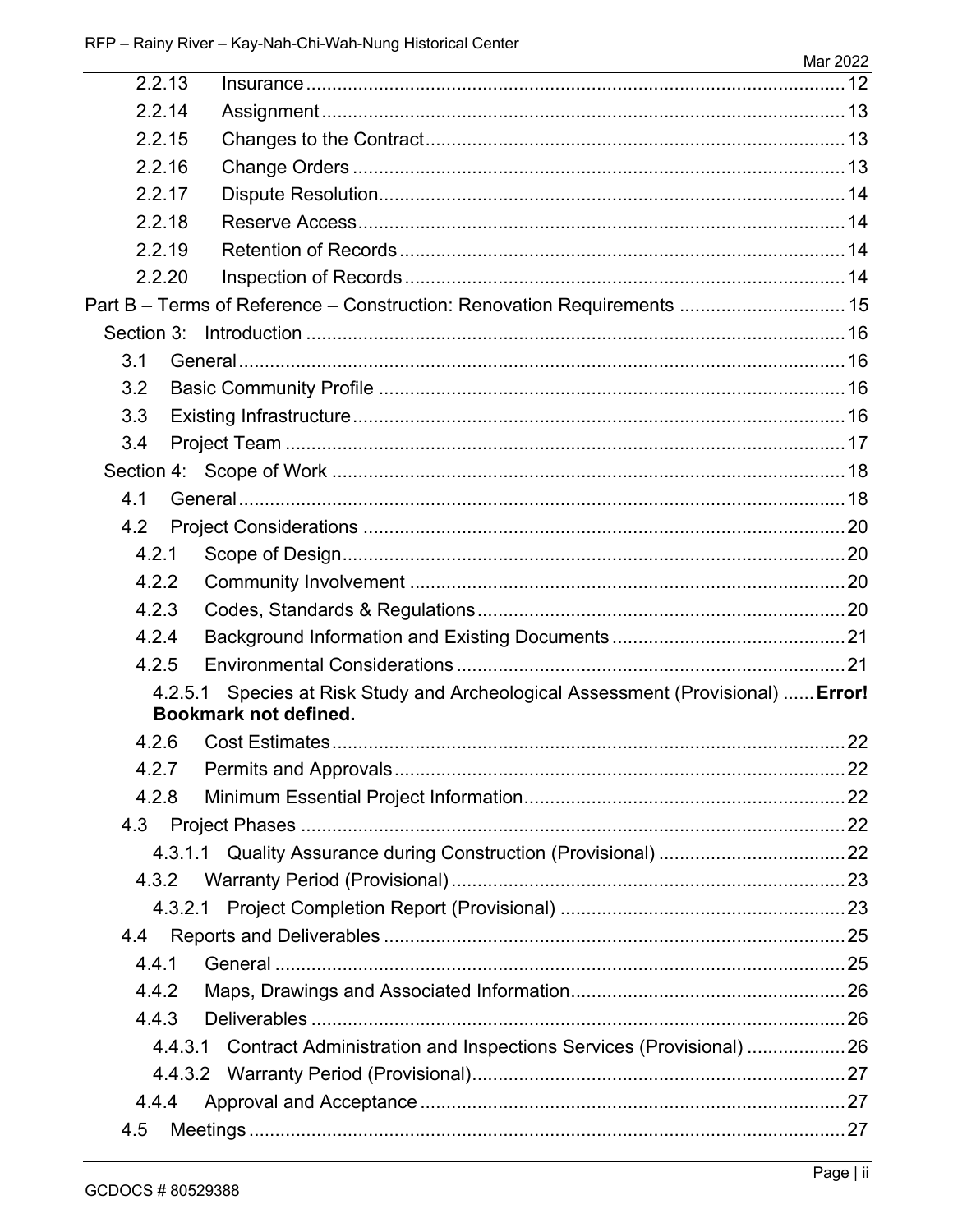| 4.5.1  |  |
|--------|--|
| 4.5.2  |  |
|        |  |
| 4.6.1  |  |
| 4.6.2  |  |
| 4.7    |  |
|        |  |
|        |  |
| 5.1    |  |
| 5.2    |  |
| 5.3    |  |
| 5.3.1  |  |
| 5.3.2  |  |
| 5.3.3  |  |
| 5.3.4  |  |
| 5.3.5  |  |
| 5.3.6  |  |
| 5.3.7  |  |
| 5.3.8  |  |
| 5.3.9  |  |
| 5.3.10 |  |
| 5.3.11 |  |
| 5.4    |  |
|        |  |
| 6.1    |  |
| 6.2    |  |
| 6.3    |  |
| 6.4    |  |
|        |  |

# **List of Appendices**

|--|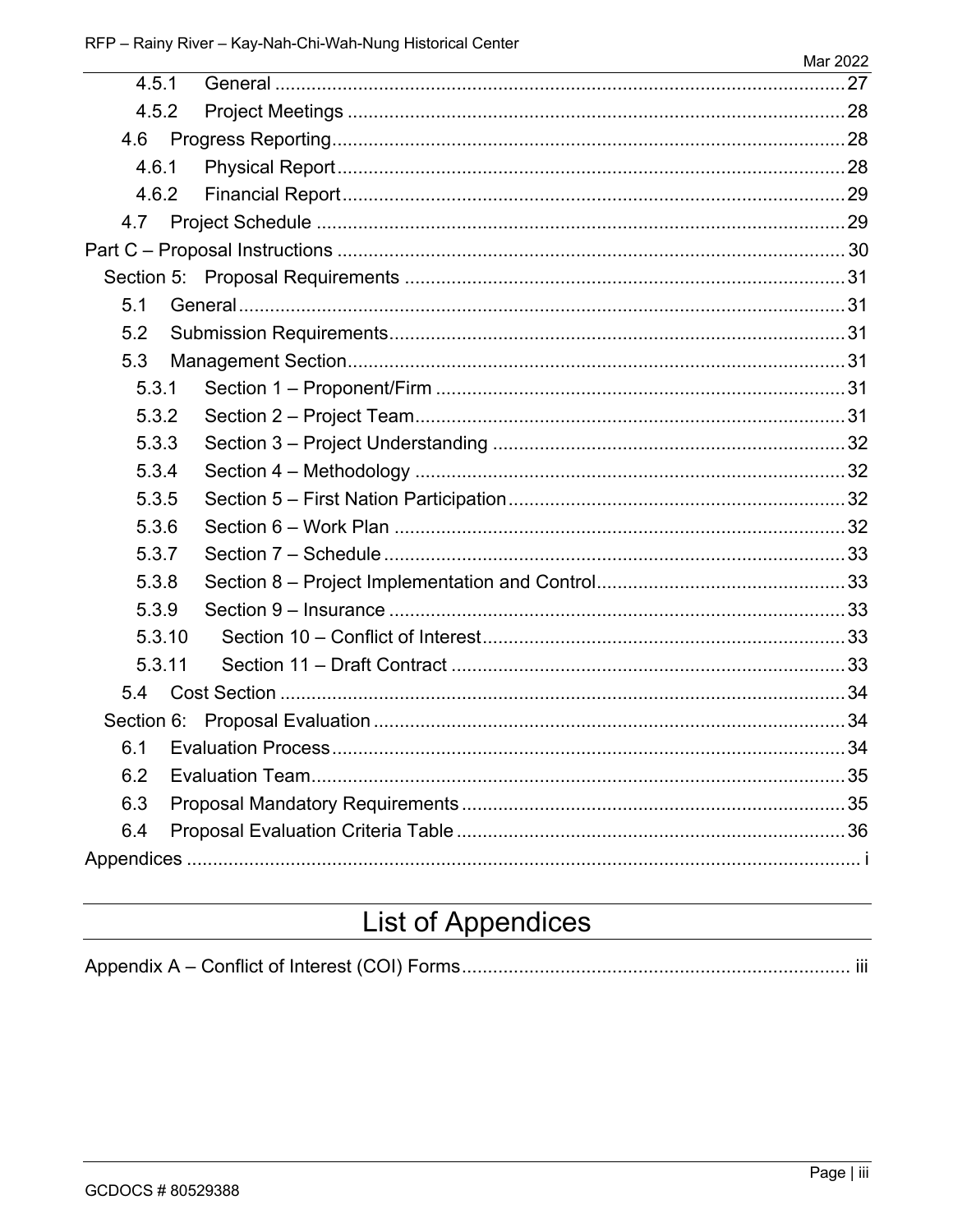# **DEFINITIONS**

"Agreement" means the formal written contract that will be entered into at the end of the procurement process which includes the RFP procurement documents, including any addenda; the Service Provider's Proposal Submission; and any amendments executed in accordance with the terms of the Agreement.

"Business Day" and/or "Working Day" is any day other than a Saturday, Sunday or statutory holiday in the Province of Ontario.

"Contract Price" means the amount stated in the Contract to be payable to the Contractor for the Work, exclusive of Goods and Services Tax and Harmonized Sales Tax;

"Historic Center" and/or "Center" refers to the Kay-Nah-Chi-Wah-Nung Historic Center.

"Joint Venture" is a collaborative undertaking by two or more firms for which the participant firms are equally (both jointly and individually) responsible.

"Owner" and/or "Rainy River" and/or "First Nation" refers to Rainy River First Nation and is the entity acquiring the goods and services outlined in the Contract.

"Preferred Proponent" is the entity that is selected by the Owner to enter into the executed Agreement.

"Principal" is an individual in a firm who possesses the legal responsibility for its management (owner, partner, officer, administrator, etc.).

"Proponent" includes firms that submit or intends to submit a proposal in response to this RFP prior to the specified submission closing dates.

"Proposal" refers to documents Proponents submit in response to this RFP.

"RFP" or "Request for Proposal" means the process and RFP documents described in Section 1.1.

"Service Provider" refers to the successful Proponent under Agreement for this Assignment.

"Sub-Service Provider" refers to a firm or individual that has been hired by the Service Provider to perform specific tasks of this Assignment.

"Work" means all the activities, services, goods, equipment, matters and things required to be done, delivered or performed by the Service Provider under the Contract.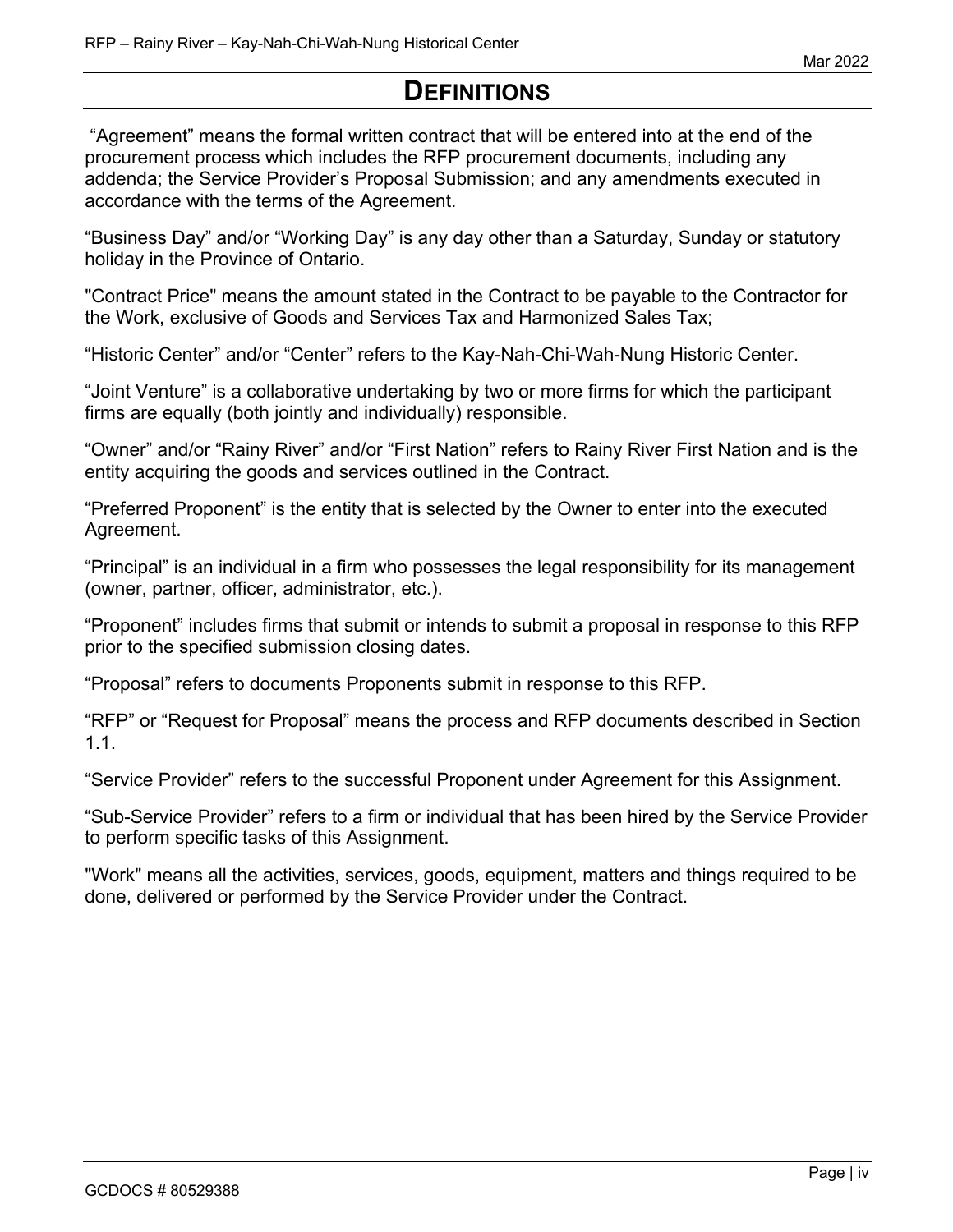# **PART A – GENERAL CONDITIONS OF REQUEST FOR PROPOSAL**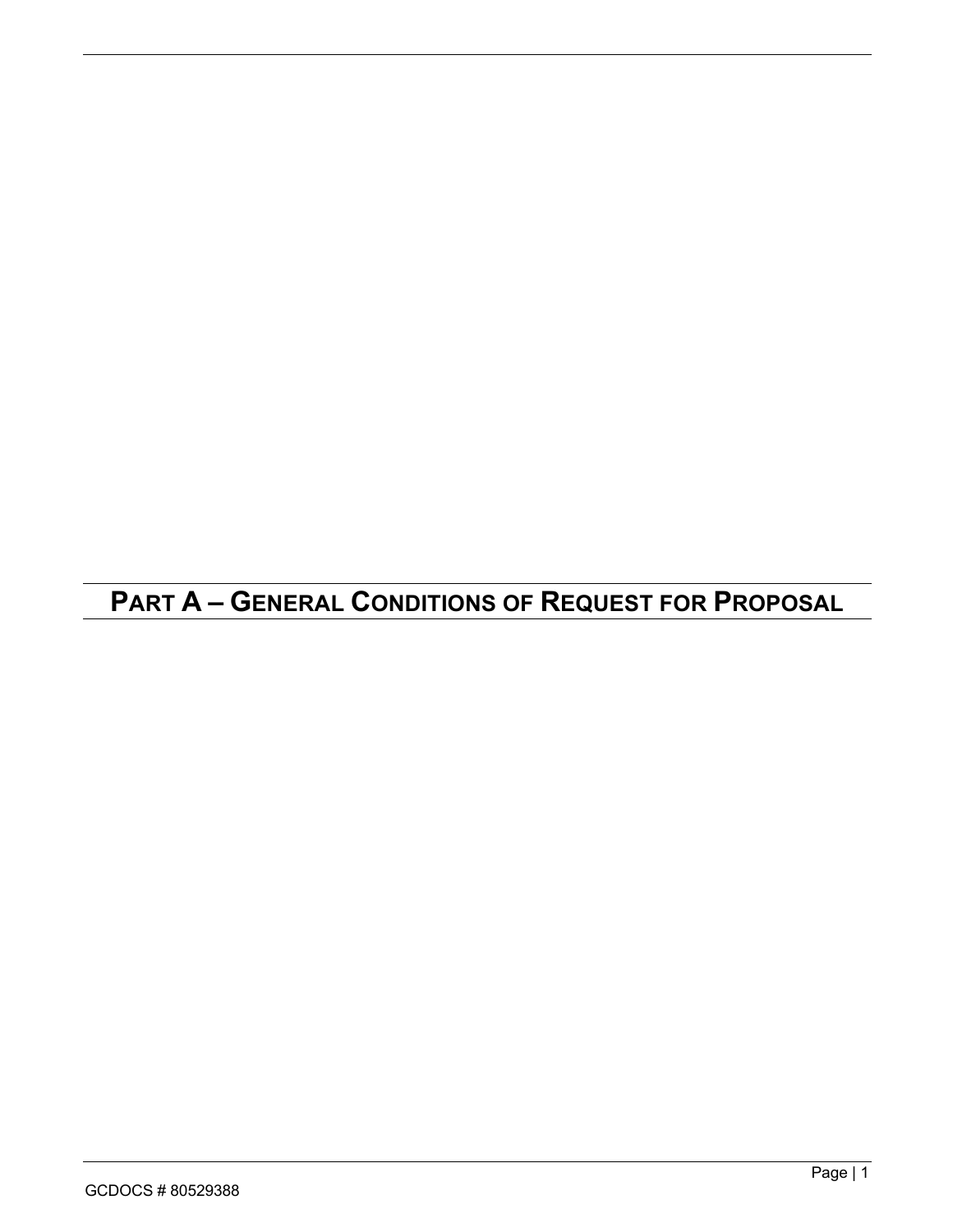#### **Section 1: GENERAL INFORMATION AND INSTRUCTIONS**

#### **1.1 Purpose**

This Request for Proposal states the instruction for submitting proposals and the procedure by which a Service Provider will be selected.

The RFP Documents include:

- Part A General Conditions for Request for Proposal
- Part B Terms of Reference
- Part C Proposal Instructions
- Appendices
- Addenda / Clarifications prior to the Proposal Submission closing date

The RFP Documents will be incorporated into the resulting Agreement for this Assignment.

#### **1.2 Issuing Office**

Rainy River First Nations P.O. Box 450 Emo, ON P0W 1E0 E-mail: mounds.maintenance@manitourapids.ca

#### **1.3 RFP Schedule**

The following schedule of activities is tentative and may be changed by the Owner at its sole discretion.

| Request for Proposal:              | March 18, 2022                  |
|------------------------------------|---------------------------------|
| Last Day for Consultant Questions: | April 22, 2022 at 4:00 p.m. CST |
| Proposals Due:                     | April 30, 2022 at 4:00 P.M. CST |
| Selection of Consultant:           | May 13, 2022                    |

#### **1.4 Proposal Submission**

Detailed submission of the Proposal requirements shall be in accordance with the project specific details outlined in Part C of this RFP.

An electronic pdf copy of the Proposal ("Management Section" only) submitted via e-mail must be received by the Issuing Office, **not later than 4:00 P.M. CST, on April 30, 2022. For consistency, www.timeanddate.com will be used as the official clock for receipt of proposals.** Proposals, signed by the Proponent's authorized representative and enclosed in the envelope provided for the purpose, **must** be sent via courier on the same day as closing and be received by the Issuing Office within five (5) business days of the closing date and time. See Section 5.2 for detailed submission requirements.

The Owner will not accept submission of any Proposals after the closing date and time.

Failure to submit by the time and date specified shall result in disqualification of the Proposal. Late Proposals will not be accepted and will be returned unopened. Each Proponent alone bears the responsibility for delivery of the Proposal by the stipulated date and time. The Owner will not be responsible for Proposals which are delivered to the mailroom, security or to any other location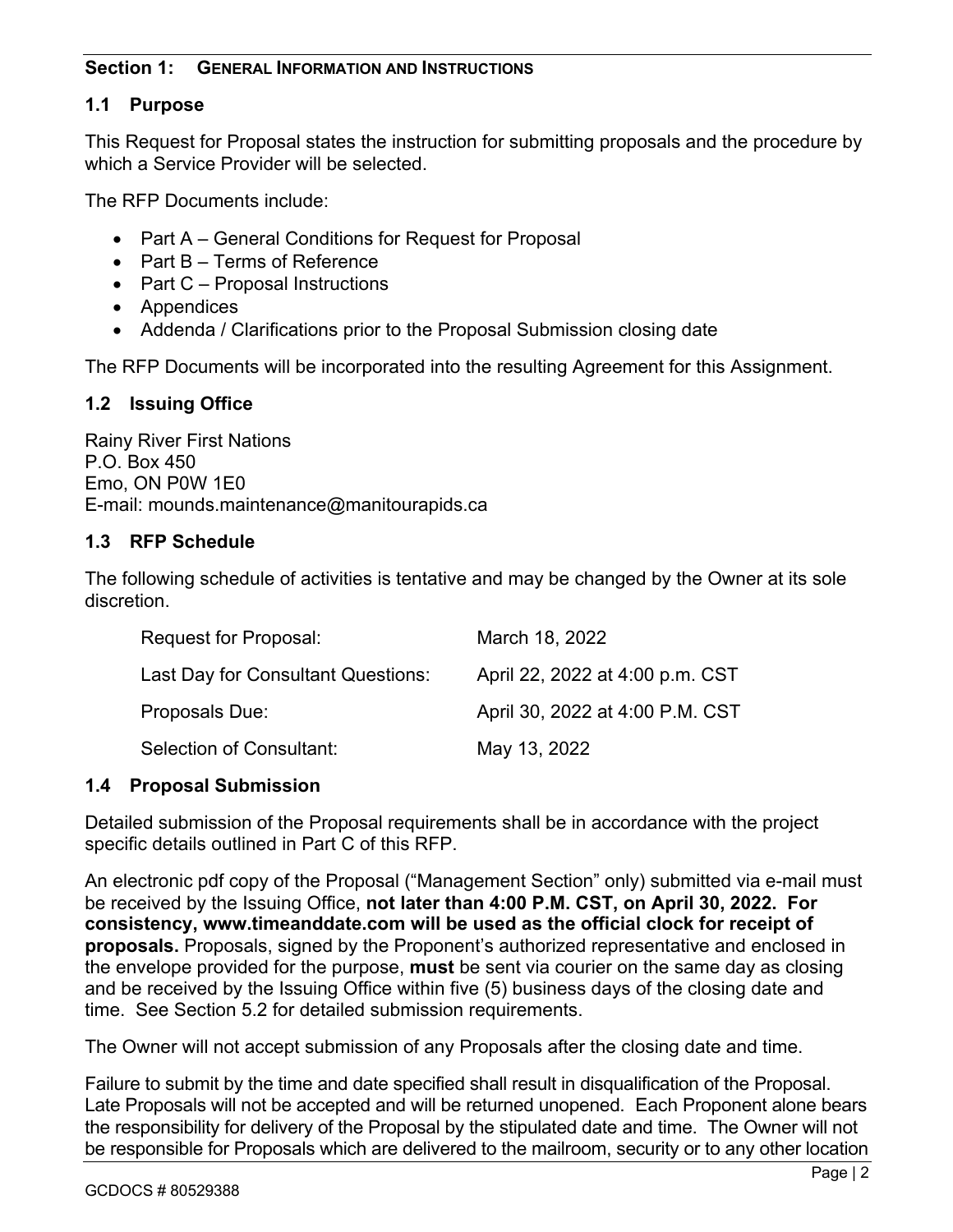and which do not arrive at the Issuing Office before the stipulated date and time. The office is open to receive Proposals between 9:00 a.m. and 4:00 p.m. local time Monday to Friday (excluding Holidays). Proposals will be dated and time stamped upon receipt.All Proposals must be signed in all forms and areas specified. No fax transmissions will be accepted.

Proposals submitted after the submission closing date/time will be returned unopened to the respective Proponent. No alteration to the Proponent's Proposal will be accepted after the Proposal Submission due date, except as provided for herein. A Proposal may be withdrawn by a Proponent by means of a written request delivered to the Issuing Office prior to the Proposal Submission's due date and time.

Each Proponent shall be solely responsible for examining all the RFP documents, including any addenda issued during the RFP period, and shall be deemed to have satisfied itself of the sufficiency of its Lump Sum Price for the Services.

By submitting Proposals, Proponents authorize the Owner to conduct reference checks.

Each Proponent shall review all the RFP documents, and shall promptly report and request for clarification of any discrepancy, deficiency, ambiguity, error, inconsistency or omission contained therein. Where such a request results in a change to the requirements of this RFP, the Owner will prepare and issue an addendum to this RFP.

Proponents shall not make verbal inquiries to staff with respect to this RFP. Information given orally by staff will not be binding on the Owner, nor will it be construed as a factor in the evaluation of the Proposals.

### **1.5 Proposal Evaluation**

The evaluation of the Proposal shall be in accordance with the project specific details outlined in Part C of this RFP. Please note the lowest priced, or any proposal, will not necessarily be accepted.

Each Proposal will first be examined to determine if it meets the Mandatory Requirements (has the information been submitted in the manner specified in the Request for Proposals and all the requirements have been satisfied). A determination of non-compliance (omitted or unacceptable items) may result in disqualification of the submission from further consideration.

Proponents understand and agree that the Owner may, if deemed necessary, verify any information provided in any Proposal. It must be clearly understood that if there is any evidence of misleading or false information having been given, the Owner may, in its sole discretion, reject the Proposal.

Proponents have a right to a debriefing only after the executed Agreement between the Preferred Proponent and the Owner has been signed.

Once the Agreement has been executed, the Owner, when requested, will debrief each Proponent at the Owner's date and time of preference, relative to each Proponent's Proposal evaluation results.

The Owner will consider all Proposals as confidential. The Owner will, however, have the right to make copies of all Proposals received for its internal review process. Any innovative ideas expressed in any unsuccessful Proposal shall be considered proprietary to the respective Proponent.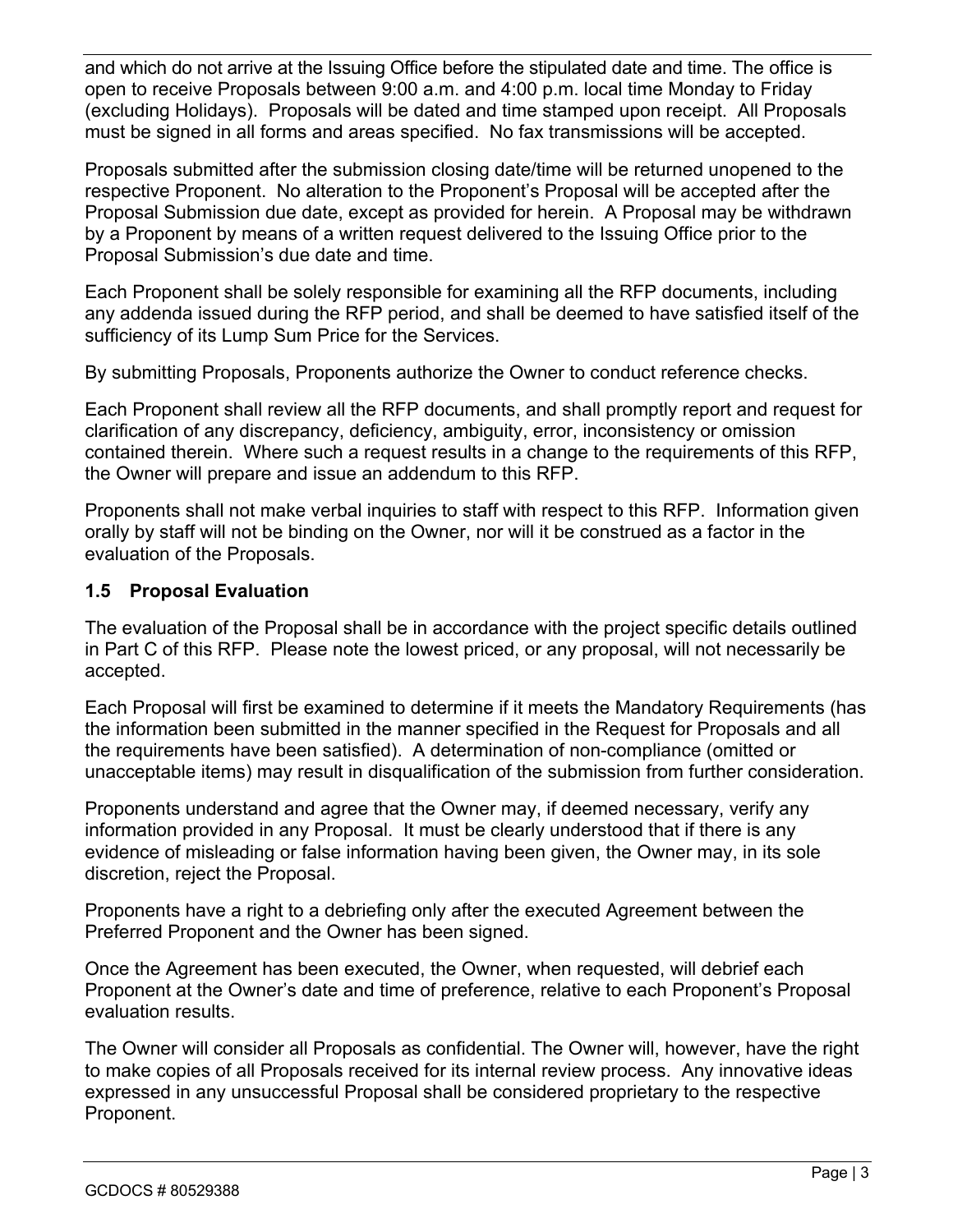#### **1.6 Changes to the RFP**

The Owner may, in its sole discretion, amend or supplement the RFP Documents prior to Proposal Submission closing dates. The Owner shall issue changes to the RFP Documents by Addenda only. No other statement, whether oral or written, made by the Owner shall amend the RFP Documents. Proponents are to acknowledge and list all addenda received and included in the preparation of their proposal in their proposal.

The Owner reserves the right to modify the schedule, or cancel this RFP for any reason without incurring any liability for costs, losses or damages incurred by any Proponents invited to participate in the Proposal phase.

#### **1.7 Conflicts or Inconsistencies**

In the event of conflicts or inconsistencies, documents with the most recent date shall prevail.

#### **1.8 Proponents Questions**

A Proponent may submit a question by e-mail.

The last day for questions is **April 22, 2022 at 4:00 p.m. CST.** Questions must be directed to:

Rolf Geissler Maintenance, Rainy River First Nations P.O. Box 450 Emo, ON P0W 1E0 Phone: 807-483-1163 E-mail: mounds.maintenance@manitourapids.ca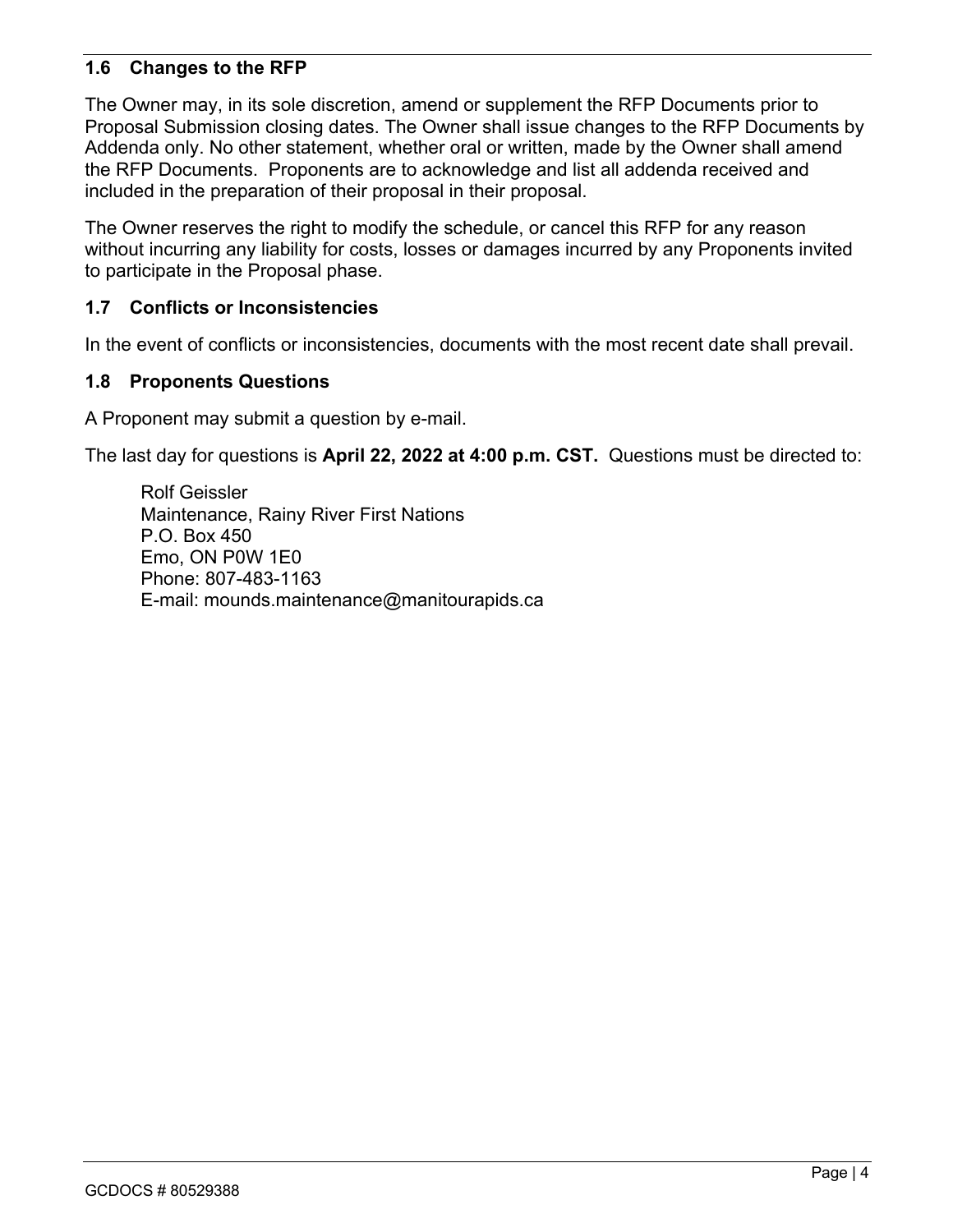### **Section 2: TERMS AND CONDITIONS**

### **2.1 Proponents' Terms and Conditions**

### **2.1.1 Proponents' Responsibility**

It is the responsibility of each Proponent to inquire about and clarify any requirements of this Request for Proposals, which are not understood prior to the closing date and time of the RFP to ensure that the Proponent has a comprehensive understanding of the project and that their Proposal includes all aspects as per the intent of the project.

Proponents must obtain their own information on all matters and things that may in any way influence them in making their Proposals and fixing prices.

Proponents must determine the sufficiency of the information presented and identify/obtain any additional information, and perform any studies, analysis or investigations as deemed necessary in order to deliver the requirements of this Assignment.

All requirements including designs, documentation, plans and information viewed or provided to Proponents in connection with this RFP are the property of the Owner and must be treated as confidential and not used for any purposes other than replying to this RFP and the fulfillment of the contract. Upon request of the Owner, all original, designs, documents, plans and information shall be returned to the Owner.

Proponents must satisfy themselves in all respects as to the risks and obligations to be undertaken by them.

By submitting Proposals, Proponents accepts that they understand the scope of the project and their proposed work and cost submitted will fulfill the full intent of the project.

#### **2.1.2 Non-Collusion**

Proponents **shall not discuss or communicate** with any other Proponents about the preparation of their Proposals. Each Proponent shall participate in the RFP process fairly and without collusion or fraud.

### **2.1.3 No Liability for Expenses**

All Proposals shall be prepared by and at the expense of the respective Proponent. The Owner will not be liable for any loss or damage suffered by any Proponent including, without limitation, any expenses incurred in the preparation and submission of the Proposal.

#### **2.1.4 Irrevocable Offer**

Proposals submitted to the Owner shall constitute a valid and irrevocable offer which is open for acceptance by the Owner from and after submission until the expiration of the 90th day following the Closing Date specified in Section 1.3.

The RFP does not create a tender process. This RFP is not an invitation for an offer to contract and is not an offer to contract made by the Owner. By this RFP, the Owner reserves to itself the right, in its sole and absolute discretion, to consider and analyze the Proposals, select a preferred Proponent and negotiate with all or any of the Proponents both before and after award and sign an agreement with the preferred Proponent or not sign an agreement at all.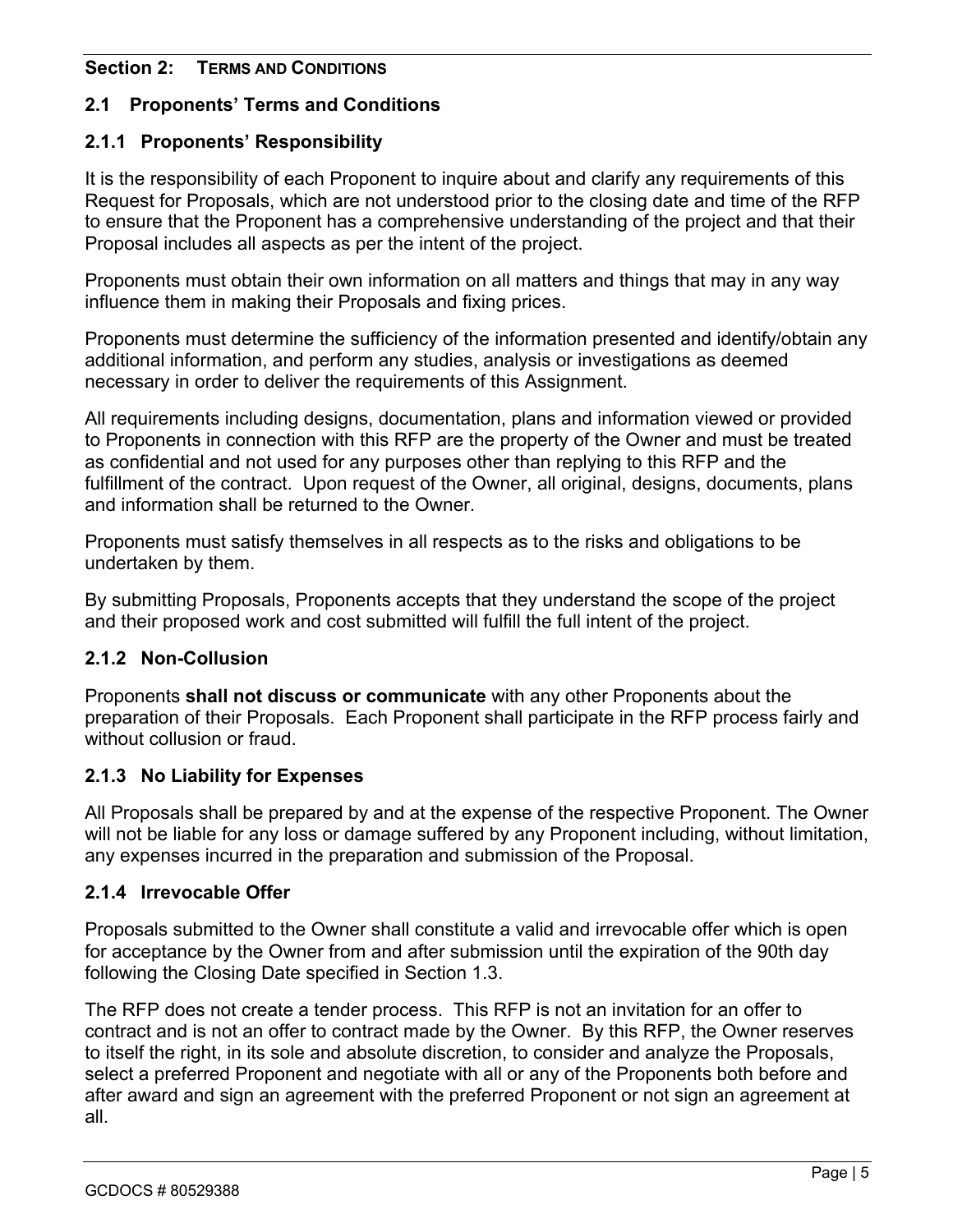Without limiting the generality of the foregoing, the Owner reserves the right to a) reject any Proposal whether or not complete and whether or not it contains all the required information; b) require clarification of the Proposal; c) request additional information on any Proposal; d) reject any and all Proposals without any obligation of compensation or reimbursement to the Proponents; e) re-advertise for new submissions or Call for Tenders for this work or the work of a similar nature; f) negotiate with any one or more of the Proponents with respect to any aspect of the RFP, this process, mandatory requirements or otherwise with respect to the Proposal; g) the Owner may, in its sole and absolute discretion, independently verify any information in any submission.

Where ever the words "will", "shall" or "must" are used in this RFP, the Owner will have the option of waiving this as a mandatory requirement as it is intended the Proposals be subject to review and negotiation and not all options may be known to the Owner at this time. Therefore, the Owner must have the ability to waive what otherwise appear to be mandatory requirements in the appropriate situation as determined by the Owner.

The lowest priced or any proposal will not necessarily be accepted.

### **2.1.5 Clarification of Proposals/Verification of Information**

The Owner, without liability, cost or penalty, may, in its sole discretion at any time after Proposal submissions, seek clarification from any Proponent, either in writing or during any meetings or presentations or interviews with respect to its Proposal. Without limiting the generality of the foregoing, the Owner may, in its sole discretion, request a Proponent to confirm in writing any statement made by the Proponent during any presentation or demonstration, in which case the Proponent will promptly provide such written confirmation to the Owner within the time specified by the Owner. Any written information received by the Owner from a Proponent in response to a request for clarification from the Owner shall be considered an integral part of the Proponent's Proposal. Without prejudice to its right, the Owner may request clarification if any Proponent's intent is unclear or the Proposal is unclear or the Owner may waive or request amendments where in the opinion of the Owner there is an irregularity or an omission in the information submitted in the Proposal.

The Owner may verify any Proponent's statement or claim for whatever means the Owner deems appropriate, including contacting references other than those offered by the Proponent. The Owner may reject any Proponent's statement or claim if, in the judgment of the Owner, the statement or claim is unwarranted or not credible. The Proponent shall cooperate with the Owner in its attempt to verify any such statement or claim.

In the event that the Owner receives information at any stage of the evaluation process which results in earlier information provided by the Proponent being deemed by the Owner to be inaccurate, incomplete or misleading, the Owner reserves the right to revisit the Proponent's compliance with the Mandatory Requirements and/or adjust the evaluation or scoring of the Proposal.

### **2.1.6 Selection Process**

Because the Owner bases any decision to award a contract on the Proposals submitted, Proponents should include all requirements, terms and conditions it may have in their Proposal, and should not assume that any opportunity will exist to add such matters after the Proposal is submitted.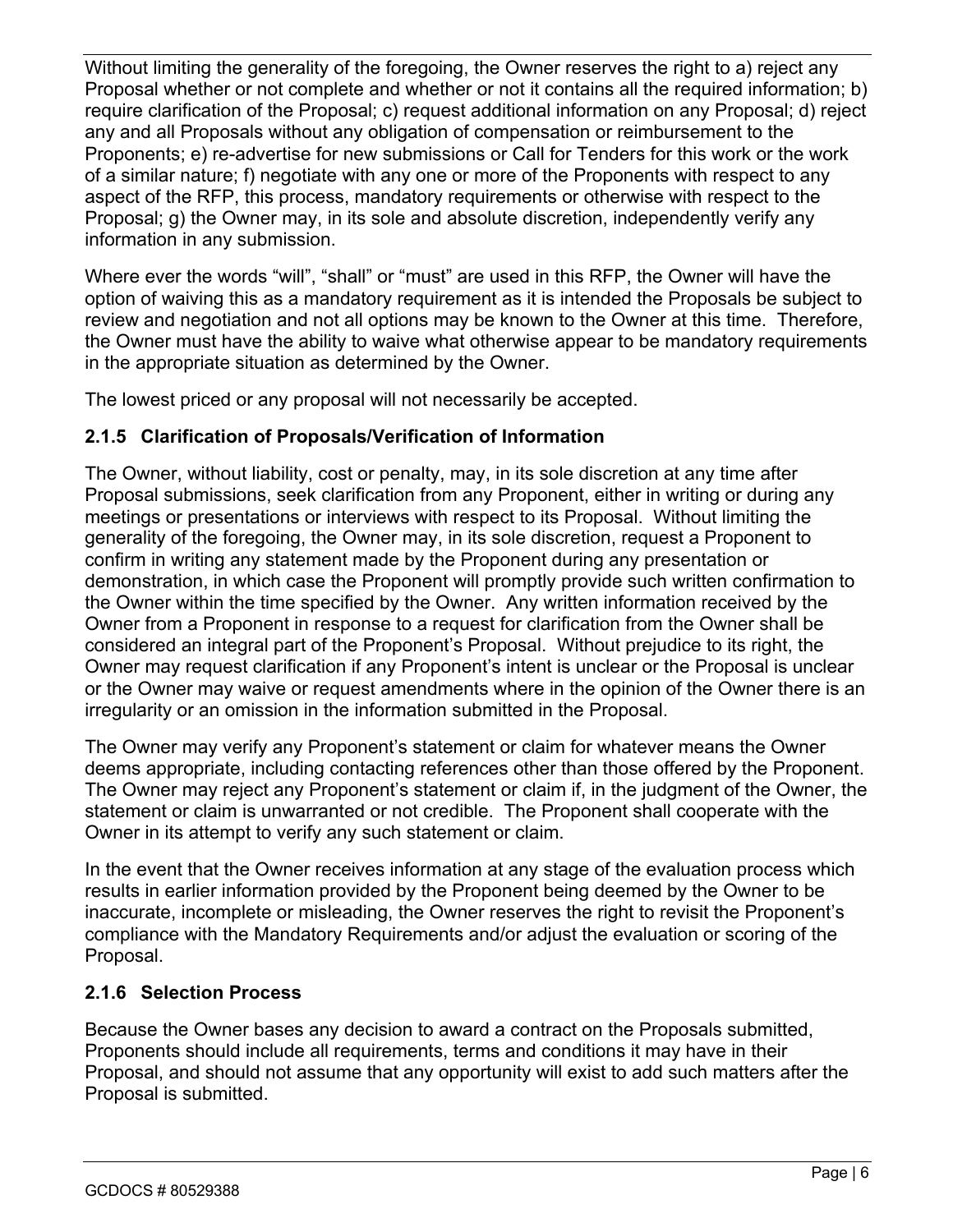The Owner reserves the right, at its sole discretion, to negotiate with any Proponent as it sees fit, or with another Proponent or Proponents concurrently. In no event will the Owner be required to offer any modified terms to any other Proponent. The Owner shall incur no liability to any other Proponent as a result of such negotiations or modifications.

The Owner shall have the right to negotiate with each and every Proponent the terms and conditions of their Proposal, the details of the contract and the inclusion or exclusion of all or any portion of the Work called for under the proposed services in this RFP. Negotiations may take the form of adding, deleting or modifying requirements to obtain the best possible price. There is no obligation to negotiate with only one Proponent to the exclusion of the other Proponents.

# **2.1.7 Execution of Agreement**

The successful Service Provider will be required to comply with the fully executed agreement with the Owner after acceptance by the Owner. Any subsequent changes to the contract will be made only in writing.

The placing in the mail to the address given in his/her submission or delivery of a notice of award to a Proponent shall constitute notice of acceptance of contract. This acceptance shall be conditional on the Proponent providing all documentation, insurance, bonding, security and certifications as required by the RFP within ten (10) working days of the date that the notice of award is placed in the mail or delivered to the Proponent. The Proponent shall forthwith, within ten (10) working days of receipt thereof, execute the Agreement incorporating the terms and conditions of this RFP and such other terms and conditions as the Owner shall reasonably require.

# **2.1.8 Failure to Execute Agreement**

In the event that a Preferred Proponent fails to enter into and duly execute the written Agreement within the prescribed time in Section 2.1.7, the Owner reserves the right, at its sole discretion, exercising reasonably, to award this Assignment to another Proponent, not to accept any Proposal, or to call for a new Proposal, and the defaulting Preferred Proponent shall be liable for all losses, damages, costs and expenses (including consequential losses and damages, and legal fees on a solicitor and client basis) suffered or incurred by the Owner as a direct or indirect result thereof, including but not limited to any increase in the price of performance over the price submitted by the defaulting Preferred Proponent in its Proposal.

# **2.1.9 Limitation of Liability**

In no event shall either party be liable to the other for indirect or consequential damages, damages for loss of profit, revenue or reputation or other indirect damages arising out of the breach or fault or negligence of either party under the terms of this RFP or any agreement arising therefrom. Clauses that limit the liability of the Proponent with the proposal are not acceptable.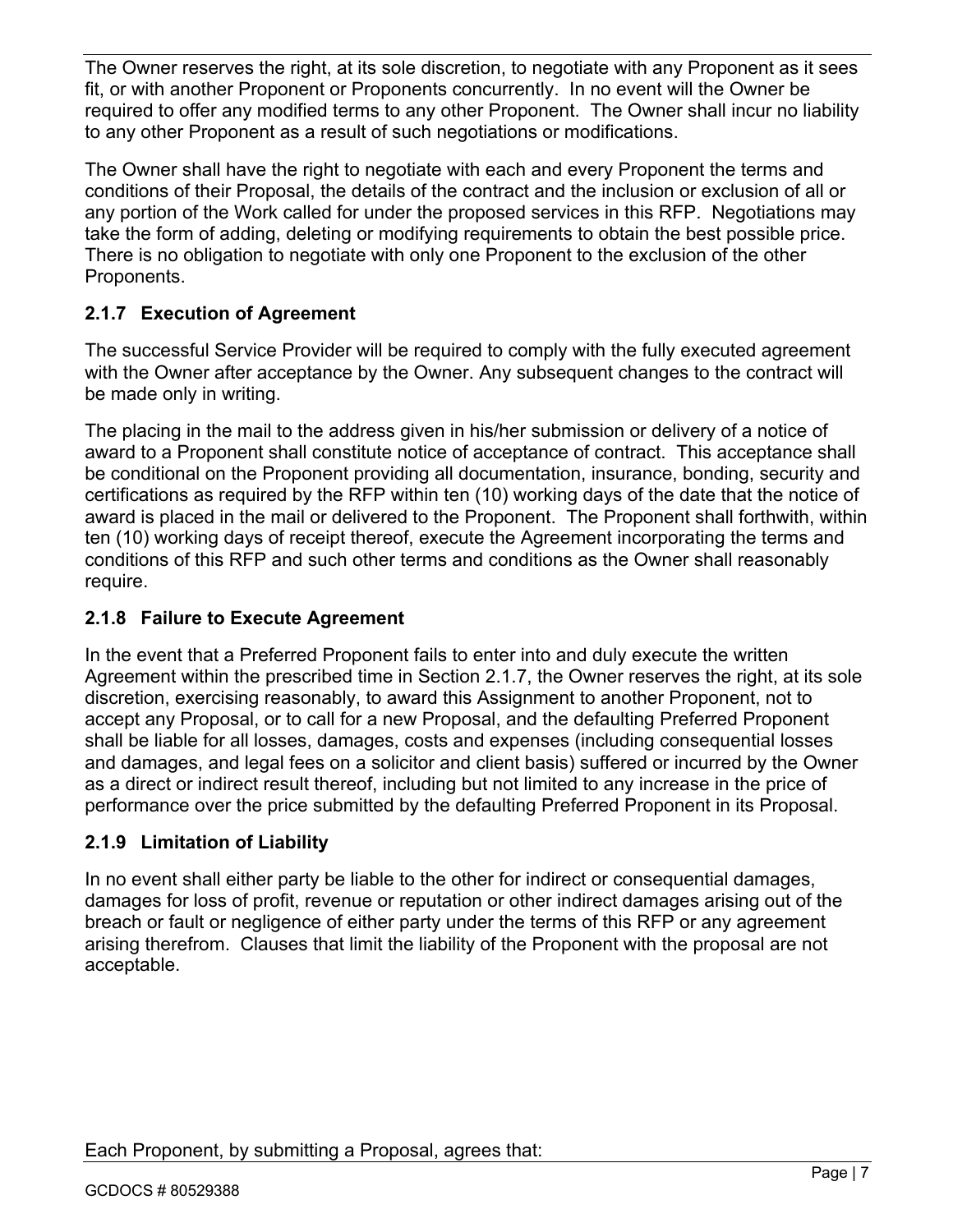- 1) In the event that any or all of the Proposals are rejected or disqualified for any reason, proper or improper, or the Project or selection process is modified, suspended or cancelled for any reason, neither the Owner or its member municipalities, employees, officers, directors or representatives will be liable under any circumstance for any claim, damages, losses, cost, reimbursement or compensation to any person or entity whatsoever arising out of this Proposal, including, but not limited to the cost of preparation of the Proposal, loss of anticipated profits, loss of opportunity and any other matter; and
- 2) The Proponent hereby waives any claim for loss of profits or loss of opportunity if the Proposal is rejected or disqualified or the Proponent is not successful in the selection process for any reason whatsoever;
- 3) The Proponent acknowledges that in evaluating the Proposals, the Owner and its advisors are seeking a Proposal satisfactory to the Owner and under no obligation to the Proponent to do anything other than bona fide consider all Proposals.

In the event that the Owner shall be in default under this RFP or the Agreement, or shall be negligent in the performance of its duties under this RFP or the Agreement, or shall be in default of any legal, contractual or statutory obligation to the Proponents, then in no event shall there be any liability to the Owner, its member municipalities, employees, officers, directors, advisors or representatives in excess of the actual out-of-pocket costs incurred by the Proponent in preparing the Proposal of such Proponent and no claim shall be made if not made within six (6) months after the date of receipt of all of the Proposals and opening of the Proposals.

Award of this contract is subject to appropriate funding acceptable to the Owner being available and received by the Owner.

### **2.1.10 Non-Compliance**

The Owner's determination of non-compliance will be based on the contents of the Proposal itself. A Proposal that is compliant is one that conforms to all the terms, conditions, TOR, addenda and other requirements of the RFP without arithmetic errors, material deviation, irregularity, reservation, or omission.

The Owner reserves the right to waive a non-compliance with the requirements of the RFP where the non-compliance is minor or inconsequential. The determination of what is or is not a minor or inconsequential non-compliance, and the determination of whether to waive or not waive the non-compliance, shall be at the Owner's sole discretion.

The Owner may request the Proponent to submit the necessary information or documentation, within a reasonable period of time, to rectify non-compliances or omissions in the Proposal related to documentation requirements. Such omission shall not be related to any aspect of the price of the Proposal. Failure of the Proponent to comply with the request may result in the rejection of its Proposal.

# **2.1.11 Conflict of Interest**

Each Proponent must include in its Proposal a statement regarding conflict of interest and access to any Confidential Information.

"Confidential Information" refers to confidential information of the Owner (other than confidential information which is disclosed to the Service Provider in the normal course of the Request for Proposal); the Confidential Information is relevant to the Services required by the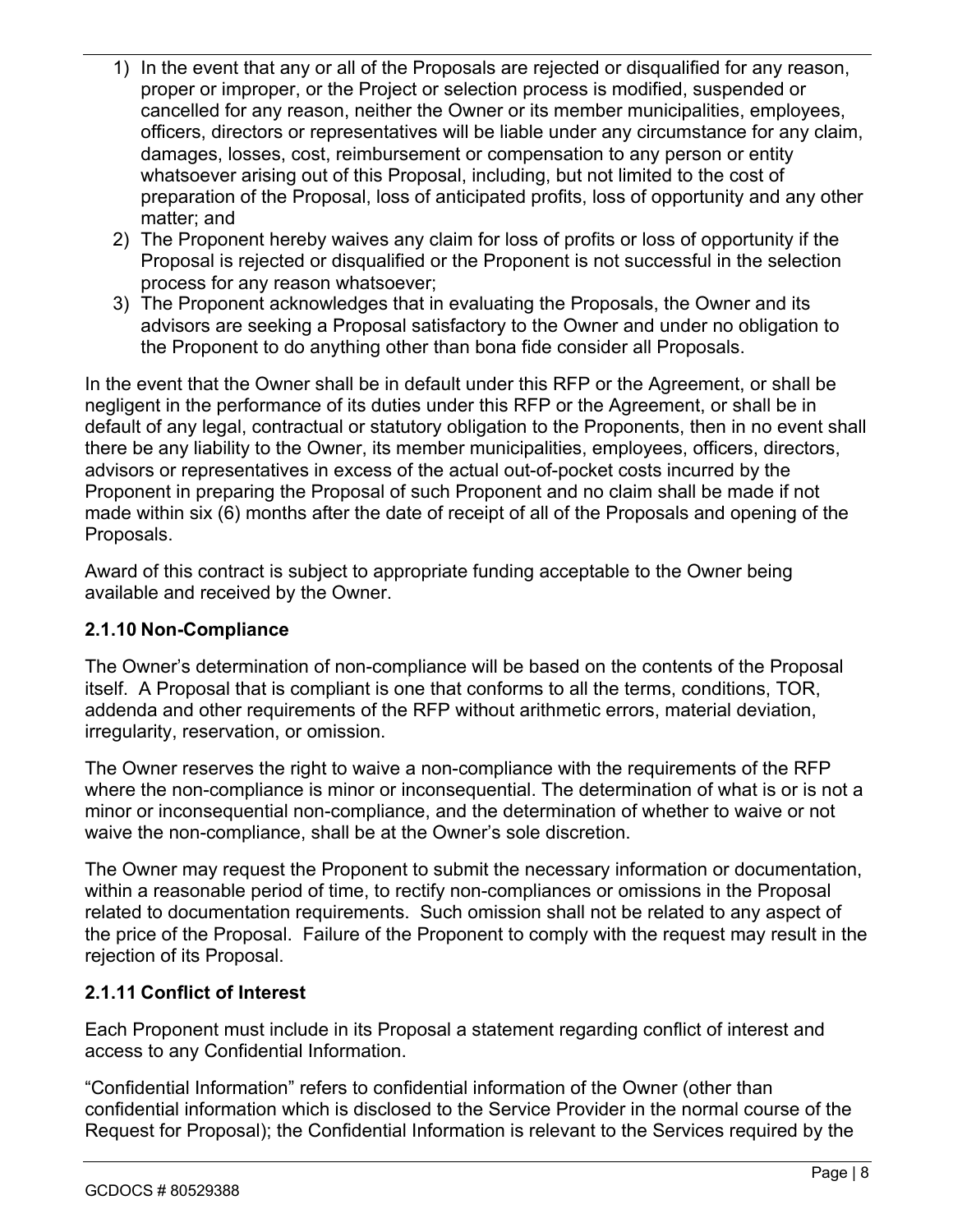Request for Proposals, their pricing or the Request for Proposal evaluation process; and the disclosure of which could result in prejudice to the Owner or an unfair advantage to the Service Provider.

The submission of any Proponent may be disqualified where the Proponent fails to provide confirmation or makes misrepresentations regarding any of the above. Further, the Owner shall have the right to rescind any Agreement with the successful Service Provider in the event that the Owner at his/her discretion determines that the successful Service Provider has made misrepresentation regarding any of the above, in addition to or in lieu of any other remedies that the Owner has in law or in equity.

# **2.2 Service Provider's Terms and Conditions**

# **2.2.1 General Conditions**

The Owner shall be responsible for ascertaining the availability of all information prior to the start of the project and for determining the procedures to be followed during the project.

The Owner will provide as much information as possible; however, they cannot verify its accuracy or completeness. Information may include data and relevant reports. The Service Provider shall return, in good condition, all materials supplied by the Owner after completion of the project.

The Service Provider and the Owner's Project Team shall maintain regular direct contact during the course of the project.

### **2.2.2 Contract Responsibilities**

The Service Provider agrees to enter into a contract with the Owner for the work as outlined in the Request for Proposal up to the accepted maximum limited as submitted by the Service Provider.

The Service Provider agrees to carry out the work in accordance with an accepted schedule presented in the Proposal and to submit monthly reports of physical and financial progress and milestones completed.

The Service Provide agrees to complete the work with the least disruption to the daily operations of the organization as possible.

The Service Provider agrees to make use of any existing data and reports to the maximum extent possible.

The Service Provider agrees to provide complete and comprehensive professional services in the specialty fields required to carry out the work, including any sub-consulting works.

# **2.2.3 Privileged Information**

Any information made available to the Service Provider related to the project shall be treated as privileged and confidential by the Service Provider except where the nature of the project requires the release of such information or where such release is authorized by the Owner.

# **2.2.4 Property of Documents and Copyright**

All materials developed and reports made in connection with the project shall become the property of the Owner and must be turned over with full copyright to the Owner upon completion of the project. This includes all digital files in their original format. The Service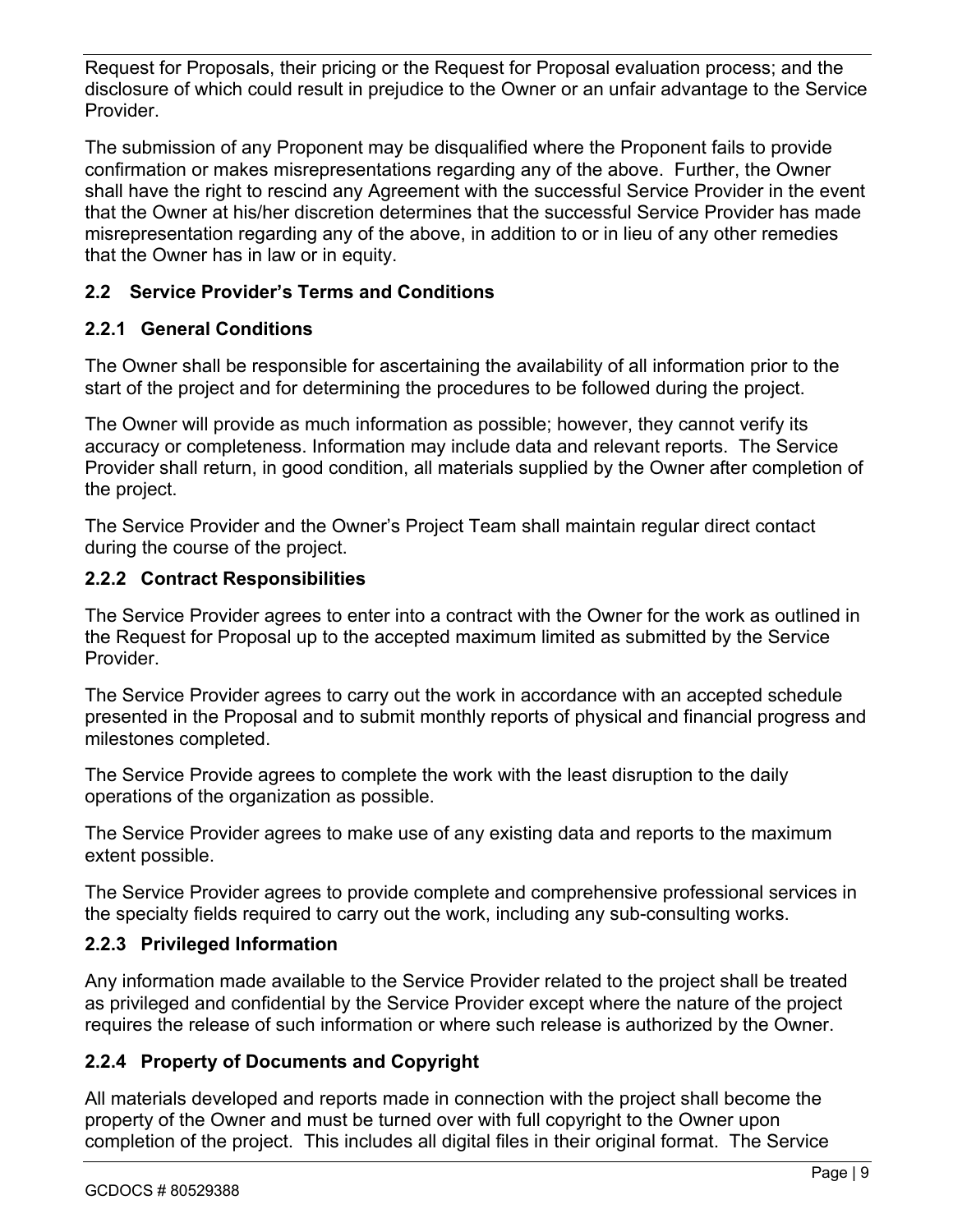Provider shall not divulge or use such material other than in performing the services under the contract.

# **2.2.5 Terms and Schedule of Payments**

As funding is provided primarily from the federal government, any funding and payments thereunder will be subject to the requirements of such program and contracts with the Owner.

Payment by the Owner shall be based on the Service Provider's submission for fees and expenses, supported by time sheets and invoices for actual expenses incurred. A format for invoicing will be agreed by the Owner's Project Team, based on past practices.

Payment of fees and reimbursable expenses for services performed by the Service Provider for which the fee is calculated on a percentage of the cost of the work completed, shall be made within 30 days upon receipt of his/her acceptable statement of account by the Owner. The monthly fee shall be based on the Service Provider's monthly progress estimate pro-rated on the basis of the amount of the study completed, applied against the Service Provider's upset limit, as well as the current amount of disbursements incurred.

# **2.2.6 Invoicing**

The Service Provider shall submit two (2) copies of each invoice to the Owner's Project Coordinator on a monthly basis. Invoices shall also be provided in digital format to the Owner's Project Team. Invoices shall include all time and charge-out rates, expenses and disbursements, including any mark-up for sub-Service Providers.

The Service Provider shall record and document the cost for each allowance item separately. The Service Provider invoice shall have a separate charge for each allowance items.

The Service Provider shall not be paid more than 90% of the agreed fees and disbursements until the Final report has been reviewed and **approved** by the Owner's Project Team and all documentation has been submitted as per the requirements of this document.

At no time shall the costs for the Consulting Services be exceeded without prior written authorization of the Owner's Project Team.

### **2.2.7 Contract Cancellation**

The Owner shall have the right, which may be exercised from time to time to cancel any uncompleted or unperformed portion of the work or part thereof without cause or fault. In the event of such cancellation, the Owner shall pay to the Service Provider the cost and expenses by the Service Provider in performing that portion of the work completed up until the date of cancellation.

The Owner may:

- 1) If the Service Provider; commits any act of bankruptcy; or if a receiver is appointed on account of its insolvency or in respect of any of its property; or if the Service Provider makes a general assignment for the benefit of its creditors; then, in any such case, the Owner may, without notice; terminate the contract.
- 2) If the Service Provider; fails to comply with any request, instruction or order of the Owner; or fails to pay its accounts; or fails to comply with, disregard statutes, regulations, by-laws or directives of relevant authorities relating to the work; or fails to prosecute the work with the skill and diligence; or assigns or sublets the contract or any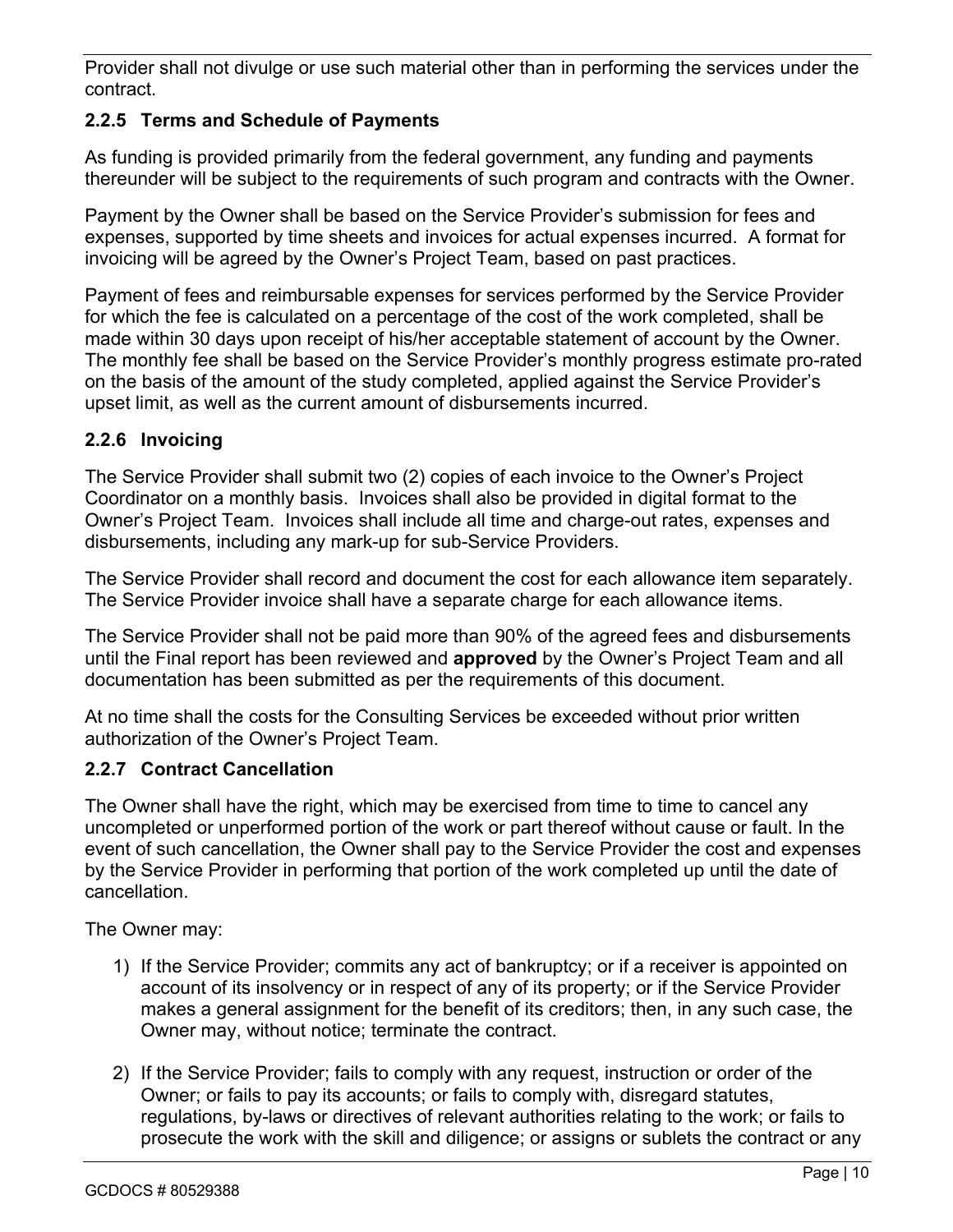portion thereof without the Owner's written consent; or refuses to correct defective work; or is otherwise in default in carrying out its part of any of the terms, conditions and obligations of the contract, then, in any such case, the Owner may, upon expiration of ten days from the date of written notice to the Service Provider, terminate the contract.

- 3) Any termination of the contract by the Owner, as aforesaid, shall be without prejudice to any other rights or remedies the Owner may have.
- 4) If the Owner terminates the contract, it is entitled to:
	- a) Take possession of all of the work in progress and finish the work by whatever means the Owner may deem appropriate under the circumstances;
	- b) Withhold any further payments to the Service Provider until its liability to the Owner is ascertained;
	- c) Recover from the Service Provider loss, damage and expense incurred by the Owner by reason of the Service Provider's default (which may be deducted from any monies due or becoming due to the Service Provider, any balance to be paid by the Service Provider to the Owner).

The Owner shall not be liable to the Service Provider for loss of anticipated profit on the cancelled portion or portions of the work.

# **2.2.8 Subcontracting Services by the Service Provider**

Sub-contracting by the Service Provider shall not be construed to relieve the Service Provider from any obligation under this Assignment or impose any liability upon the Owner. Nothing contained in the assignment documents between the Service Provider and its sub-service provider, shall create a contractual relationship between a Sub-Service Provider and the Owner.

### **2.2.9 Successors and Assigns**

The contract shall inure to the benefit of and be binding upon the parties hereto and their lawful heirs, executors, administrators, successors and assigns.

### **2.2.10 Indemnification**

The Service Provider shall indemnify and save harmless the Owner, its employees, contractors, agents and assigns (collectively, the "Indemnities") from and against any and all Claims of any nature whatsoever and howsoever caused resulting from or relating to:

- 1) any breach, violation or non-performance by or on behalf of the Service Provider of any covenant, obligation or agreement of the Service Provider contained in this Agreement, including any warranty (express or implied);
- 2) any negligent acts or omissions or willful misconduct by or on behalf of the Service Provider relating to the Services;
- 3) any acts performed or omitted to be performed (including, without limitation, any negligent acts or omissions) by or on behalf of the Service Provider beyond the authority of the Service Provider hereby conferred;
- 4) any inaccuracy in or breach of any of the representations or warranties of the Service Provider contained in this Agreement or any document or certificate prepared by or on behalf of the Service Provider given pursuant to this Agreement;
- 5) any claims for personal injury or property damage by third parties, caused by errors, omissions, negligence, willful misconduct, recklessness or fraud of the Service Provider,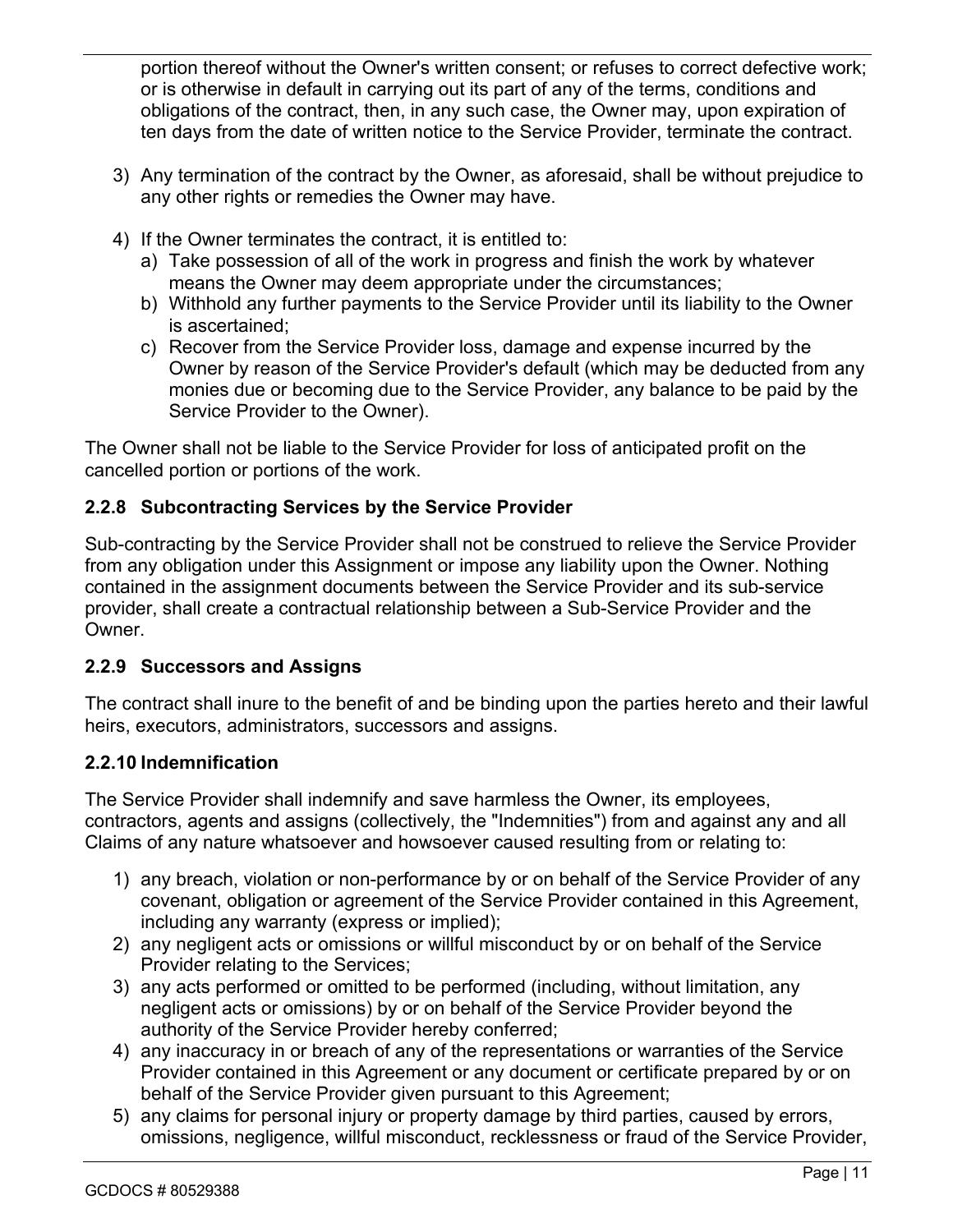its officers, directors, partners, affiliates, agents or employees in connection with the Services; and/or

6) all reasonable costs, expenses and legal fees (on a solicitor and his own client basis) that may be incurred or paid by the Owner in enforcing the terms, covenants and conditions of this Agreement and/or that may be incurred or paid by the Owner in connection with any action, suit or proceeding with respect to a matter for which the Service Provider is obligated to indemnify the Indemnities, provided that the indemnity obligations of the Service Provider hereunder shall not extend to claims attributable to the negligence or willful misconduct of the Owner.

### **2.2.11 Replacement of Specific Individuals**

If specific individuals including those from Sub-Service Providers are identified in the Contract to perform the Work, the Service Provider must provide the services of those individuals unless the Service Provider is unable to do so for reasons beyond its control.

If the Service Provider is unable to provide the services of any specific individual identified in the Contract, it must provide a replacement with similar qualifications and experience. The replacement must meet the criteria used in the selection of the Service Provider and be approved by the Owner's Project Team. The Service Provider must, as soon as possible, give notice to the Owner of the reason for replacing the individual and provide the name, qualifications and experience of the proposed replacement.

The Service Provider must not, in any event, allow performance of the Work by unauthorized replacement persons. The Owner may order that a replacement stop performing the Work. In such a case, the Service Provider must immediately comply with the order and secure a further replacement that is approved by the Owner's Project Team. The fact that the Owner does not order that a replacement stop performing the Work does not relieve the Service Provider from its responsibility to meet the requirements of the Contract.

#### **2.2.12 Workers' Compensation Board Coverage**

The Proponent, and any proposed Sub-Service Providers, shall provide a Workplace Safety and Insurance Board (WSIB) Registration Number in the Proposal. The Service Provider, and any Sub-Service Providers, shall provide a certificate of clearance from WSIB and on the certificate naming the Owner as Principal:

- 1) Prior to award
- 2) Prior to expiration of the contract Period; and
- 3) At any other time when requested by the Owner.

### **2.2.13 Insurance**

The Contract shall be effective only upon approval by owner of acceptable evidence of the insurance required below. Such insurance shall be in force on the date of execution of the Contract and shall remain continuously in force for the duration of the Contract.

- 1) Commercial General Liability
	- a) The policy limit shall be no less than Two Million Dollars (\$2,000,000) per occurrence. The Owner and their representatives shall also be named as being covered by the policy. Such general liability insurance shall provide coverage in respect of property damage and/or bodily injury (including death) arising out of any and all Services and shall include property damage if the damaged work or the work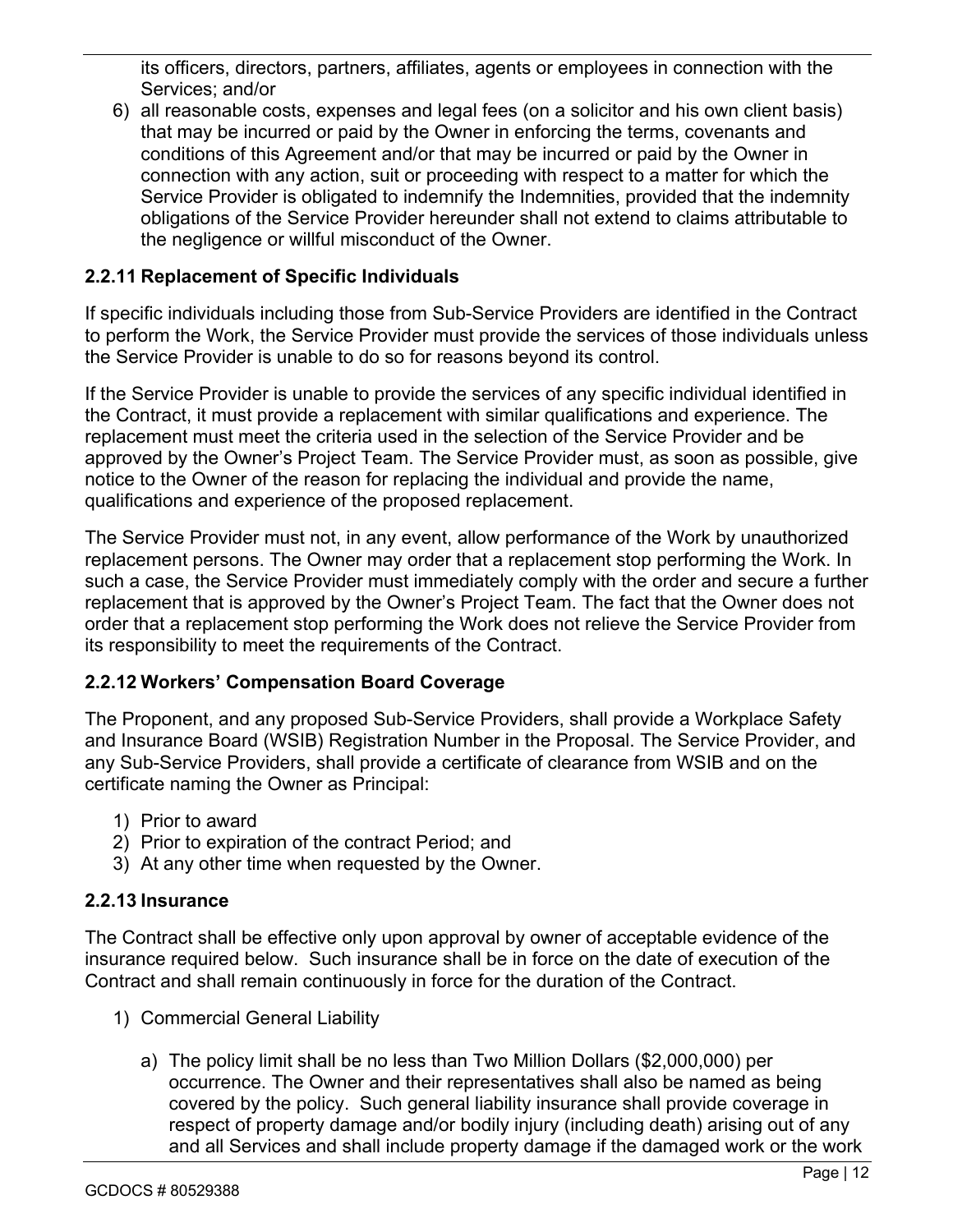out of which the damage arises was performed on behalf of the Service Provider by a subcontractor and shall include bodily injury (including death) if the bodily injury (or death) arises out of work performed on behalf of the Service Provider. Such insurance shall contain a cross-liability endorsement.

- b) The coverage under the policy shall be maintained continuously with respect to the performance of any aspect of the Services during the Term.
- 2) Professional Liability Insurance (Errors and Omissions)
	- a) The policy shall be in an amount not less than Two Million Dollars (\$2,000,000.00) per claim and in the aggregate insuring the Service Provider. The coverage under the policy shall be maintained continuously during the Term and for two years after the termination or expiration of this Agreement and shall cover insurable losses arising out of an error or omission in the rendering of or failure to render the Services.
- 3) Change in Insurance Coverage
	- a) The insurance coverage cannot be modified without written consent of the Owner's Project Team. It is understood and agreed that the Service Provider shall not change or cancel the insurance coverage provided for this project until 60 days after written notice of such change or cancellation has been personally delivered to the Owner.

#### **2.2.14 Assignment**

The Service Provider cannot assign the contract in whole or in part without the prior written consent of the Owner and any assignment made without that consent is void and of no effect. All sub-Service Providers are to be identified.

### **2.2.15 Changes to the Contract**

If requested in writing by the Owner, the Service Provider will make any required changes to the Contract. The Service Provider will advise the Owner's Project Team of any such effect on the time, schedule and budget or any other implications of the changes. Such changes will be incorporated into the Contract by formal change order. No changes required by the Service Provider to remedy errors or other problems attributable to shortcomings of the Service Provider, including persons employed or supervised by them, shall entitle them to additional fees or charges. Rectification of such errors/omissions will be the responsibility of the Service Provider. At no time shall the costs for construction, professional project management or engineering services be exceeded without prior written authorization of both the Owner and Indigenous Services Canada.

#### **2.2.16 Change Orders**

The Service Provider shall complete the scope of work in the project as set out in this Request for Proposal and the accepted Service Provider's proposal. The Service Provider shall have no authority to make changes without first obtaining approval from the Owner's Project Team.

In addition, no increase in the contract amount for either fees or disbursements will be permitted unless a request for such additional payment is received in writing and the Owner's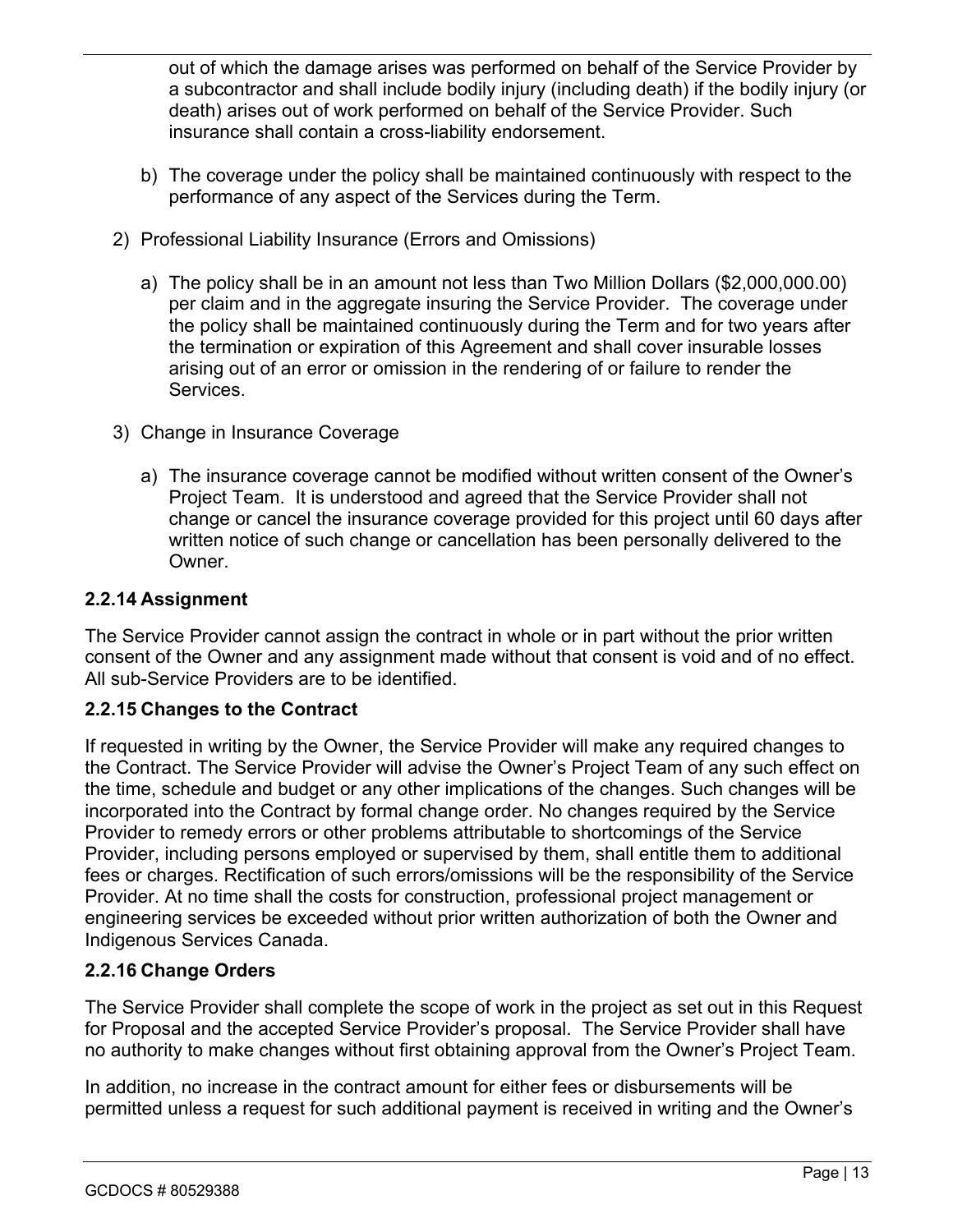Project Team with a full explanation for the reasons therefore, and, a Change Order for such additional payment has been approved by the Owner's Project Team.

#### **2.2.17 Dispute Resolution**

Should a dispute arise between the Owner and Service Provider, the parties will make reasonable efforts to resolve disputes arising by amicable negotiations.

#### **2.2.18 Reserve Access**

The Service Provider shall notify, and obtain permission from the Owner's Project Coordinator and/or Chief and Council with respect to Reserve access for activities relating to this project.

Service Providers shall not enter any private property for whatever reason without the First Nation approval and without first obtaining approval from the owner of the private property. Consultant shall assume all responsibility for trespassing on private land.

#### **2.2.19 Retention of Records**

The Service Provider shall retain all records pertinent to expenditures incurred under the Contract in a legible form for a period of ten years.

#### **2.2.20 Inspection of Records**

All Service Provider records with respect to any matters covered by the Contract shall be made available to the Owner or its designees at any time during normal business hours, as often as the Owner deems necessary.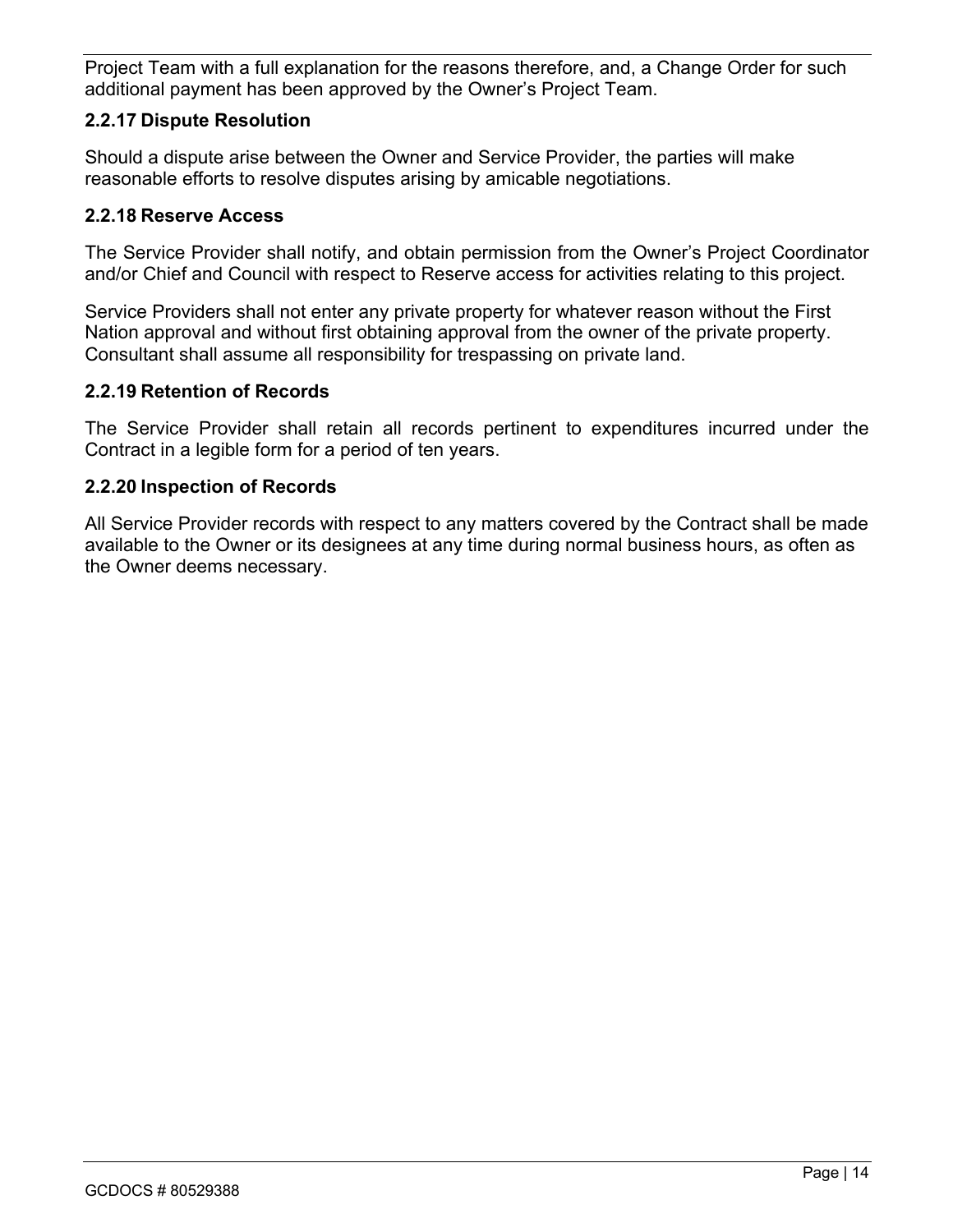# **PART B – TERMS OF REFERENCE – CONSTRUCTION: RENOVATION REQUIREMENTS**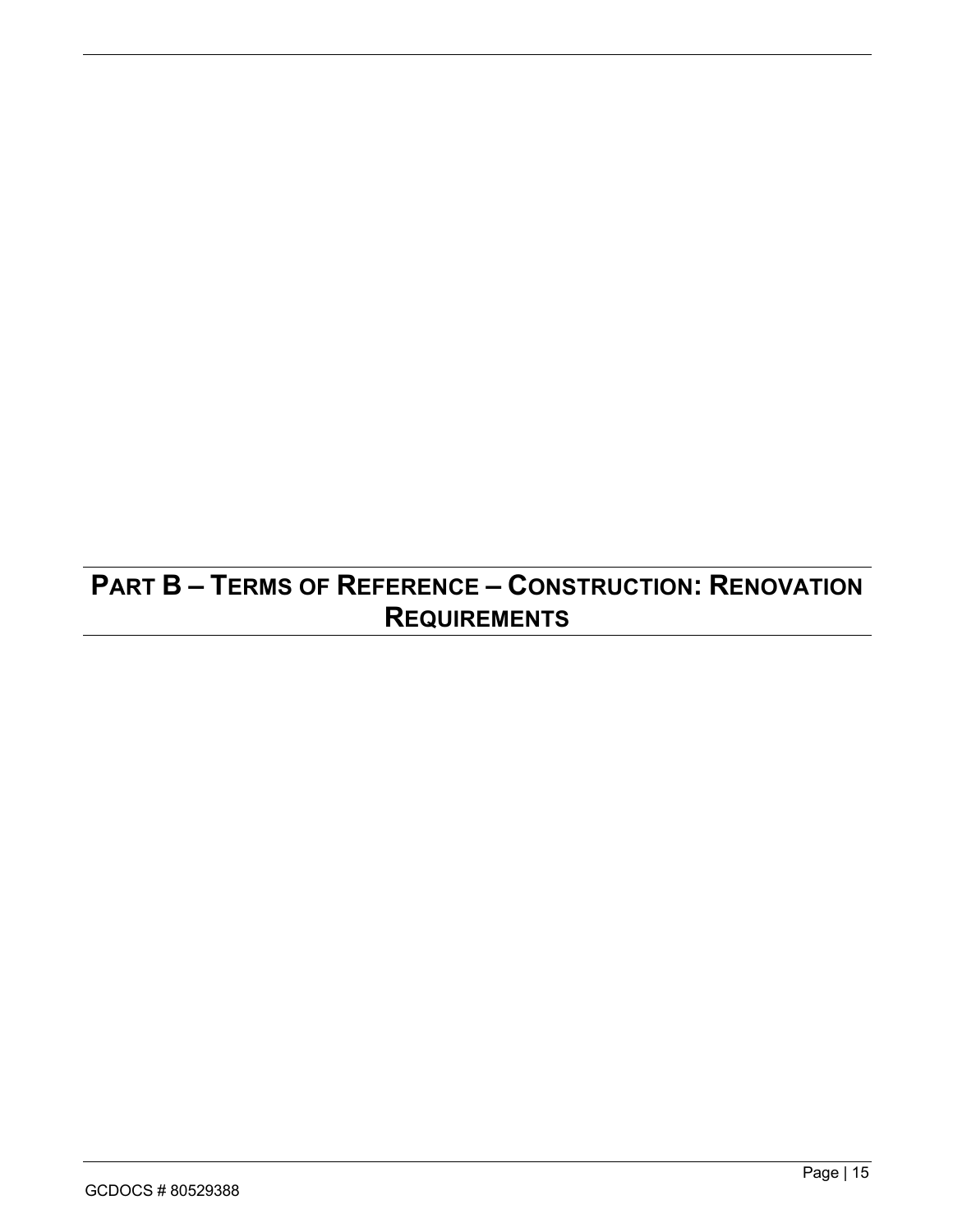#### **Section 3: INTRODUCTION**

# **3.1 General**

This Service Provider Terms of Reference (TOR) defines the scope of engineering and construction services that the Service Provider shall perform for Rainy River First Nation for the **Kay-Nah-Chi-Wah-Nung Historical Center**. This Terms of Reference also defines the conditions of the engagement. These Terms of Reference shall be included in the formal Request for Proposal submitted by the band for this service.

Selection of the Service Provider will be by a competitive proposal process, as per the tendering policy of the Nation, in response to this Terms of Reference.

The construction services contract will be between the Service Provider and Rainy River First Nations.

# **3.2 Basic Community Profile**

Kay-Nah-Chi-Wah-Nung is located along the North shore of Rainy River (Manidoo Ziibi) at 340 Ross Rd. P0W 1E0, Rainy River First Nations, near Stratton, Ontario. The site was formally recognized as "Kay-Nah-Chi-Wah-Nung National Historic Site of Canada" in 1969 because of archaeological evidence of recurring human use over the last 5000 years, including burial mounds from the Laurel (300 BCE – 1100 CE) and Blackduck (800-1659 CE) cultures, and artifacts from Ojibway peoples of recent centuries (Parks Canada). It is managed and operated by Rainy River First Nations, of the Anishnaabe Nation in Grand Council Treaty #3.

The site is largely wooded and includes walking/cross-country ski trails through woodland, the Round House which is used for ceremonial gatherings with attached Elder's Cabin for ski rentals, and the Kay-Nah-Chi-Wah-Nung Historical Centre (KHC). At least 17 burial mounds, known as the Manitou Mounds, are found throughout the site. This is a sacred place linking the past, present and future (Kay-Nah-Chi-Wah-Nung Historical Centre, 5). The oak savannah prairie found at the site is preserved through prescribed burns, conducted annually in the spring.

# **3.3 Existing Infrastructure**

The Kay-Nah-Chi-Wah-Nung Historical Center consists of the main center and several outbuildings. The main center is the primary location, consisting of the interpretative center, aquarium, restaurant, and conference/workshop space. It is a multi-level building built into a steep bank overlooking the Rainy River. It includes interpretive exhibitions, a gift shop, restaurant, collection storage, and large gathering space. Upon entering the building from the parking lot, the visitor walks down a long set of stairs, arriving at the top level. An alternate barrier-free exterior entry ramp is also provided to this top level. The top level includes the Sturgeon aquarium, visitor's desk, a video viewing theatre, administrative offices, gift shop and washrooms. From this level, the visitor can either follow a ramp down to the West or another ramp down to the South. Following a ramp to the West leads to a lower level with the Hungry Hall restaurant and kitchen, an open gathering space, general storage, collection and archival storage. Following a ramp from the top level down to the South leads to a small landing with Gallery 1 (the Children's gallery). Continuing down another ramp from here leads the visitor to Gallery 2; this can equally be reached by descending a ramp from the restaurant. From Gallery 2 another ramp leads down to Gallery 3, another ramp down to Gallery 4, and finally another ramp down to Gallery 5.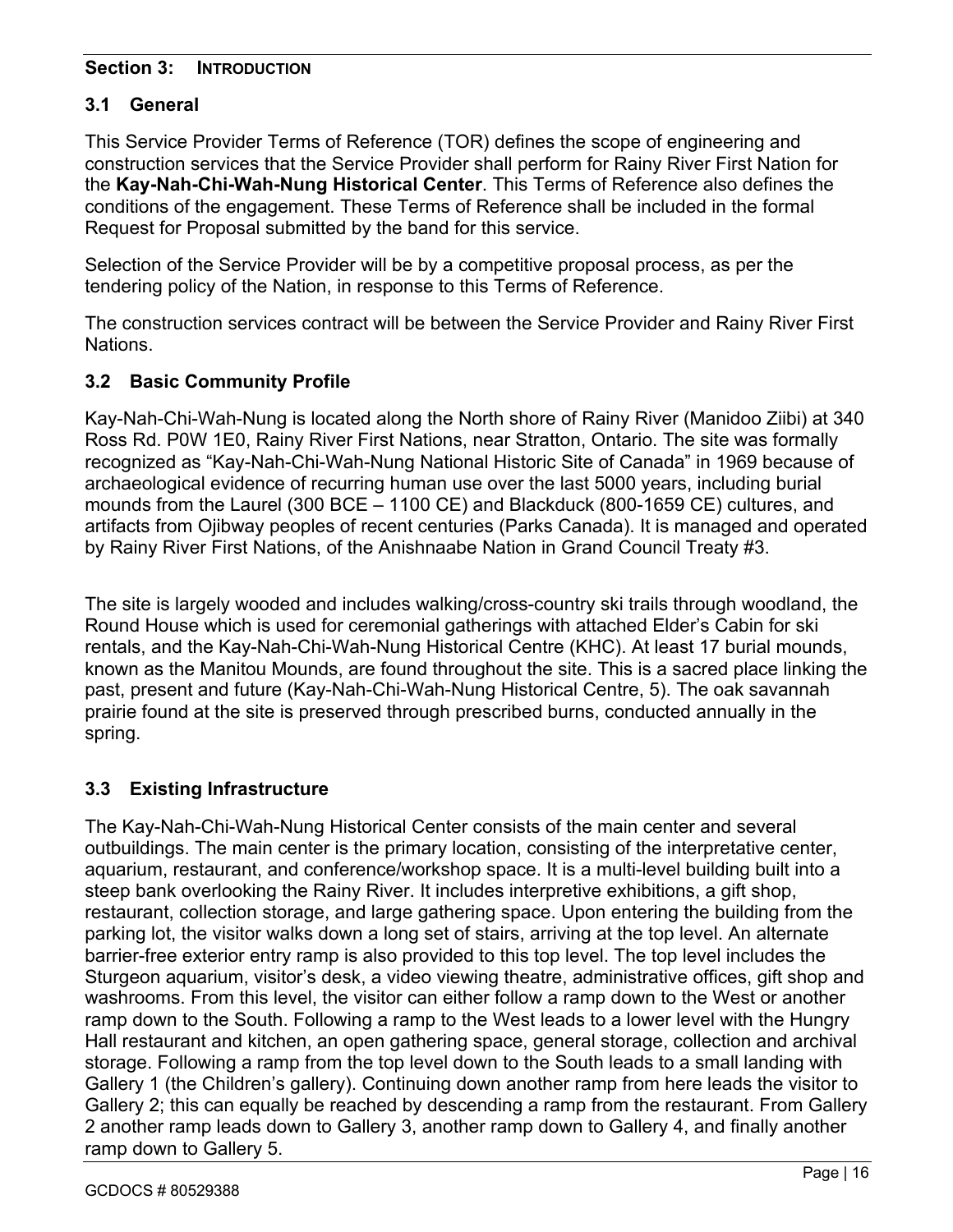Outbuildings or infrastructure open to the public include the Round House and Elder's Cabin.

Outbuildings closed to the public include auxiliary maintenance garage and storage sheds. The Maintenance Garage is a two-stall wood frame garage with concrete floor and a gable roof. It is used for both storage and maintenance operations.

#### **3.4 Project Team**

This project shall be managed with a project team approach. The Project Team shall normally comprise the following key members:

| <b>Name and Position</b>                                                                                                                                          | <b>Responsibility</b>                                                 |
|-------------------------------------------------------------------------------------------------------------------------------------------------------------------|-----------------------------------------------------------------------|
| <b>Chief Robin McGinnis and Council</b><br><b>Rainy River First Nation</b><br>robin.mcginnis@manitourapids.ca                                                     | <b>Project concurrence with First Nation</b><br>requirements.         |
| Michelle Walter & Natalie Nachtman,<br><b>Project Coordinators</b><br>Administration, Kay-Nah-Chi-Wah-Nung<br>807-483-1163<br>mounds.maintenance@manitourapids.ca | Project responsibility and liaison on<br>behalf of Chief and Council. |
| <b>Marc MacPherson</b><br>Pwi-Di-Goo-Zing Ne-Yaa-Zhing<br><b>Advisory Services</b>                                                                                | Provide technical advisory services to<br>the First Nations           |

Other potential stakeholders include:

| <b>Name and Position</b>               | <b>Responsibility</b>                 |
|----------------------------------------|---------------------------------------|
| Kyle Kellar, Public Works Coordinator, | Provides technical, health and safety |
| <b>RRFN</b>                            | advice to the Project Team.           |

The primary overall responsibilities of the Project Team are:

- To keep the Chief and Council fully aware of the status and progress of the project.
- To define, confirm, review and recommend the scope of work to be performed by all parties.
- To implement the project in accordance with the project schedule.
- To fully implement the project in accordance with project approval documents and in compliance with all applicable regulatory agents.
- To ensure compliance with approved budgets and to take whatever measures are deemed necessary to accomplish the project objectives within approved budgets and schedule.
- To ensure qualified resources are utilized throughout the project, including local resources, so that local capacity is nurtured and the facilities can be successfully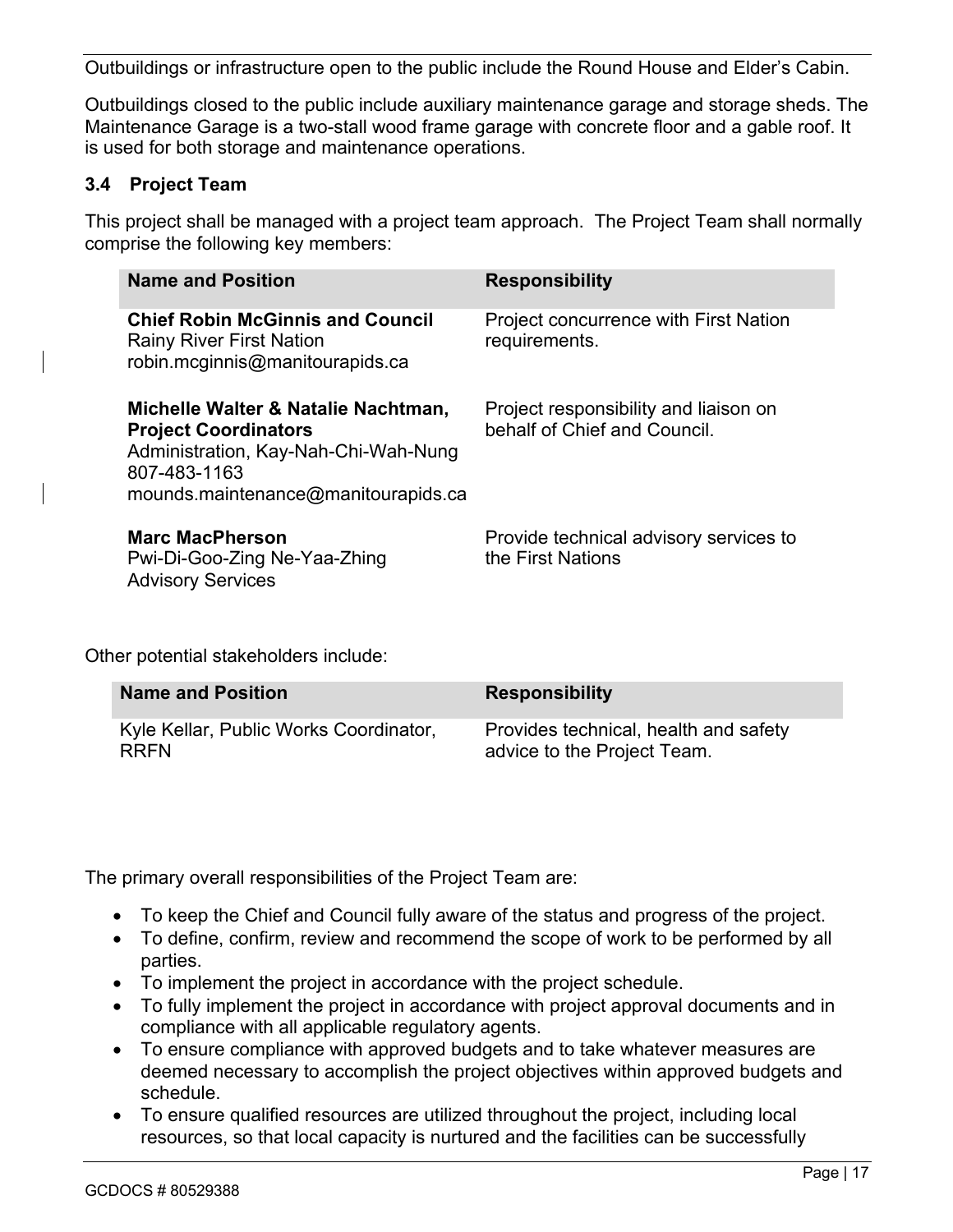constructed and maintained.

- To ensure the best interests of the First Nation are paramount in this project.
- To ensure, where reasonable and within the budget constraints, there is a quantifiable transfer of knowledge to the First Nation.
- To ensure the community becomes familiar with the project and that they are encouraged to have direct involvement in the project.
- To ensure that guidelines are followed.
- To recommend and approve any appropriate Change Orders to the proposal prior to the undertaking of such work.
- To closely monitor the physical and financial progress and recommend corrective or remedial action if required.
- To review the monthly Project Status.

#### **Section 4: SCOPE OF WORK**

#### **4.1 General**

The following sections outline broadly the scope of work and are not intended to provide every detail of the work to be performed by the Service Provider during this contract. The scope of work items listed in this document shall not be considered to be absolute descriptions of the scope of work. The actual work will be developed further throughout the design and project meetings with the concurrence of the Project Team.

The Service Provider main roles and responsibilities are to:

- Become completely familiar with the expectations and requirements of Rainy River First Nations and the Kay-Nah-Chi-Wah-Nung Historic Centre.
- Coordinate with the Chief, the First Nation Council, the various committees, and the Project Team, as and when required.
- Define and confirm criteria in the areas of cost control, budgeting, scheduling and quality control.
- Maintain strict budget control and ensure that the design is, at all times, in compliance with the project budget.
- Ensuring payments are controlled based on contractual obligations (Project scope, quality, schedule and price).
- Ensure payments and scope of work are completed by November 2022 in accordance with the requirements of the federal grant,
- Identify all risk elements that may impact pricing and include a budget item in the cost estimate to address this potential risk. This risk identification must be updated at each cost estimate.
- Identify and acquire any approvals/permits required from other agencies (including government).
- Ensure a speedy approval by all the departments and agencies that have jurisdiction on this project.
- Follow all Federal and Provincial Legislation.
- Review of major project items (ie: designs, reports, reviews, etc.).
- Providing required documentation.
- Ensure deliverables are met and Project is on schedule.
- Ensure that every effort to expedite the schedule is implemented.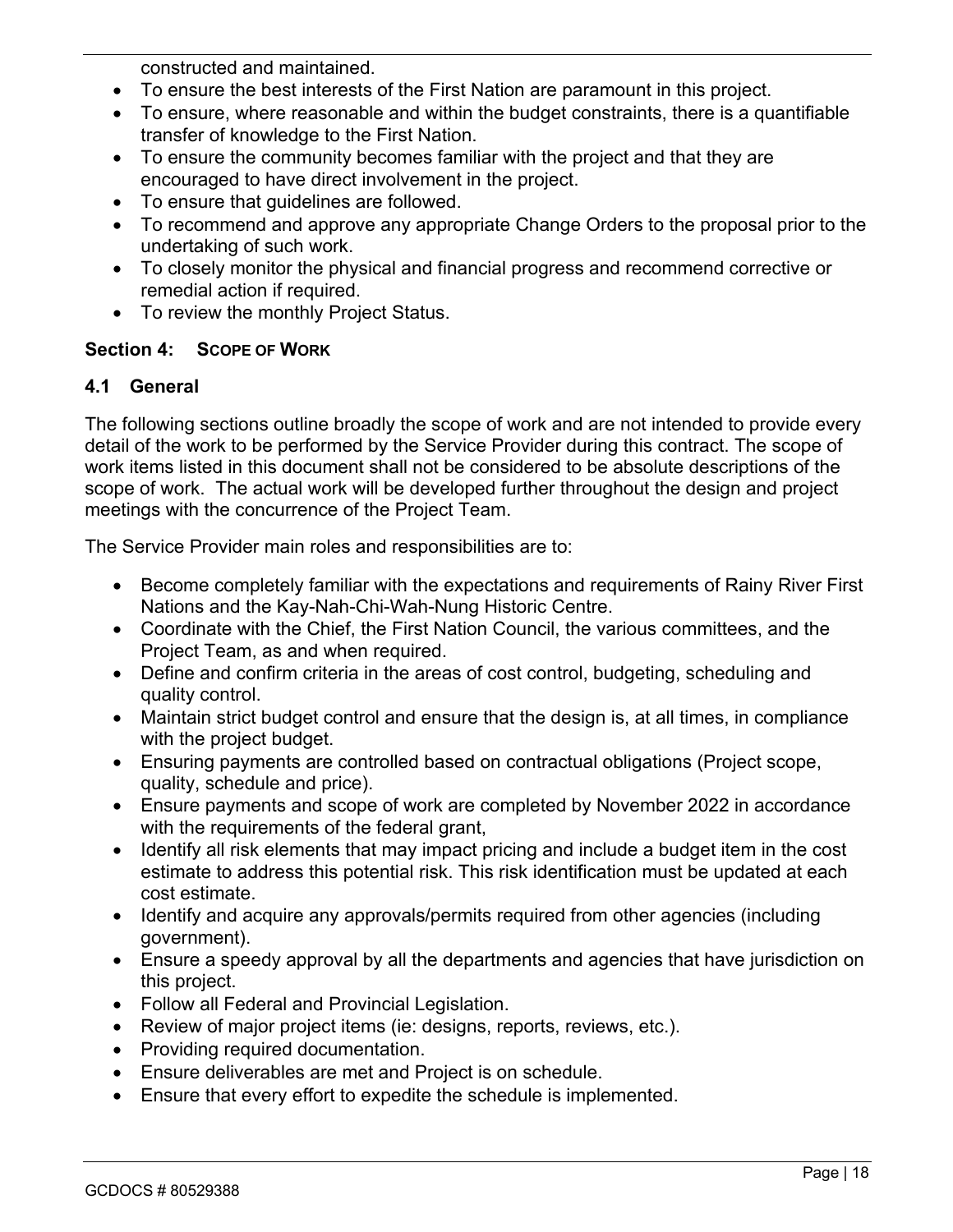- Keep the Rainy River First Nations and Kay-Nah-Chi-Wah-Nung Historic Centre informed of the project status through the implementation of a program of regular monthly reporting as well as the coordination and hosting of regular monthly meetings.
- Oversee all phases and aspects of the project and ensure strict conformity to the objectives of the project to meet the client's requirements.
- Be familiar with the scope of work for all components.
- Be familiar with the inspection requirements at key milestones as the project progresses: e.g. structural inspections and testing, electrical and mechanical components and regulatory requirements.
- Be familiar with and conform to the Change Order Approval Process.

The scopes of the project include, but are not limited to the following:

### Main Center

### *Top Priority*

- Redesign the existing roof. The current roof design has a number of areas in which water pools and causes significant damage. Please consider the following:
	- o Areas where roof elevation is just above grade and there is ice damming potential.
	- $\circ$  Areas were lack of roof space ventilation may be contribution to condensation
	- $\circ$  Whether changing the type of roofing to be installed is appropriate.
	- $\circ$  There are currently 4 large skylights, the center would like to see this switched to 4 smaller skylights.
	- o The current eaves trough system has issues with drainage and will need to be looked at in the roof redesign process.
- Repair or replace the sewage systems pumps for the Centre.
- HVAC System will need to be inspected, repaired or replaced with a system that is museum quality for controlling humidity.
- The kitchen is dated and will need to be remodeled. The following items should be addressed:
	- o Floors (replace)
	- o Cabinets (replace)
	- o Fridge & Freezer (repaired)
- Water damage repairs there are areas of water damage throughout the Main Center caused by issues with the roof design. These will need to be repaired.
- Boiler East and west boiler systems for the Centre to be inspected and either replaced or serviced.
- Replace existing accessibility ramp considering any potential amended roof plan.
	- o Please take into consideration water run off in this area and along the west side of building,

### *Secondary Priority*

- Remodel of the Front Entrance replacing the doors and windows.
- Accessibility Front Desk
- Siding repair or replacement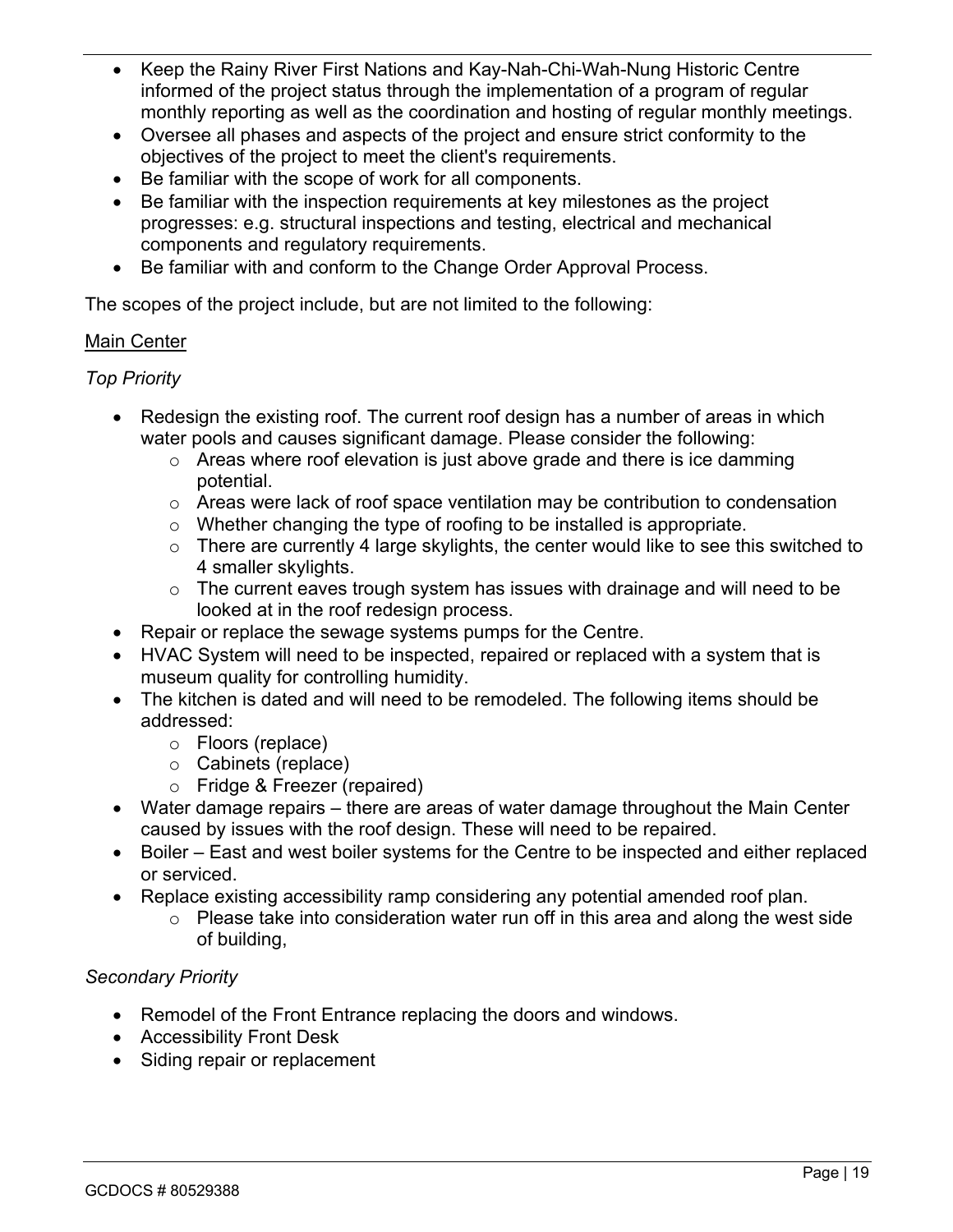#### Roundhouse & Cabin

#### *Primary Priority*

- The heating, air exchange and air conditioning need to be upgraded. The current system is not adequate to allow for year-round usage.
- The roof needs to have insulation installed.
- Inspect and repair/replace the septic pumps for the sewage systems
- The lines to the septic system should be insulated for all season usage
- The foundation and/floor system needs to be insulated.
- Cabin deck, if constructed may have to be designed to accommodate an auxiliary structure such as a gazebo.

#### Maintenance Garage

- Roof Repair including but not limited to the replacement or repair of shingles, sheathing, insulation, facia, venting, etc.
- Remove and replace existing ceiling drywall.
- Install supply and install overhead electric garage heater 240V

#### **4.2 Project Considerations**

#### **4.2.1 Scope of Design**

The scopes of the project include, but are not limited to the following:

- Complete the required roof redesign, upgrades and construction to the Main Center.
- Complete the required upgrades to the Roundhouse & Cabin.
- Complete the required upgrades to the Maintenance Garage.
- Incorporate traditional knowledge of the sacred, sensitive sites within the community into planning and design to ensure there are no barriers to construction work.

#### **4.2.2 Community Involvement**

The Service Provider shall work in close cooperation with the First Nation and the Project Team on all aspects of the project and shall ensure the community has ample opportunity to participate in the project.

The Service Provider shall together with the Chief and Council, define the ways and means by which community participation can occur.

The First Nations' participation shall be encouraged throughout the stages of the project where possible in order to enhance this project. Community participation may be defined as a process of mutual education and cooperation which provides opportunities for Chief and Council, the First Nation and technical specialists to work together to complete the design.

The Service Provider shall maximize the opportunities for employment of First Nation persons and utilization of their resources during both the design and construction phases of this project.

#### **4.2.3 Codes, Standards & Regulations**

In the completion of the project, the Service Provider shall ensure that the latest edition of the following regulations, standards and guidelines are adhered to.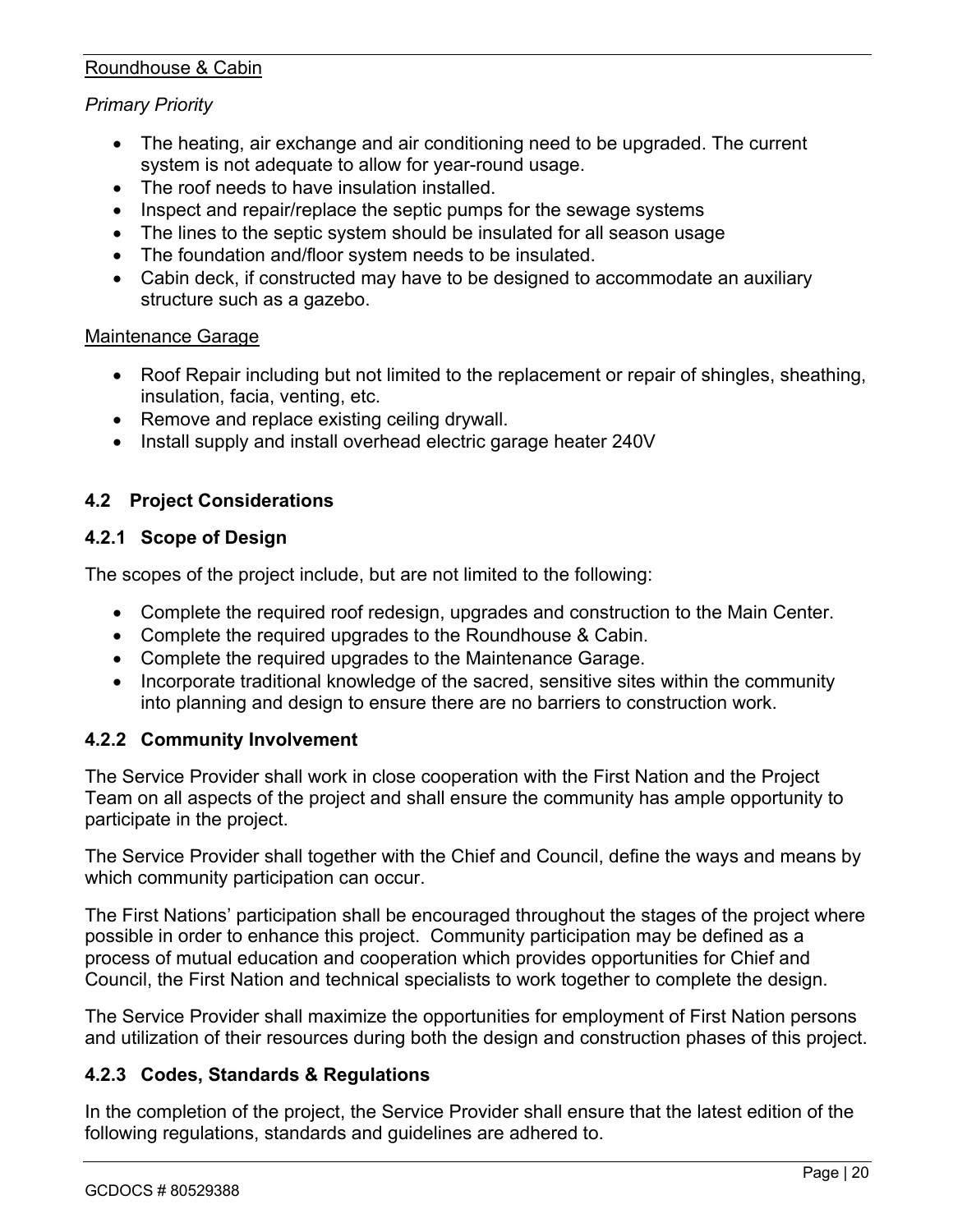- Associated ASHRAE codes and standards
- Associated CSA Standards by Canadian Standards Association
- CAN/CSA B149.1 Natural Gas and Propane Installation Code
- Canada Labour Code(R.S.C., 1985, c. L-2)
- Canada Occupational Health and Safety Regulations (SOR/86-304)
- Canadian Electrical Code
- Canadian Environmental Assessment Act, 2012 (s.c. 2012, c. 19, s. 52)
- Canadian Environmental Protection Act , 1999 (S.C. 1999, c.33)
- Fire Protection Engineering Standards of the Fire Commissioner of Canada
- Hazardous and/or designated substances provincial/territorial acts and regulations
- Hazardous Materials Information Review Regulations (SOR/88-456)
- Hazardous Products Act (R.S.C., 1985, c. H-3)
- Health Canada Regulations
- Hydro One Networks, notably regarding utility line right of ways (ROW).
- Occupational Health & Safety Act Section 70 (2) 23. (Ontario)
- Ontario Building Code
- Ontario Construction Lien Act, if it is used in the tender documents
- Ontario Drinking Water Quality Standards (O.Reg. 169/03)
- Ontario Electrical Code
- Ontario Electrical Safety Code
- Ontario Fire Code (OFC)
- Other Federal, Provincial and regulatory agency requirements
- Provincial I Territorial Worker's Compensation Act and Regulations (as per project location)
- R2000 Building Standards
- The Energy Efficiency Act S.C. 1992, c.36
- TSSA fuel handling and compressed air regulations

Unless identified otherwise, the most stringent of the applicable guidelines and regulations are to be used in this project.

### **4.2.4 Background Information and Existing Documents**

The Service Provider shall obtain and review any available background information from the appropriate agencies that is relevant to this project including all pertinent studies, mapping, drawings, etc. The Service Provider shall meet with the First Nation and Project Team representatives to review in detail the schedule, budget, site and project requirements and will undertake necessary field work in order to complete the design.

### **4.2.5 Environmental Considerations**

Assess all environmental issues that may occur and identify mitigation measures relating to the proposed land use and construction. The developments around water bodies shall be given careful consideration with regards to Federal and Provincial regulations.

Please note that the environmental impacts of all parts of the proposed infrastructure construction will need to be considered. Potential environmental impacts of each of the components shall also be considered, noting impacts that are potentially significant (animal habitat studies, species at risk analysis, socio-economic studies, etc.). Mitigation measures to eliminate or minimize negative environmental impacts need to be identified. All environmental impacts shall be mitigated during the construction work. Costs associated with mitigation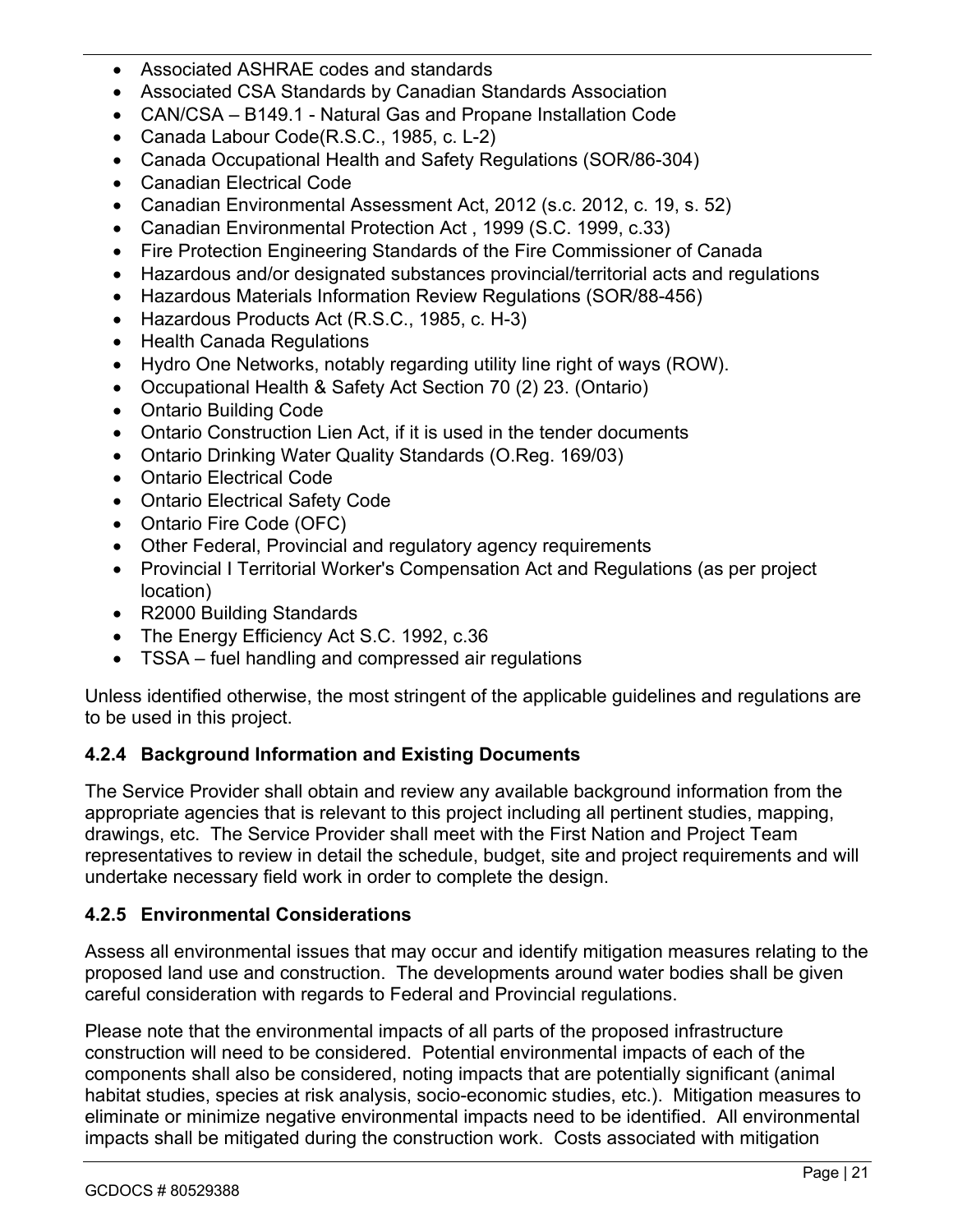should be included in any cost estimates.

# **4.2.6 Cost Estimates**

The cost breakdown shall be in a tender format with appropriate headings such as: item, unit, quantity, unit cost and total. Mobilization, demobilization, design, construction inspection, administration, project management, known risk items and contingency are to be shown as separate amounts. Provide a summary of unit prices.

Mobilization and demobilization costs shall be defined as follows:

- 1. Mobilization Those costs which will be incurred by the contractor to transport equipment and materials from the nearest railhead or highway to the site and the contractors' costs to set-up at the site including a storage yard and building, and campsite for his/her men; and,
- 2. Demobilization Those costs incurred to abandon the site including transportation of equipment from the site.
- 3. Mobilization and Demobilization costs shall be isolated from the costs which are applicable to a particular component of a Project and each shall be identified separately.

All estimates shall be in current Canadian dollars.

# **4.2.7 Permits and Approvals**

The Service Provider shall be responsible for obtaining all necessary permits, approvals and other authorizations required by any governmental, regulatory or other body having jurisdiction, including the payment of all fees in connection therewith.

#### **4.2.8 Minimum Essential Project Information**

The Service Provider shall provide the following minimum essential project information.

- 1) Roof Redesign Plans for the Main Center
- 2) Environmental Considerations (CEAA 2012):
	- a) Environmental conditions
	- b) Mitigation's requirements
- 3) Class "B" Cost estimate:
	- a) Cost breakdown Class "B" construction & non-construction costs breakdown.
	- b) Cost variance changes from PAR approved class "B" budget.
- 4) Proposed Project Management arrangements:
	- a) Project schedule as proposed, including information on timelines for when/if the Centre, or Cabin/Roundhouse may be required to be closed as a result of the work being performed under the contract.
	- b) Method of implementation public tenders or construction management/day/labour.
	- c) Project organization project manager, project team, construction supervision.
	- d) Project control quality management, QA/QC, schedule control, cost control.

### **4.3 Project Phases**

The Service Provider should suggest, if required the phases in which the project will be completed. This should included a detailed breakdown of what milestones will happen in each phase.

### **4.3.1.1 Quality Assurance during Construction (Provisional)**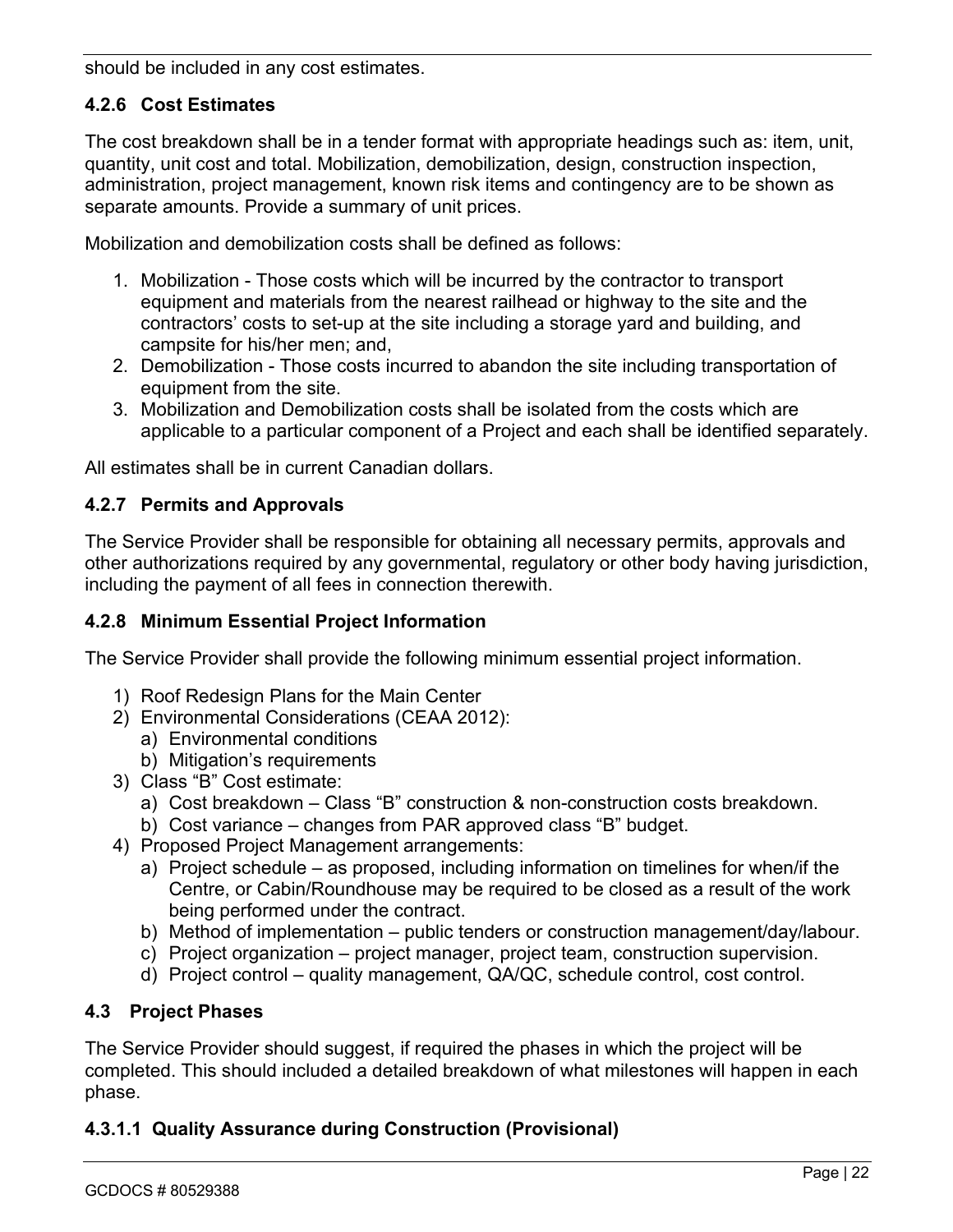The Service Provider shall put in place a Quality Assurance (QA) program at the construction phase, including the planned and systematic actions to verify that the works are constructed in accordance with applicable codes, guidelines, and standards and as specified in the contract.

The Service Provider is required to implement the following Quality Assurance program during the construction of the facility:

- 1) Inspect all construction work and installation of equipment.
- 2) Keep proper records of the progress of the construction work, noting unusual or unforeseen events that may have delayed the progress of work.
- 3) Review shop drawings to verify that contractual requirements are met for materials and equipment.
- 4) Provide technical specialists to carry out inspection of work constructed or installed to verify its compliance with contractual requirement and codes, regulations, etc.
- 5) Inspect and ensure that the Contractor executes the work with skilled craftsman and that the works are completed in a good workmanship like manner.
- 6) Verify that workers and sub-contractors or trades observes the Occupational Health and Safety Act, and all applicable Regulations for Construction Projects.
- 7) Ensure that all spills are contained and cleaned up immediately when found. Contact all environmental agencies/departments that has jurisdiction on the project, and advise them of the spill and action taken, if any, to contain and mitigate its impact on the environment.
- 8) Ensure that environmental protection measures are instituted prior to commencing any construction works on the site as specified in the contract.
- 9) Ensure that all regulatory agencies have been notified of completed work and that the required inspections have been carried out.
- 10)Verify and ensure that all Environmental Protection Acts or Regulations during construction/upgrades are observed and complied with.

# **4.3.2 Warranty Period (Provisional)**

Near the end of a one year warranty period, the Service Provider shall arrange a warranty inspection of all major components. Following the inspection, the Service Provider must provide a report to the First Nation detailing the findings. The Service Provider must coordinate the timely completion of any corrective work required with the contractor and oversee the completion of the required work identified during the Warranty Inspection.

# **4.3.2.1 Project Completion Report (Provisional)**

Within six months of Contract Completion, the Project Manager or Service Provider, if so designated, shall prepare a Project Completion Report as described herein and submit to the First Nation. The purposes of the Project Completion Report are to provide:

- An historic reference document containing technical, financial, physical and administrative data on all phases of the project,
- Certification by a qualified professional that all codes and standards were attained,
- Certification by a qualified professional that the work has been completed in accordance with the Terms and Conditions of ISC funding transfer document,
- Information on lessons learned and user satisfaction which will be beneficial in planning and managing future projects.

The report shall include, but not limited to the following: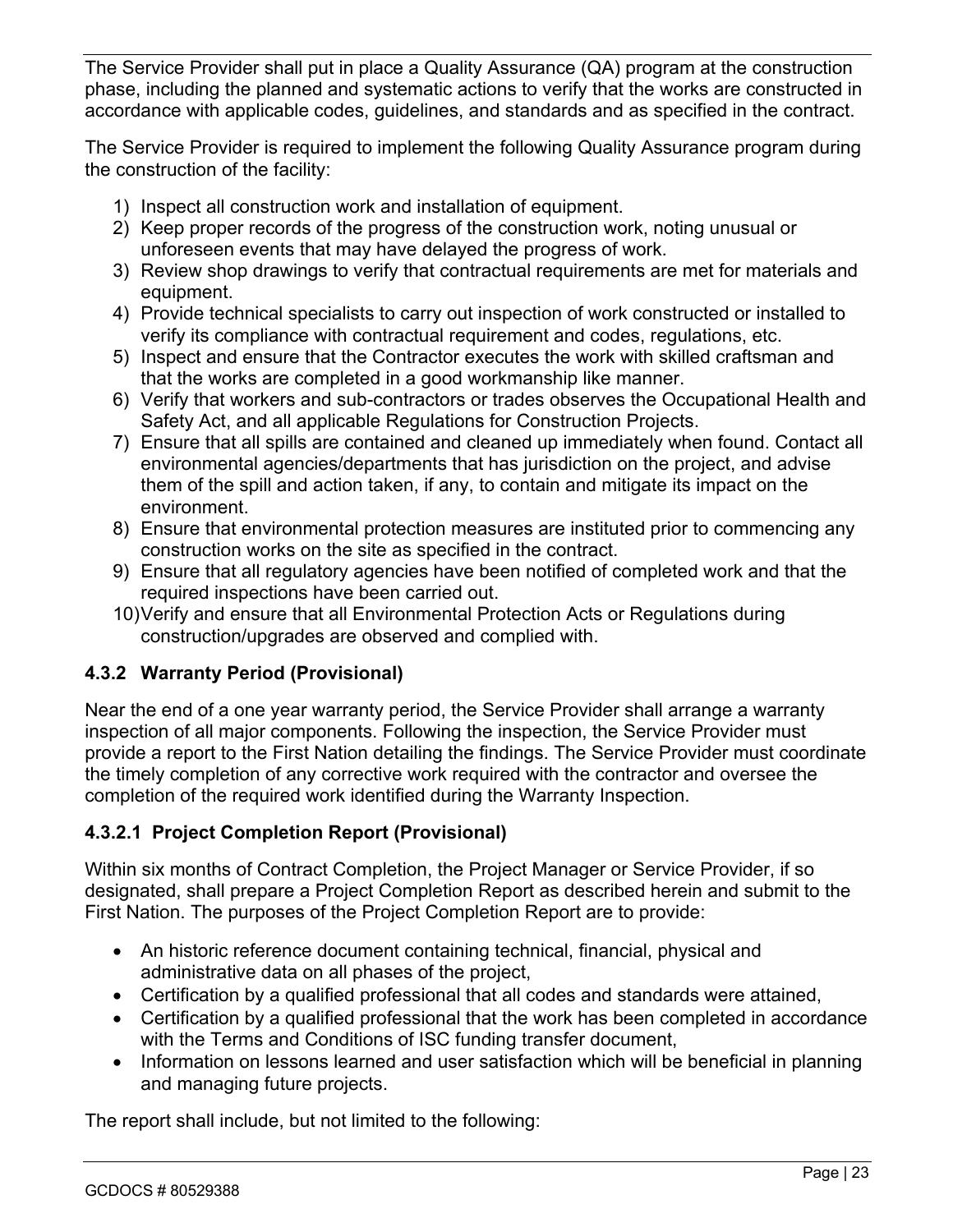## 1) **Table of Content**

a) Provide a table of contents describing the main body of the report as well as the various documents in the appendices.

# **2) Summary**

- a) Project title, location and Contract number,
- b) Brief description of the project, including purpose of project,
- c) Brief description of the existing facilities and history of the project.
- d) Brief description of the project including size and number of units constructed.
- e) Brief description of the implementation method, i.e., type of tendered Contract and the reasons for choosing this method, etc.

### 3) **Project Team**

- a) Name and address of the design Service Provider,
- b) Name and address of the Project Manager,
- c) Name and address of the Contractor(s),
- d) The names and roles of the Project Team members,
- e) The name and address of the consulting firm in charge of inspecting the construction works,

# 4) **Schedule, Cost and Cash Flow**

- a) The principal dates in the schedule, that is, the date of the Contract award, construction start up, commissioning, completion dates, other milestones, etc.
- b) A brief breakdown of the project costs, i.e., cost of planning, design, construction (itemized as per summary of Contract), project management, construction supervision, Band administration, change orders, etc. The breakdown shall include the original budget cost estimate as per the approved PAR submission/approval letter and the final cost.
- c) A brief breakdown of the cash flow.

# 5) **Design and Construction**

- a) A brief description of the design methodology and process.
- b) A synopsis that highlights areas of special interest, variances form original scope of work and schedule, deficiencies, problems or outstanding issues on the project Contractor performance, items effecting schedule or completion.

# 6) **Employment, Resources and Training**

- a) A brief history of band member employment throughout the project, highlighting the level of employment, level of experience of employees, both before and after employment, effect on project, and problems.
- b) A brief history of band resources employed throughout the project, highlighting the resources used, level of use, effect on project, and problems.
- c) A brief description of the training program provided for the First Nation highlighting areas of training provided, effectiveness of training, number of persons trained in each area (include the names of the trainees), cost of training, level of expertise attained, and future training requirements.

### 7) **Geographic location**

a) Provide a map, drawn to an appropriate scale, of the area where the project was carried out.

### 8) **Site**

a) Describe the project site in terms of easily identifiable fixed points. For example, on the \_\_\_\_\_\_\_\_\_\_\_\_\_ Reserve, on Highway \_\_\_\_\_\_\_\_\_\_\_\_\_\_\_\_\_\_\_\_\_ approximately

\_\_\_\_\_\_\_\_\_\_ kilometres south of\_\_\_\_\_\_\_\_\_\_\_\_\_\_\_\_\_\_\_\_.

**9) Description of the project**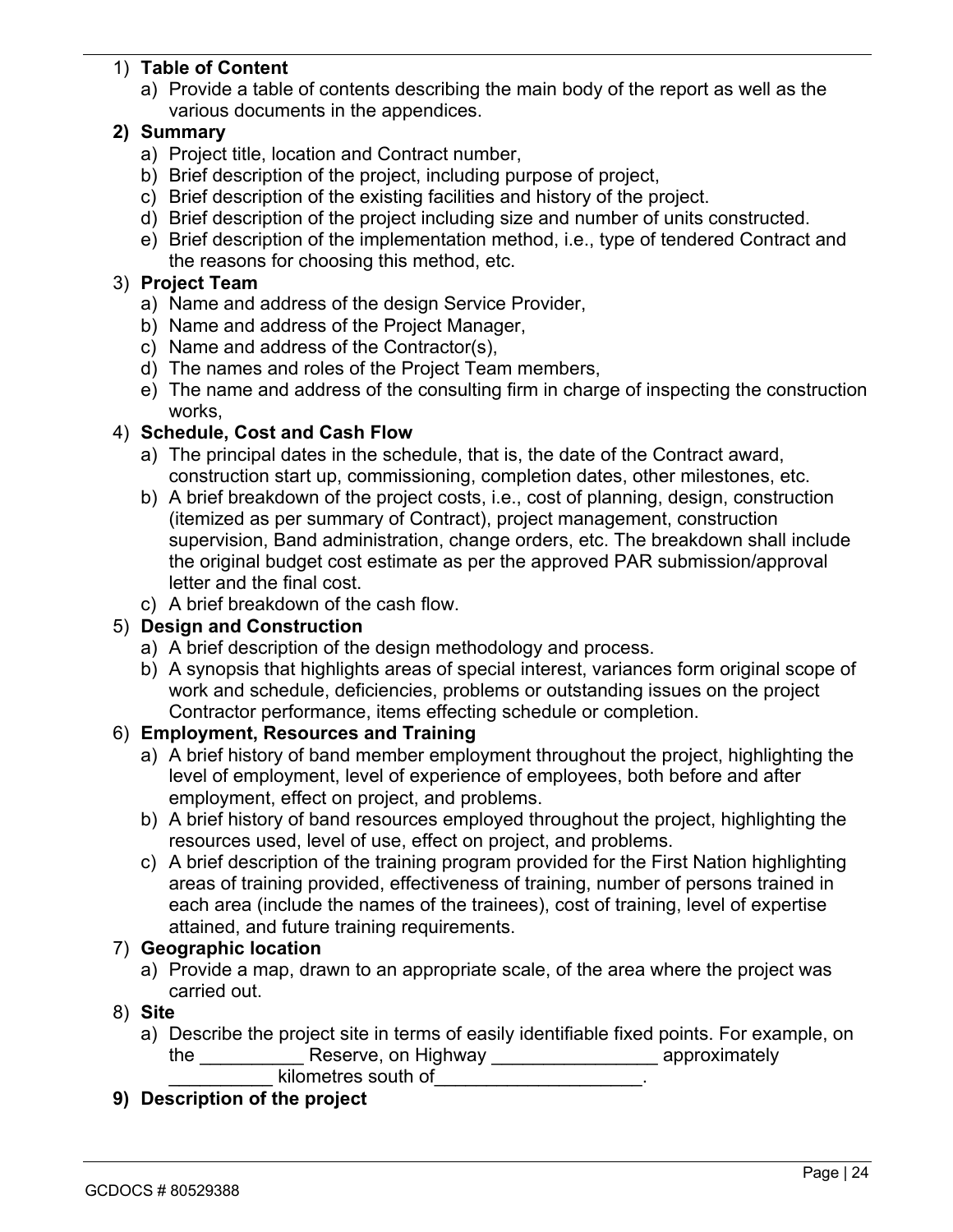a) A more detailed description than the one in the summary is given here. A list of the principal parts of the project and the expected qualities (for example, installation of 850m of pipe with a diameter of 150 mm) is to be included in this section.

## 10)**Project Synopsis**

- a) This section includes all observations, suggestions and recommendations dealing with the design itself, the material used, the progress made during construction, and so forth. This section is a summary of the experience acquired during the project and will serve as a guide to both the design Service Provider and the Project Manager during subsequent projects of the same kind.
- b) Appraisal of the Service Provider's and the Contractor's work is also to be included in this section.
- c) Statements of how the completed project satisfies the identified needs and relationship of the project to the community development.

#### 11)**Professional Certification**

a) The following duly executed statement by the Project Manager shall be included in the report:

"I hereby certify that all the work has been completed in accordance with the Terms and Condition of the Funding Transfer Document and that the specified codes and standards have been attained."

Signature **Professional Designation** Date

Prepared by:

### **12)Appendices**

- a) Site plan
- b) As-built drawings (if applicable)
- c) contribution agreement
- d) unit price breakdown
- e) copies of all testing certificates, and verification for the constructed or upgraded facilities.
- f) Certificates and results from material testing
- g) copies of approvals or acceptance certificates from regulatory agencies
- h) copy of warranties
- i) Photographs to illustrate various characteristics of the project, including; the site, key stages or operations during construction, and, the condition of work at various times, particularly at project completion
- j) Copies of all payment certificates for construction, invoices for non-construction cost, and all other invoices for all items listed in the Project Approval Request.

### **4.4 Reports and Deliverables**

### **4.4.1 General**

General report requirements:

1) Six (6) physical copies and a digital copy by file transfer site and on one (1) USB Key unless otherwise specified. Two (2) physical copies shall be submitted to Kay-Nah-Chi-Wah-Nung Historic Centre and the balance to the First Nation. All USB Key shall be properly labelled and dated.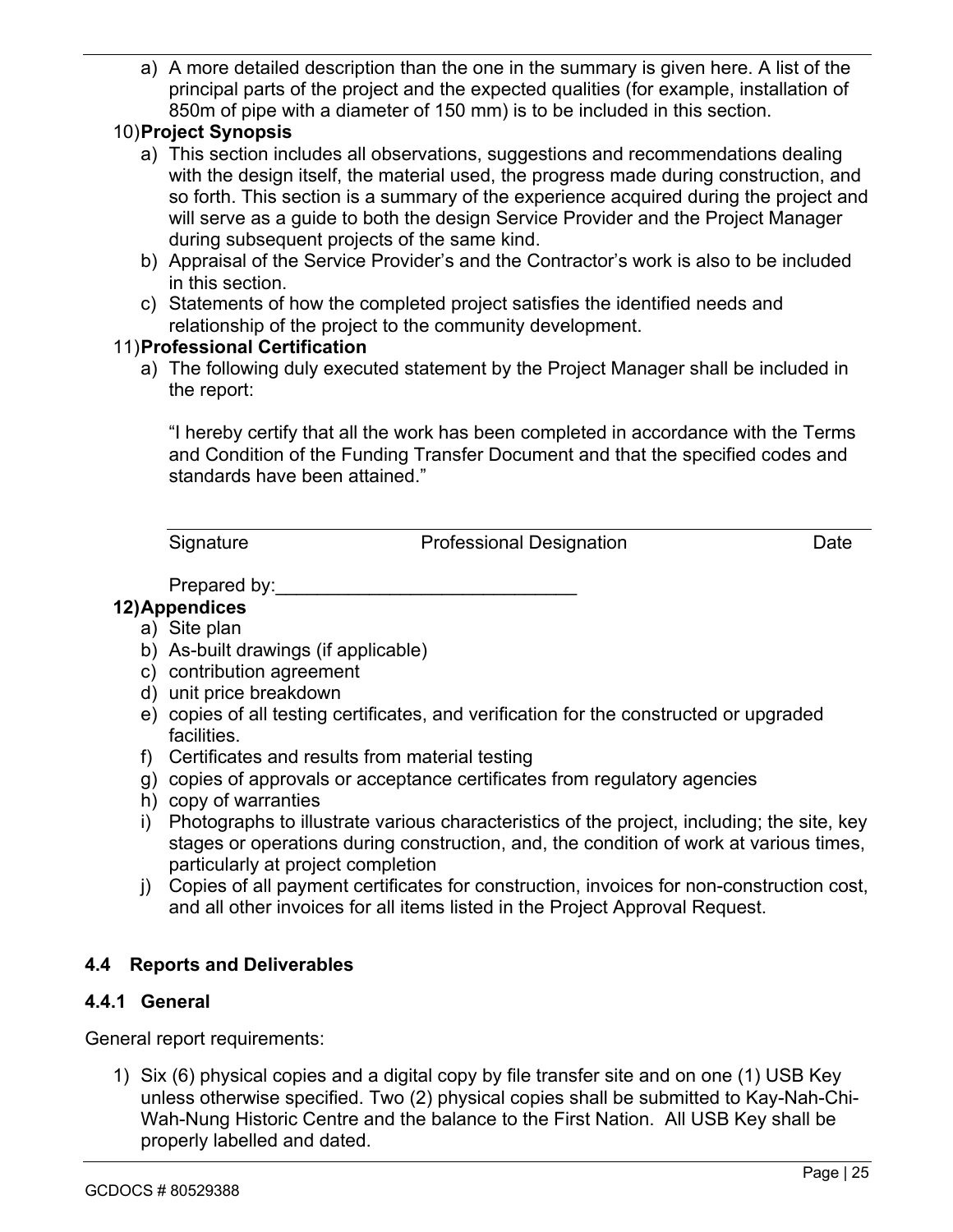- 2) Reports shall be presented in draft format for review and approval by the Project Team. The Service Provider shall obtain written approval by the Project Team prior to continuation of the Scope of Work or publication of the report.
- 3) Reports presented in draft format shall be submitted to the Project Team two (2) weeks prior to the scheduled meetings.
- 4) Reports shall be revised as required, by the Service Provider to meet the scope of Work and to incorporate the approved comments resulting from the project meetings.
- 5) All reports/technical documents shall be written and formatted as per engineering best practices.
- 6) All project documents, drawings, maps, etc., shall use metric (S.I.) units.
- 7) The revision number and dates of preparation and submission shall be clearly identified.
- 8) Each page shall have a header and footer giving the project, page number and date.
- 9) Appendices shall be separated by clearly identified tabbed pages.
- 10)The font shall generally be of size 12 and Arial or Times New Roman.
- 11)A sign off page for the Project Team shall be included with each report.
- 12)Reports shall be bound.

The Service Provider shall turn over all original photographs, maps and reports to Rainy River First Nation. The Service Provider shall also make available physical and digital copies (in original software format) of the reports including drawings, maps and all other information pertinent to the project. Submission shall be in both Microsoft Word and Adobe PDF formats, drawings/maps shall be in AutoCAD DWG / ArcGIS (shapefiles, rasters, MXD) and Adobe PDF formats.

Copyright to all original maps, documents and data derived from the Project shall be retained by the First Nation, for their use. This statement shall be included in the agreement between the Service Provider and the First Nation.

### **4.4.2 Maps, Drawings and Associated Information**

Any maps and drawings required to complete this work shall comply with or contain the following:

- 1) Copies of all drawings/maps shall be included in the reports in 11"x17" format. All details and notes shall be large enough to be legible when the drawings are reduced to 11"x17" format.
- 2) Cover Sheet with First Nation Logo, Location Plan (in Ontario), and Drawing Index;
- 3) All drawings must be produced in AutoCAD or ArcGIS.
- 4) All drawings shall be prepared in metric (S.I.) units.
- 5) All AutoCAD drawings are to be complete with all 'XREF' files.
- 6) All drawings must include the Rainy River First Nation logo.
- 7) The complete tender package must be provided in AutoCAD format.

# **4.4.3 Deliverables**

The Service Provider shall provide the Project Team with sufficient copies of the reports, drawings, specifications, etc., at various stages of the project development.

### **4.4.3.1 Contract Administration and Inspections Services (Provisional)**

The following deliverables are to be provided as a minimum **during Construction Phase**:

- 1) Issuance of monthly construction work progress report, including schedule, etc
- 2) Construction photographs at all key stages of the works and suitably filed and titled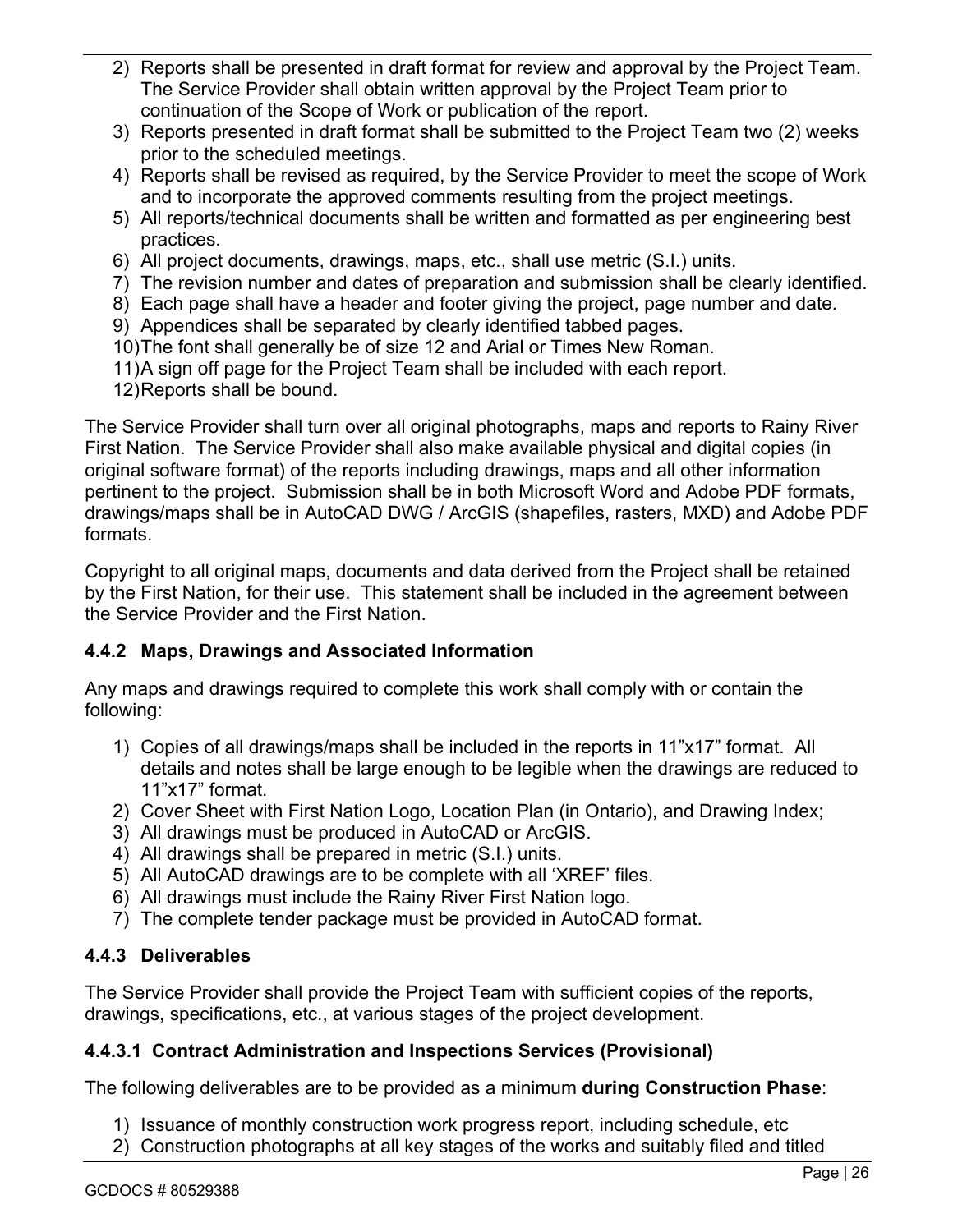- 3) Issuance of payment certificates on a monthly basis to final completion
- 4) Issuance of change orders within ten (10) consecutive working days from the date of acceptance of the Contractor's Contemplated Change Order.
- 5) Issuance of the spare part lists to Contractor 2 months after award of contract
- 6) Draft Operation and Maintenance Manual. See Section **Error! Reference source not found.**.

### **4.4.3.2 Warranty Period (Provisional)**

The following deliverables are to be provided as a minimum **at Contraction Completion:**

- 1) Total Completion Certificate
- 2) Updated Deficiency List

The following deliverables are to be provided as a minimum **Prior to End of Warranty and Guarantee Period:**

- 1) Final inspection and re-issue Deficiency List three (3) weeks prior to end of Warranty and Guarantee period
- 2) At the end of the Warranty and Guarantee period, inspect facility with First Nation Project Manager and/or Facility Operator to verify all deficiencies have been rectified by the Contractor
- 3) If all deficiencies have been corrected by the Contractor, issue Payment Certificate for release of Warranty and Guarantee Holdback
- 4) Completion Report 6 month after Contract Completion

#### **4.4.4 Approval and Acceptance**

The Service Provider shall ensure that the reports are reviewed by the Project Team and provide written evidence of the Project Team's acceptance.

The Service Provider shall acknowledge that the Project Team represents the First Nation.

The Service Provider shall modify the final documents in response to Project Team comments on the Draft Reports.

### **4.5 Meetings**

#### **4.5.1 General**

The Service Provider shall:

- 1) Prepare and submit a proposed meeting agenda, in a form acceptable to the team, to the Project Team member's five (5) working days prior to all meetings.
- 2) Record and distribute the project meeting minutes, in a form acceptable to the team, to the Project Team member's within the five (5) working days immediately after the meeting date.
- 3) Call Project Team meetings after milestones have been completed, for example, field work completion and report completion.
- 4) Review the progress of the project including the following as a minimum:
	- a) Project objective and scope for the period
	- b) Service Provider's staff assigned to the project
	- c) Work progressed to date and any anticipated roadblocks
	- d) Engineering budget and any anticipated deviation
	- e) Any instructions from the First Nation that will result in scope change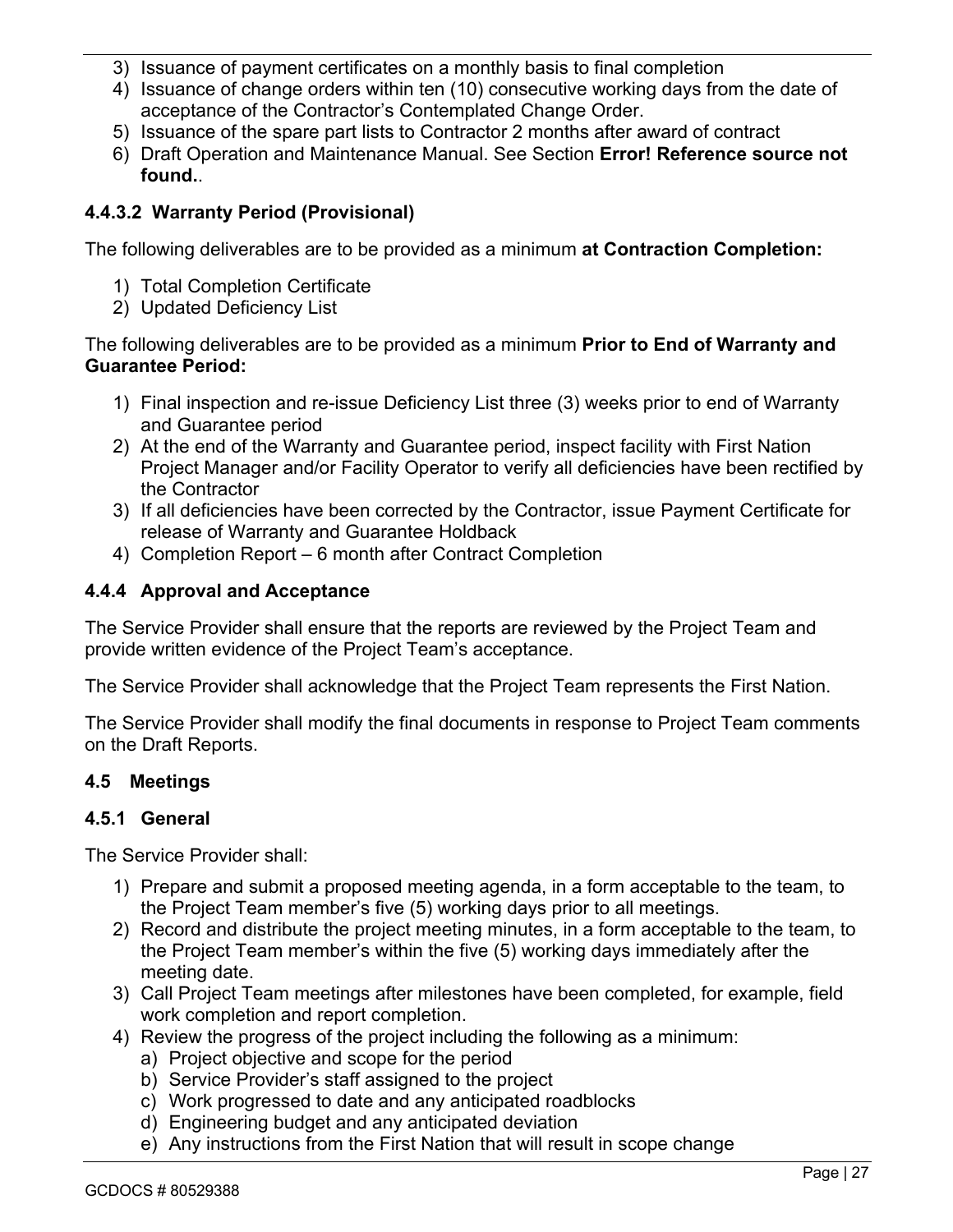- f) Public participation and preparation of advertisements, public information handouts, etc.
- g) Project alerts

# **4.5.2 Project Meetings**

The Service Provider shall allow for the following meetings (minimum) with the Project Team:

- 1) During the construction phase, there will be regular bi-weekly construction meetings
- 2) Final inspection and commissioning meeting
- 3) One year warranty inspection meeting
- 4) In addition to the meetings, the Service Provider shall allow for regular conference calls with the Project Team (maximum of two hours in duration, as required)

# **4.6 Progress Reporting**

A physical and financial report detailing the work accomplished during the period and commentary on the compliance with the schedule shall be submitted to the Project Team on an interval of thirty (30) calendar days and is due one week after the end of the period.

Regular project updates shall be provided on the status of the project (e-mail or verbally) on an interval of not more than fourteen (14) calendar days.

Two (2) physical copies and a digital PDF copy of each report shall be submitted to the Project Team. The Service Provider shall provide a copy of each updated schedule in MS Project and PDF to the Project Team.

# **4.6.1 Physical Report**

The Service Provider shall regularly report to the Project Team, the extent of the work completed and milestones achieved to date. A physical accounting of the work completed is to accompany any invoices. The report should include the following:

- 1) Progress of Project achieved to date
- 2) Review of work planned to be completed for the month
- 3) Work completed for the month and to date versus planned progress as noted in workplan
- 4) Gantt chart showing actual vs. planned schedule a) Schedule must identify activities/tasks, expected start/completion date, milestones.
- 5) Outstanding Action Items, either internal or external to the First Nation
- 6) Project alerts of critical Issues which may delay the project
- 7) Status of Application for Approvals
- 8) Expenditure of engineering fees for the month and to date
- 9) Graph of planned vs. actual expenditure of engineering fees
- 10)If project is behind planned schedule, provide information to the First Nation Project Manager on reason(s) for it and advise course of action the Service Provider will take to recover and maintain original schedule.
	- a) Where the First Nation Project Manager is unable to approve the Service Provider's request for the revision to the project schedule, the Service Provider's Project Director will be required to meet with First Nation Project Manager/Management and to provide reasons for the firm's inability to recover the slippage in the project schedule. The Project Director will be required to provide assurance that appropriate actions have been taken and demonstrate how the firm will prevent a similar situation from occurring again in the future.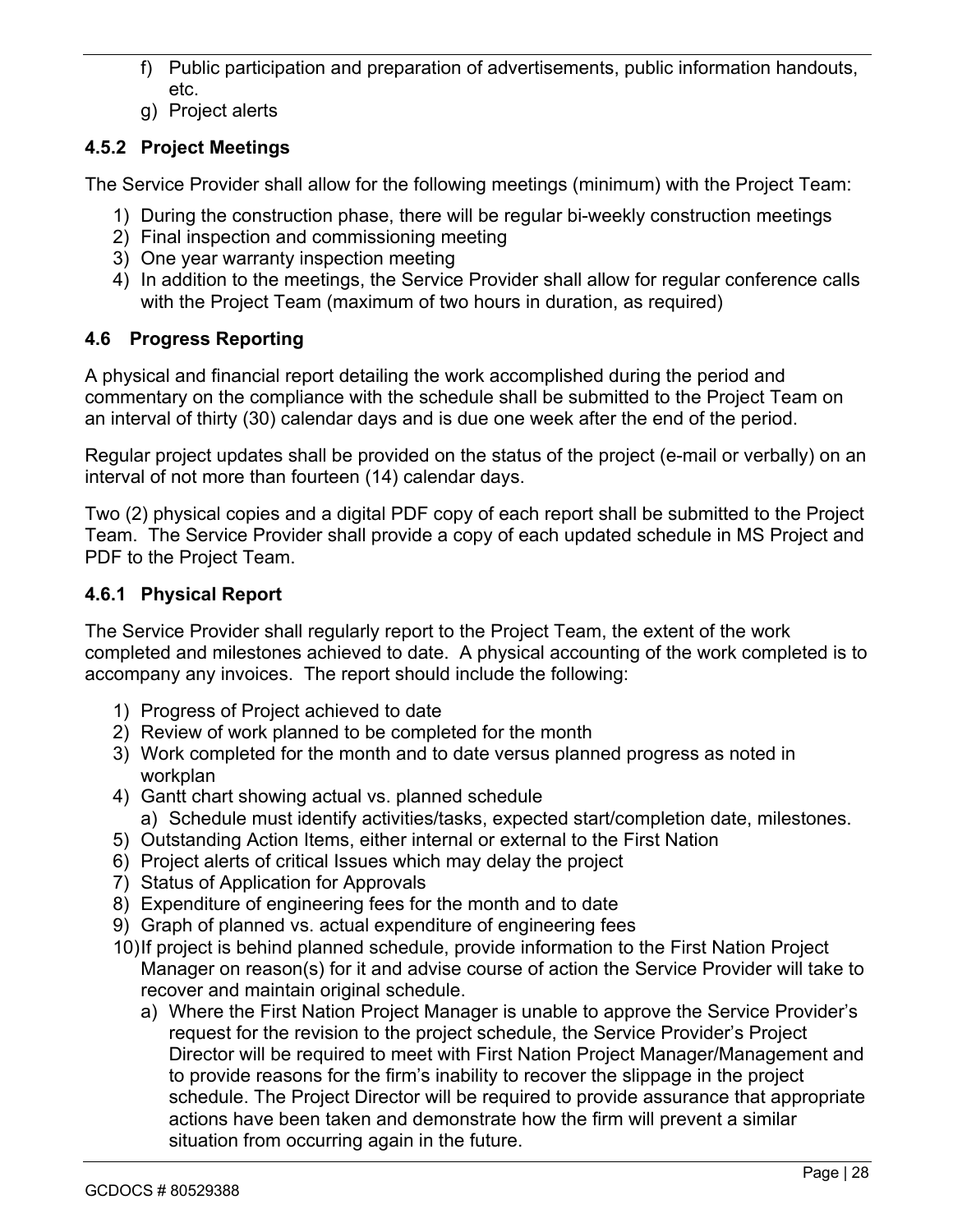### **4.6.2 Financial Report**

The Service Provider shall regularly report to the Project Team, a financial summary in the form of an invoice that details the project budget, invoice for the period categorized by fees and expenses, including any sub-Service Provider costs that period:

1) On an interval of thirty (30) calendar days (in correspondence with the Physical Report), with headings as follows:

| <b>Budget</b>         | <b>Billings</b>             |  |  |
|-----------------------|-----------------------------|--|--|
| Fees                  | <b>Previous Billings</b>    |  |  |
| Expenses              | <b>Billings This Period</b> |  |  |
| <b>Total Contract</b> | <b>Billings To Date</b>     |  |  |

2) As part of the Service Provider's monthly invoices (if more convenient). See Section 2.2.6 for invoicing details.

During the construction phase, the Service Provider shall submit a monthly cost control report to the First Nation Project Manager with respect to the following:

- 1) Expenditures to-date.
- 2) Balance of Fees.
- 3) Recommend course of action to the First Nation Project Manager to mitigate any cost overrun in the event that the approved engineering fees will not be able to sustain the project to the Substantial Completion stage.
- 4) Value of Contract amount.
- 5) Payment to Contractor to-date.
- 6) Approved Change Orders issued to-date.
- 7) Value of Contract plus all Change Orders approved to date.
- 8) Include or identify any potential additional costs for work that is outside the contract, which may be required to complete the construction works.
- 9) Description of work performed to-date and advise on progress to-date versus tender schedule submitted by Contractor.
- 10)Recommend any action to be taken by the First Nation to mitigate cost overruns for the project as a whole.

### **4.7 Project Schedule**

The Service Provider should come up with a detailed project schedule, complete with detailed milestones.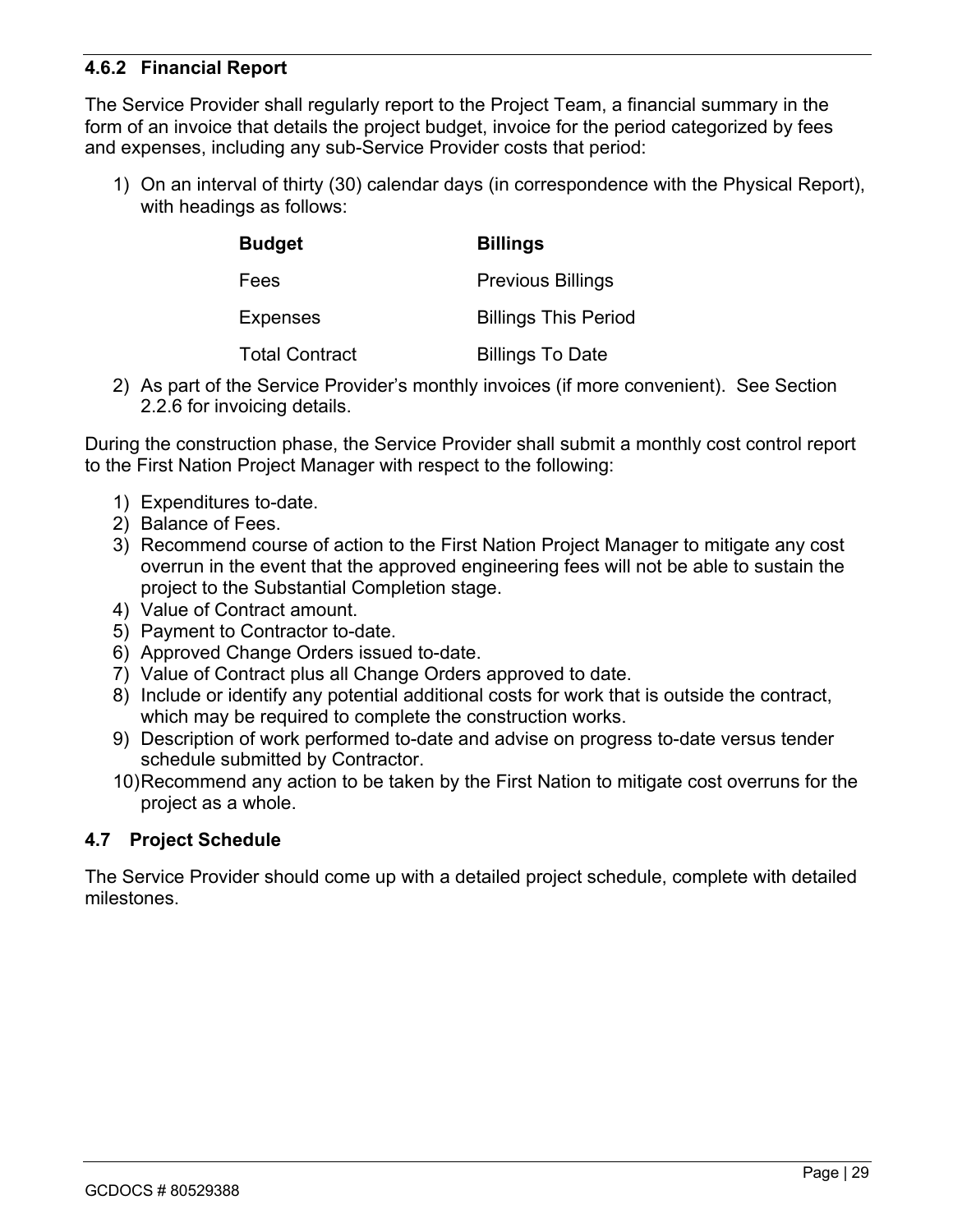# **PART C – PROPOSAL INSTRUCTIONS**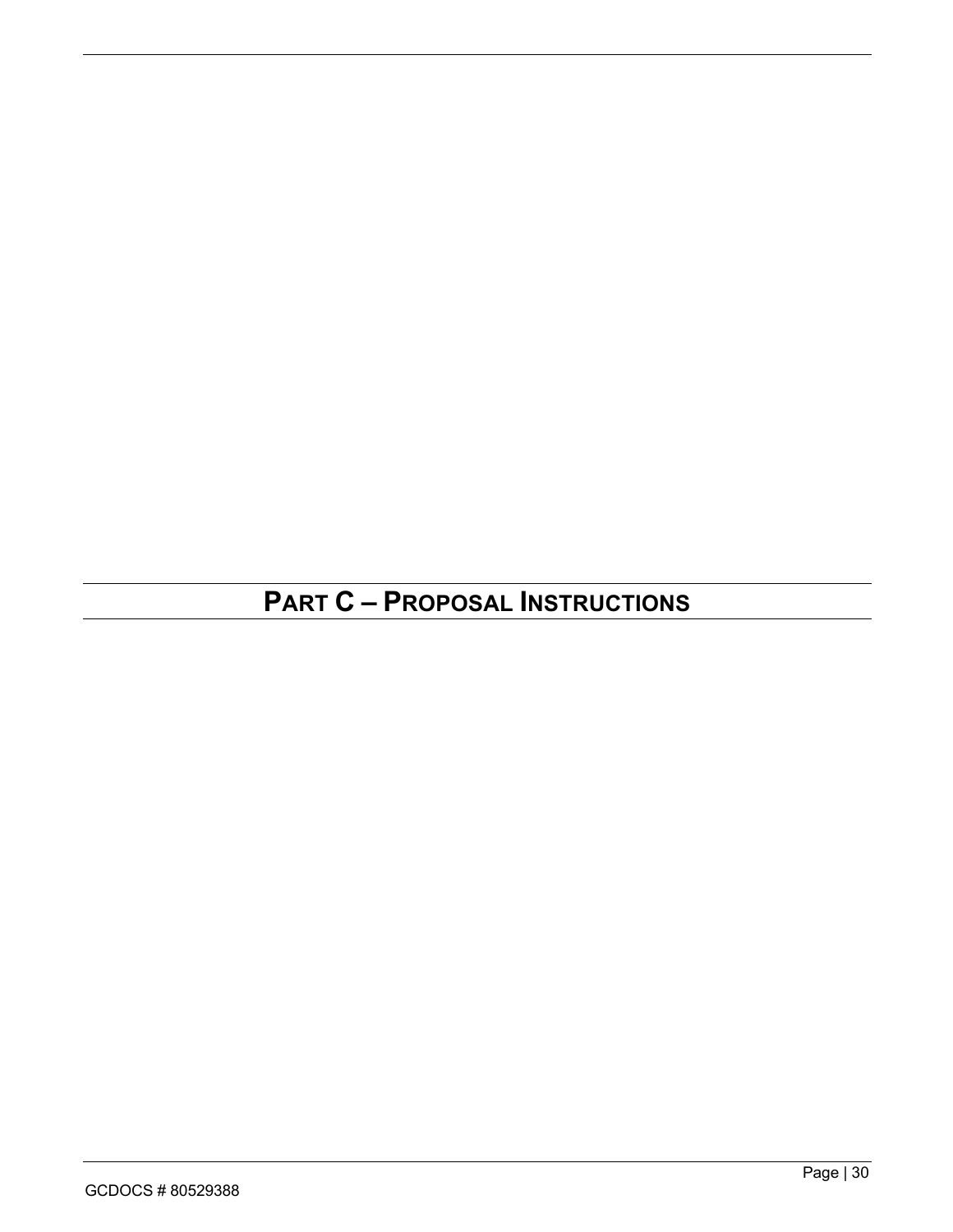#### **Section 5: PROPOSAL REQUIREMENTS**

### **5.1 General**

The Proponent will acknowledge in the Proposal that they have had adequate discussions and access to sufficient information to enable them to undertake the required work as detailed herein within the time limits stipulated for the project.

The estimated cost for the project submitted in the Proponent's Proposal shall include all necessary expenditures to undertake all the required work outlined in these Terms of Reference and in the Proponent's proposal.

### **5.2 Submission Requirements**

The Proponent shall submit six (6) copies of their proposal in a sealed envelope. This proposal is a "Two Envelope" system, to be titled as the "Management Section" and "Cost Section". ALL information related to cost is to be contained in the "Cost Section" only and provided in a separate sealed envelope. In addition, a PDF submission (by e-mail) of the "Management Section" of the proposal is also required. The PDF copy of the "Cost Section" should be provided via a USB inside the "Cost Section" sealed envelope.

The Proponent shall provide a letter of transmittal, separate from the proposal, signed by an authorized officer.

#### **5.3 Management Section**

The Management Section of the proposal shall include, but not limited to, the following information.

### **5.3.1 Section 1 – Proponent/Firm**

This section should give a brief description of the Proponent's firm, qualification and expertise.

The Proponent shall include in the Proposal their qualifications to undertake the project including a list of similar work undertaken in Government, First Nation and Private sectors and corresponding references (Minimum of 3 projects in the past 10 years). The information must include the contact name, current telephone number and email and a short description of the individual's role in the project. Methods for controlling costs and schedules should be provided including examples and stating whether or not the completed projects were on time, and on budget.

### **5.3.2 Section 2 – Project Team**

This section will identify assigned staff and any sub-Service Providers along with their qualifications, registration and the value they add to the project. All requirements for the Proponent shall apply to the sub-Service Providers.

The Project Manager must provide information regarding their experiences in the last five (5) years that are relevant to the duties required herein. It is recommended to include a brief statement relative to the qualifications of the Project Manager to undertake the project based on experience on similar projects, cost control, expertise, etc.

The committed back-up for the Project Manager if the Project Manager is not available should be identified including their qualifications.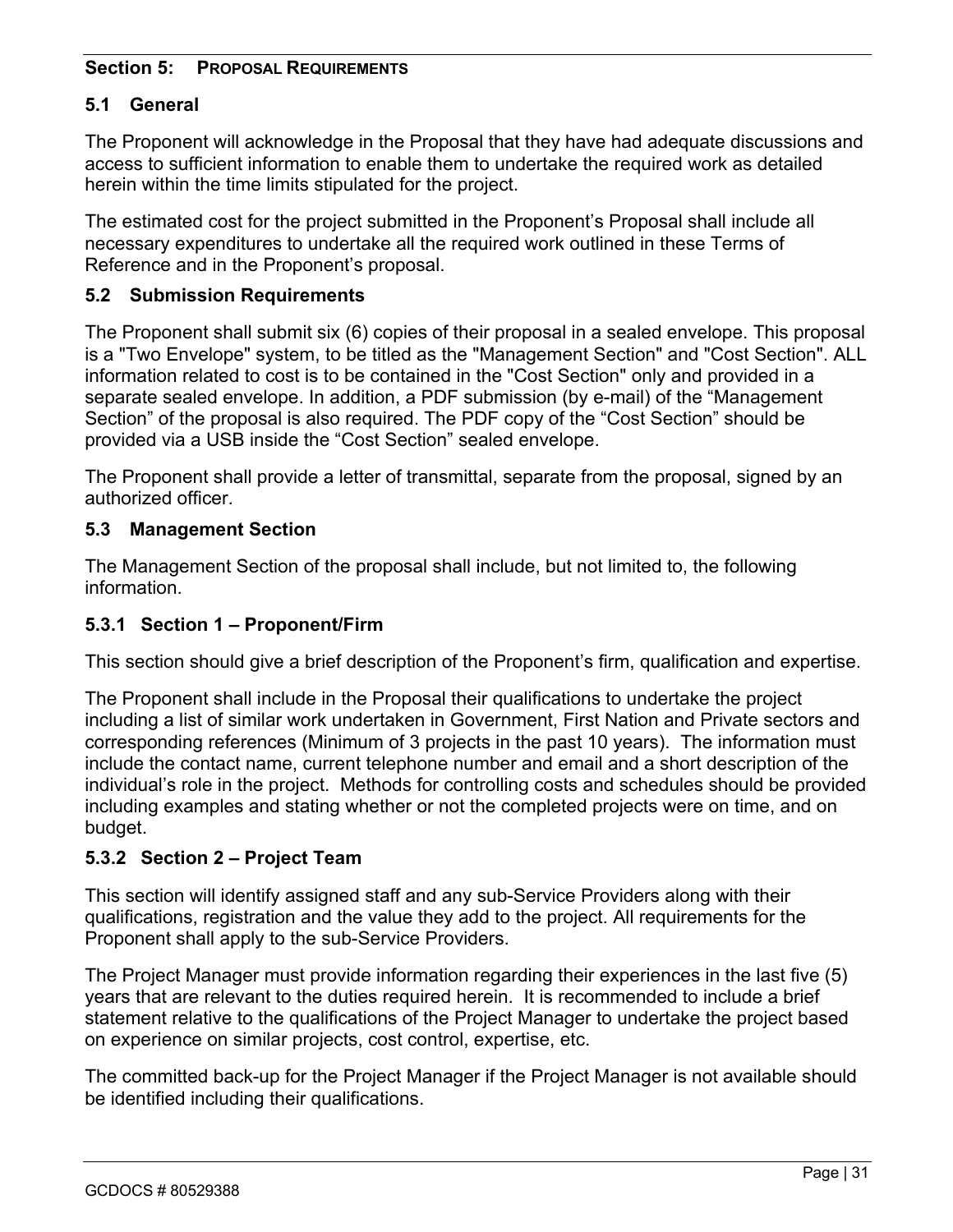The Proposal shall identify the portions of the project to be undertaken by each member of the Team. This should include a description of their project duties and responsibilities and estimated hours for the project. Only team members that are actually going to work on the project shall be listed in the proposal.

No changes in the Proponent's Team will be permitted without a written request for such changes and written approval by the Project Team.

The Proponent shall provide an organization chart and a description of the management methods that will be used to ensure that the work is done in a manner that meets these Terms of Reference.

The Proponent shall provide an Appendix showing the Curricula Vitae/Resumes of the proposed Project Team staff and any sub-Service Providers. The Proponent shall provide proof of registration or licensure to practice within the Province of Ontario with a P. Eng. Designation. Proof of sub-Service Providers professional engineering registration and professional insurance is to be provided with the proposal.

No members of the project team are to be changed without the approval of the Owner as per Section 2.2.11.

### **5.3.3 Section 3 – Project Understanding**

This section should give a brief description on the proposed scope of work, and an overall approach to the work.

# **5.3.4 Section 4 – Methodology**

The Proponent's proposal shall contain an outline of the methodology that the Proponent proposes to utilize in undertaking the project. The following details are recommended for inclusion in the proposal:

- Highlight technical methods and innovative ideas to be utilized to complete the project.
- Detail the process that will be utilized to complete the project and how the scope of work in the Terms of Reference will be met and exceeded.
- Any major difficulties that are anticipated.
- Highlight any request for changes to the statement of work.
- The steps could be taken to promote and implement skill transfer to the First Nation.

# **5.3.5 Section 5 – First Nation Participation**

The Proponent shall outline any opportunities for First Nation members to become involved in the project. This will be treated separately from the opportunities that may arise with the Contractor.

# **5.3.6 Section 6 – Work Plan**

A "Work Plan" demonstrating how the requirements of the scope of work will be met and showing the assignment of specific team members to tasks and the number of person-hours that each team member will spend on each task. The use of specialized services should also be shown. This information should be shown on a chart, in matrix form, excluding costs. Availability of the assigned personnel is to be indicated in the proposal. The percent (%) utilization of the assigned personnel is to be shown and totaled. The sections of the matrix shall include as a minimum all the phases shown in the Cost of Services Form in **Error! Reference source not found.**. The total number of hours per task, per section, per team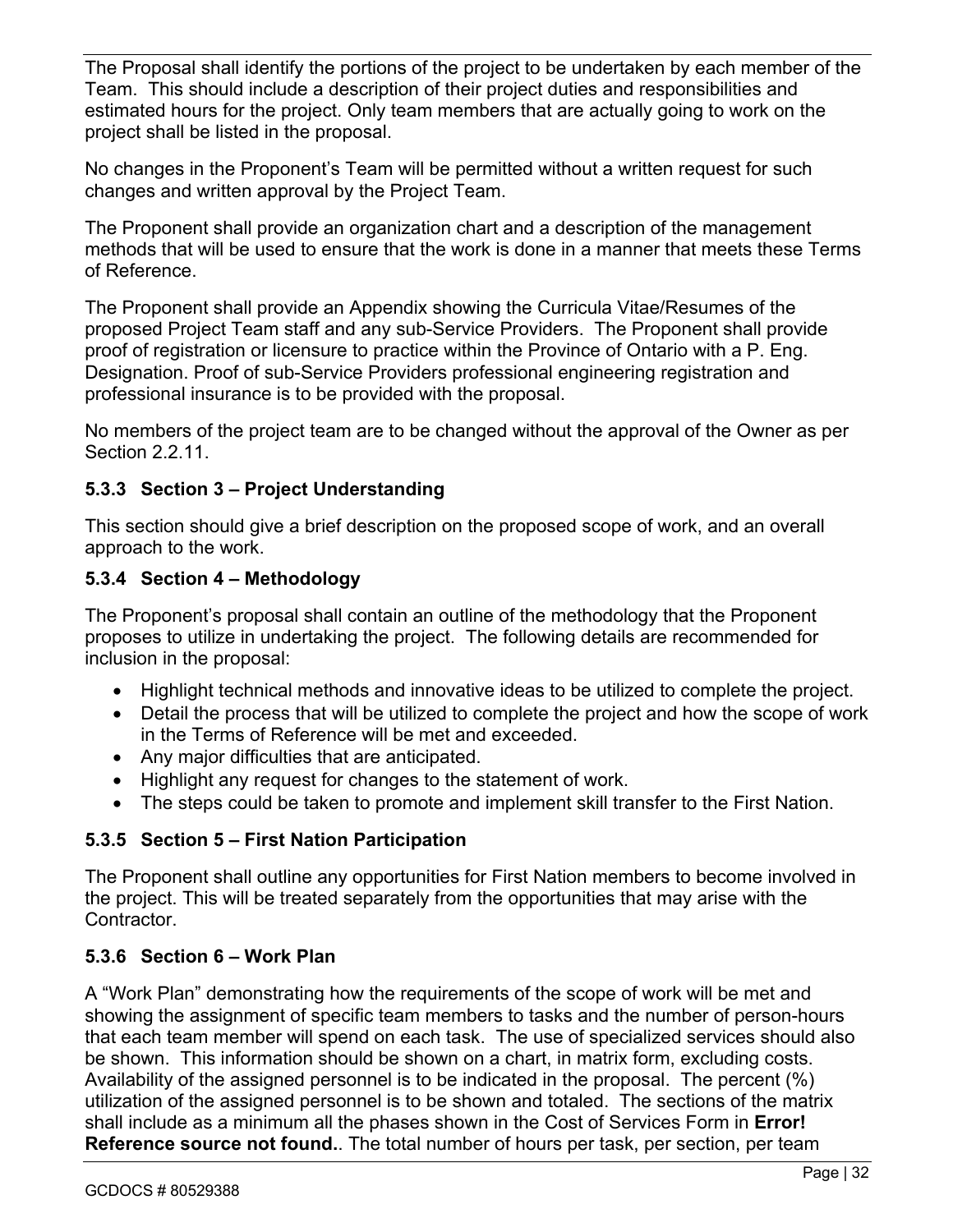member and for the whole project shall be shown in the matrix.

The Work Plan should include the utilization of First Nation labour, equipment, and/or accommodation required throughout the project. Utilization of the First Nation local labour, equipment, and/or accommodation is expected if required.

# **5.3.7 Section 7 – Schedule**

The Proponent's proposal will indicate the number of weeks required to complete the project and include the proposed schedule. The Proponent shall use Microsoft Project to provide a schedule of suggested milestones, key stages, work durations and dates for the implementation of the project. The schedule shall include the project start and end date. The schedule shall be based on award of the project within two weeks of the closing of the request for proposal. Scheduling shall be updated regularly and monthly reports sent to the Project Team, in both hard copy and digital formats.

The schedule shall be included in the Proponent's contract.

The Microsoft Project digital file shall be available to the Owner if requested.

It is encouraged that the Proponent provides examples of similar projects that they met their proposed schedule including corresponding references.

# **5.3.8 Section 8 – Project Implementation and Control**

This section should give a brief description on the management of the work, delegation of responsibility, work plans, scheduling and cost control, reporting and quality control. Methods for controlling costs and schedules should be presented.

### **5.3.9 Section 9 – Insurance**

The project insurance requirements are described in Section 2.2.13.

The Proponent's proposal shall include proof of insurance.

### **5.3.10 Section 10 – Conflict of Interest**

The Conflict of Interest requirements are described in Section 2.1.11.

The Proponent shall complete and submit the Conflict of Interest (COI) Forms provided in Appendix . The Proponent shall complete COI Form A and complete and submit either:

- 1) COI Form B to declare no current or future conflict of interest (actual, perceived or potential) in submitting a Proposal, or, if selected, with the contractual obligations of the Service Provider under the Agreement and that the Proponent neither has, nor has access to, any Confidential Information.
- 2) COI Form C to declare any (all) situation(s) that may be a conflict of interest in submitting a Proposal or, if selected, with the contractual obligations of the Service under the Agreement.

### **5.3.11 Section 11 – Draft Contract**

The Proponent's proposal shall include a draft form of contract for the Proponent's work. A draft copy of the proponent's standard service agreement is acceptable. A contractual agreement will be required upon the successful awarding of the project. The Owner has access to contracts which may also be an option.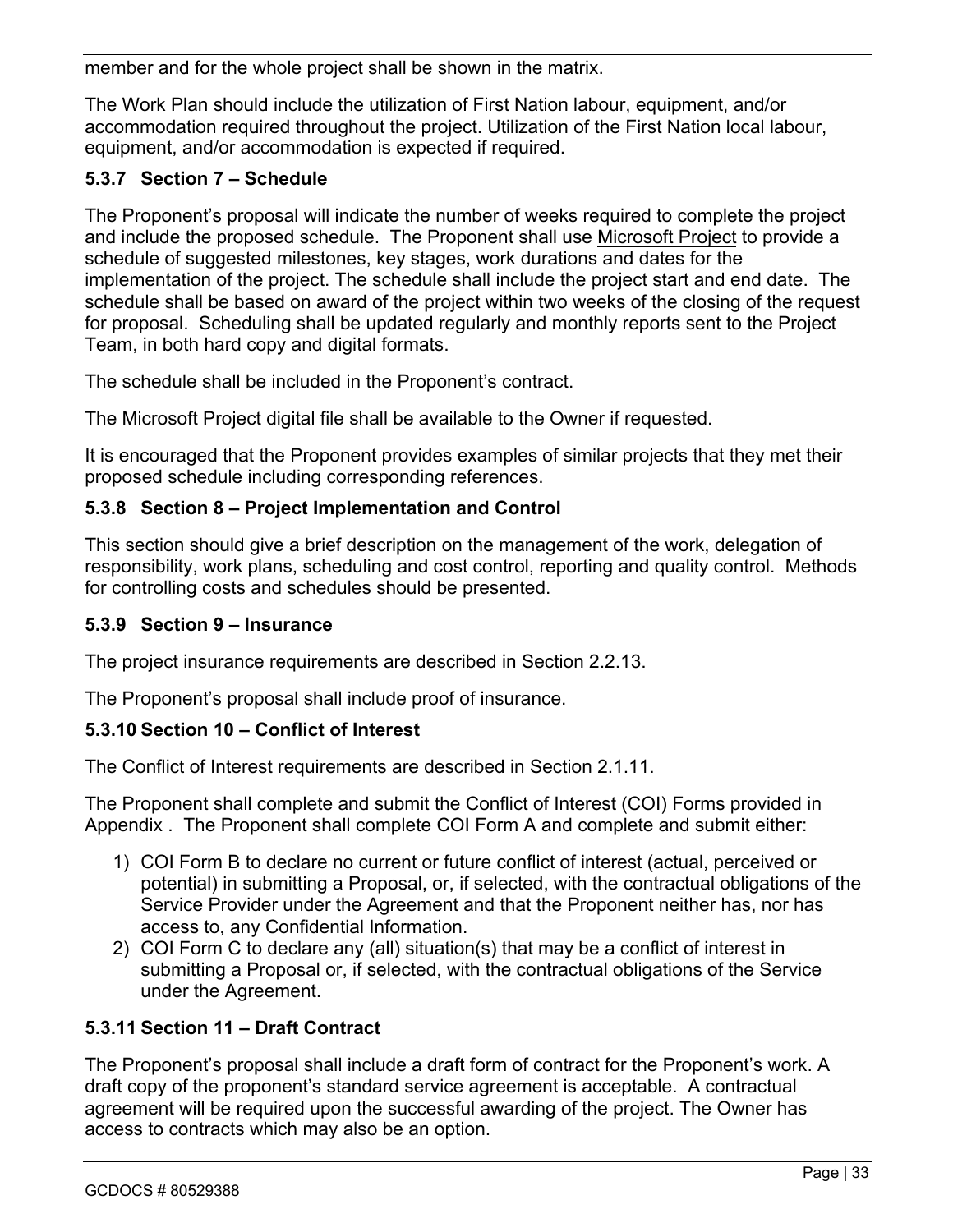## **5.4 Cost Section**

The fixed consulting fees and disbursements for the performance of his services for all portions of the projects based on the requirements of the Terms of Reference to be provided in a separate sealed envelope. Hourly rates for all assigned staff, administration fees on disbursements, or on Sub-Proponent fees, and other Consulting Firm Policies shall be submitted. This should include rates and policy for "overtime" work undertaken.

The price(s) quoted shall include any and all applicable taxes, unless exempt in which case the Proponent shall include Tax Registration Number (if the Proponent is Registered). The Proponent should note that the Kay-Nah-Chi-Wah-Nung is HST Exempt. An HST Exemption letter can be provided upon request from the Proponent.

The Proponent shall provide a cost breakdown of the services requested in this Terms of Reference. The breakdown shall show the fixed cost of professional fees and expenses. The work breakdown shall be in the form of a time and task activity matrix and demonstrate the person-hours for each task. This information must be shown in a chart, in matrix form, preferably in the same one referred to in the aforementioned "Work Plan", but including costs. Only the fixed fee portion will be used in the calculation of points for cost. The total cost per task, per section, per team member and for the whole project shall be shown in the matrix.

The Proponent shall describe in detail the basis upon which the fee is based, and clearly outline the cost of any exclusion, provisional and/or discretionary items which may impact the proposed fee.

The budget for the project will not be shared with Proponents.

#### **Section 6: PROPOSAL EVALUATION**

#### **6.1 Evaluation Process**

- 1) Each proposal will first be evaluated separately by a minimum of three representatives from the Evaluation Team using the point system and all criteria except costs as indicated on the attached "Evaluation Criteria Table".
- 2) The evaluation procedure using all criteria except costs is to:
	- a) Assign a score between 0 to 10 to each proposal for all criteria;
	- b) Calculate the Mark for each criteria by multiplying the Score by the weight; and
	- c) Add up each mark to determine the subtotal.
- 3) All score sheets from each representative will hold the same weight and averages will form the Evaluation Team's Scores.
- 4) Evaluation team shall review averages and achieve consensus on proposal scoring prior to opening cost envelope.
- 5) The cost envelopes are opened for all proposals attaining 60 percent or more of the technical component. Where the Proposal does not score a minimum of 60 percent in the technical evaluation portion the cost portion envelope will be returned unopened. The PDF copy of the "Cost Section" should be provided in a USB inside the cost envelopes.
- 6) Proposals prices that are either 60% higher or 60% lower than the average Proposal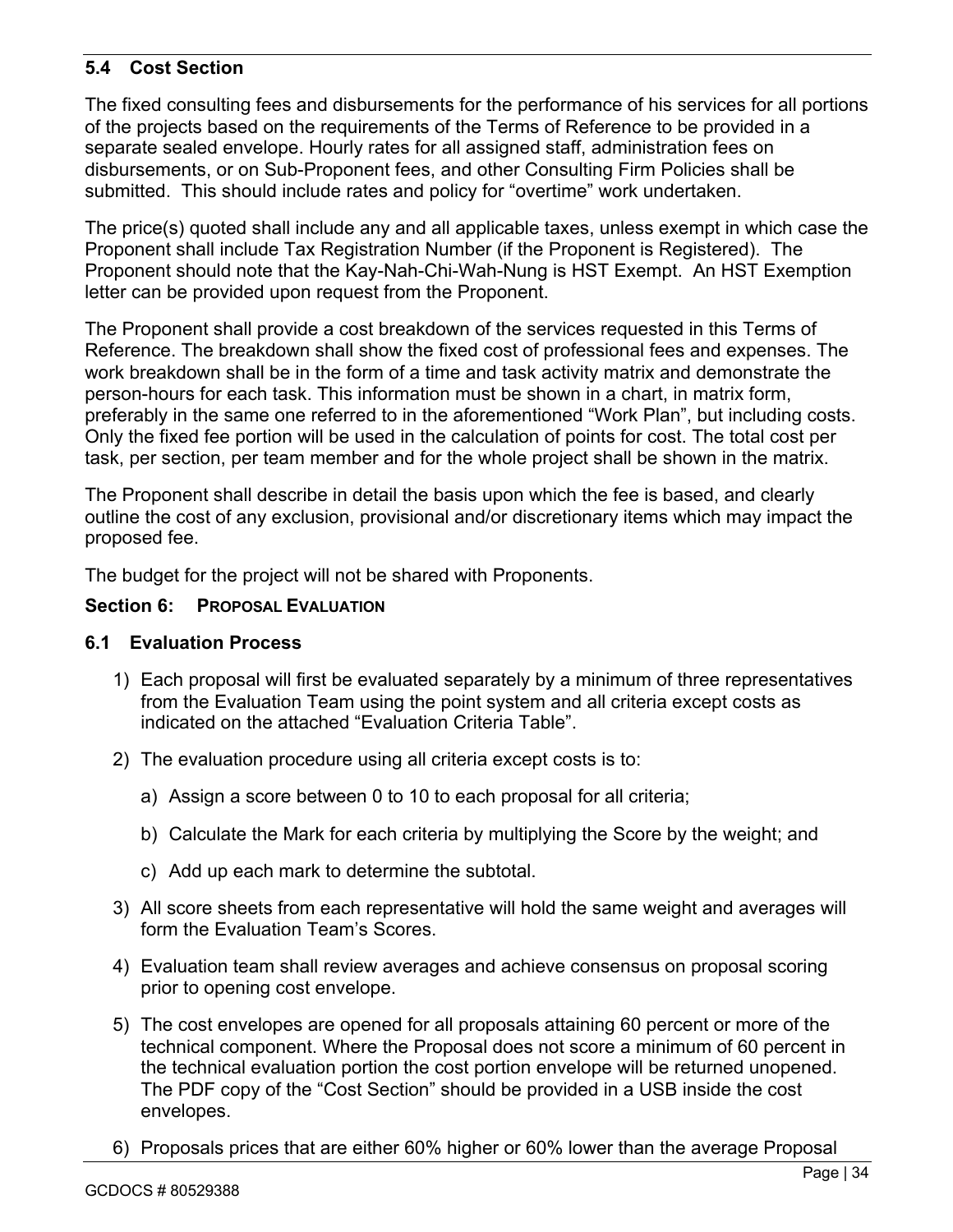price may be disqualified.

7) The terms of the contract may be negotiated with all or any Proponent. Should negotiations breakdown with the Proponent with the highest points, the Proponent with the second highest points will be contacted. This procedure will be continued until a contract is finalized. In the event that there are multiple Proponents with the highest score, the Project Team has the discretion to choose between these Proponents based on the Project Team's requirements.

#### **6.2 Evaluation Team**

Evaluations of the Proponents qualifications and proposals shall consist of the following representatives:

- First Nation Chief & Council (1)
- First Nation Project Coordinator (2)
- First Nation Public Works (2)
- Kay-Nah-Chi-Wah-Nung Representative (1)
- Tribal Council Technical Representative (1)

### **6.3 Proposal Mandatory Requirements**

The following are Mandatory Requirements that the Proponent must provide in their proposals. Failure to provide any of these Mandatory Requirements may result in disqualification of the firm's proposal.

- 1) That the Consulting firm has the insurance as described in Section 2.2.13. Proof of Insurance is to be provided in the proposal.
- 2) Statement on Conflict of Interest as described in Section 2.1.11.
- 3) Three (3) references from three (3) different organizations for which the Proponent has performed similar work. The information must include the contact name, current number, email, a short description of the work and the individual's role in the project.
- 4) Fees and disbursement for the specified services expressed as a lump sum (fixed) and summarized on a COST OF SERVICES FORM submitted in a separate cost envelope marked "**COST SECTION**".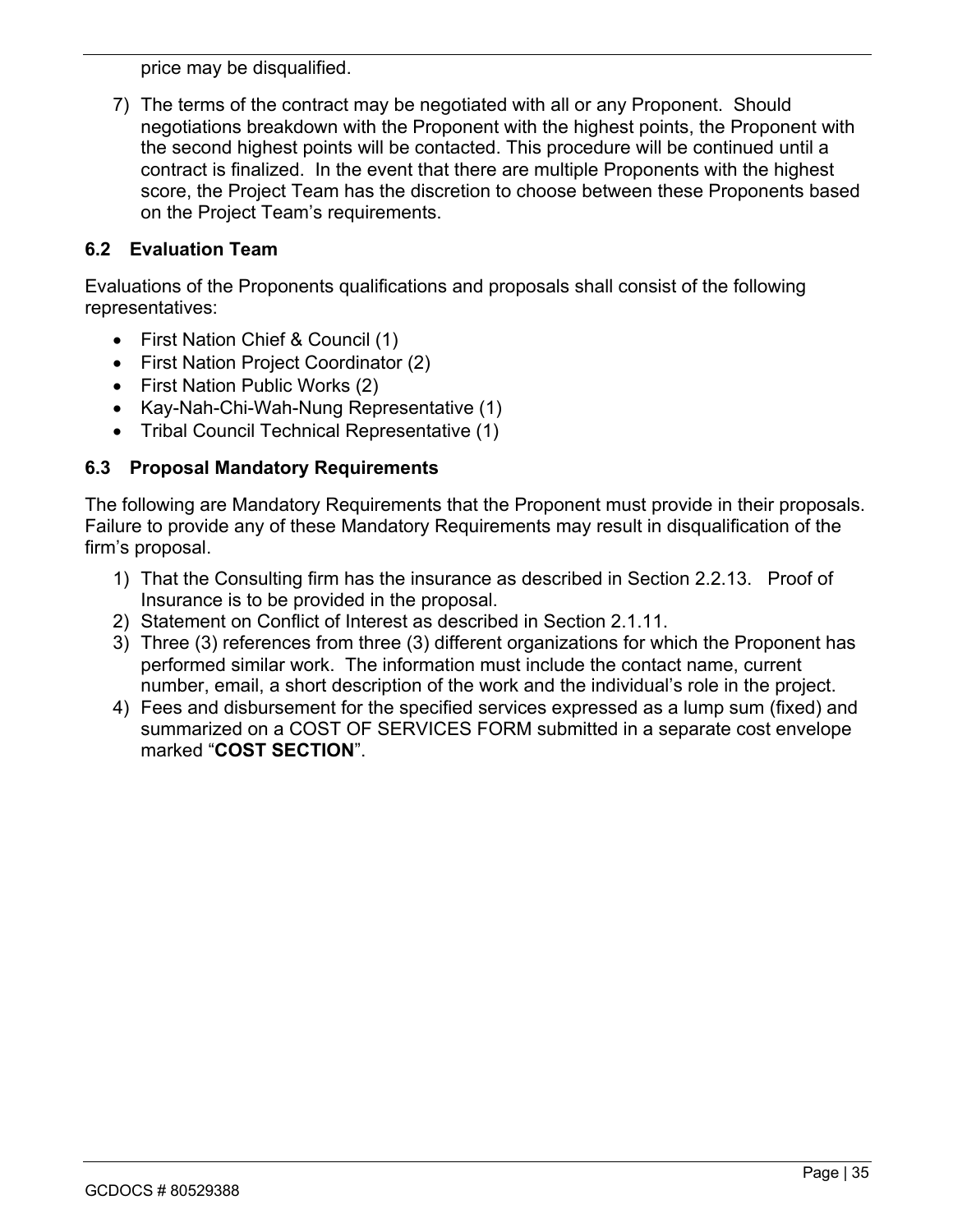#### **6.4 Proposal Evaluation Criteria Table**

Proposals will be evaluated according to the work identified in the "Terms of Reference" and using the criteria and point system set out as follows:

Evaluating Team Member: \_\_\_\_\_\_\_\_\_\_\_\_\_\_\_\_\_\_\_\_\_\_\_\_\_\_\_\_

| <b>Criteria</b>                                                                                                                                                                                                                                                                                 | <b>Mark</b>  | Weight | <b>Score</b> | <b>Comments/Notes</b> |
|-------------------------------------------------------------------------------------------------------------------------------------------------------------------------------------------------------------------------------------------------------------------------------------------------|--------------|--------|--------------|-----------------------|
|                                                                                                                                                                                                                                                                                                 | (0 to<br>10) |        |              |                       |
| Firm: Experience, registration and<br>satisfactory performance on similar projects<br>(government and private sector). The<br>references provided may be contacted.<br>Responsible officers of government funded<br>projects may also be contacted when such<br>projects are referenced.        |              | 1.0    |              |                       |
| <b>First Nation Experience: Experience,</b><br>registration and satisfactory performance<br>on similar First Nation projects. The<br>references provided may be contacted.<br>Responsible officers of government funded<br>projects may also be contacted when such<br>projects are referenced. |              | 0.5    |              |                       |
| Project Team: The number, qualifications<br>and relevant experience of personnel to be<br>assigned to the proposed team.                                                                                                                                                                        |              | 2.0    |              |                       |
| Proposal: The depth and detail of the<br>proposal which indicates an understanding<br>of the size, complexity and time constraints<br>of the work.                                                                                                                                              |              | 1.0    |              |                       |
| <b>Schedule:</b> The proposed schedule for the<br>work. Management of the work, delegation<br>of responsibility, work plans, schedule and<br>cost control, reporting and quality control.                                                                                                       |              | 1.0    |              |                       |
| Methodology: The methodology proposed<br>for the performance of the work in<br>accordance with the Terms of Reference.<br>This includes the Proponents management<br>section and proposed skill transfer to the<br><b>First Nation.</b>                                                         |              | 2.5    |              |                       |
| <b>Costs of Services*: Mark = Lowest</b><br>Proposal Cost ÷ Evaluated Proposal Cost x<br>10                                                                                                                                                                                                     |              | 2.0    |              |                       |

#### **Marks**

- 10 Proposal exceeds requirements.
- 7 Most of the important elements are provided, acceptable.
- 4 Some of the important elements are provided, unacceptable.
- 0 The element was not provided.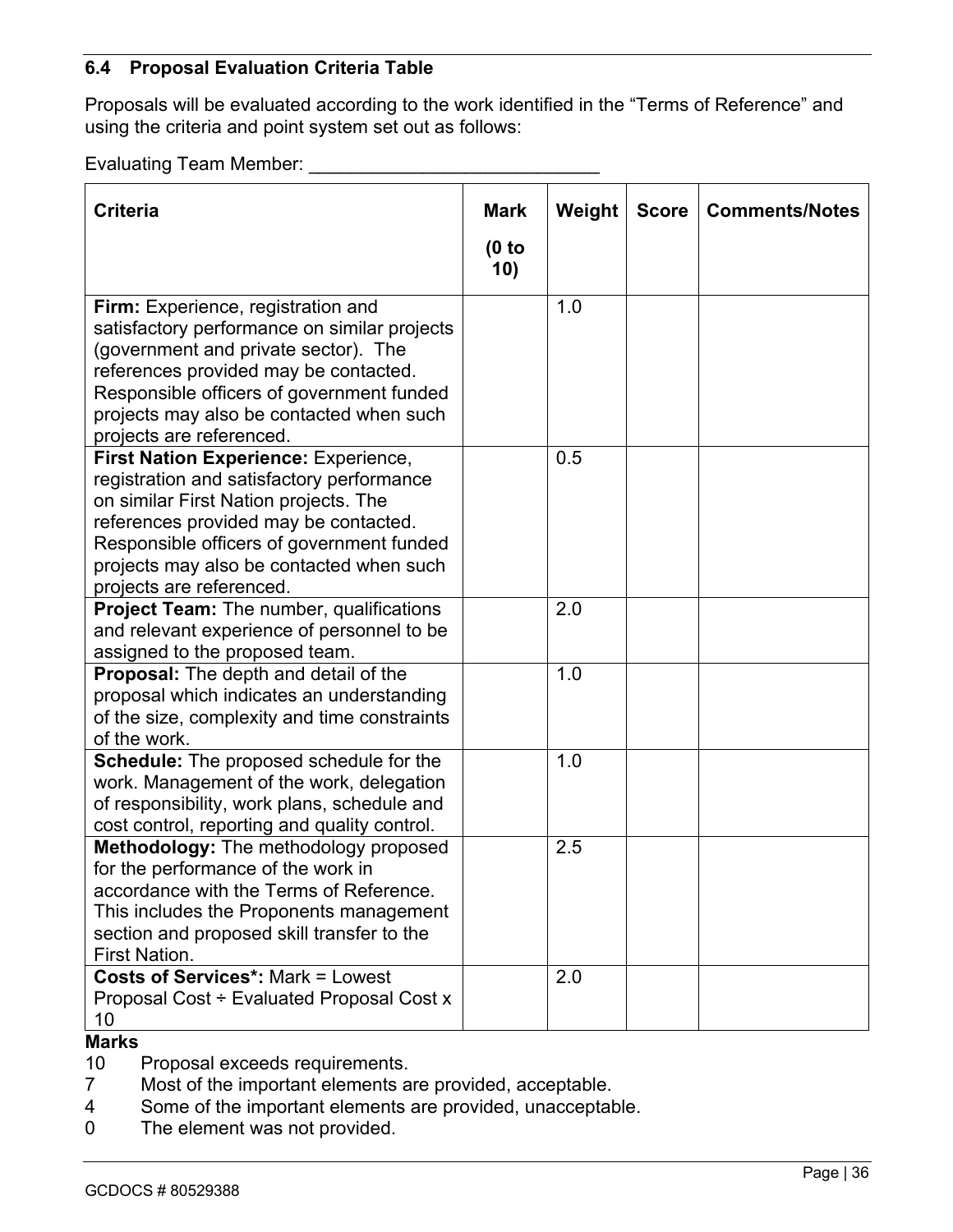\*Where the ratio method is deemed inappropriate for use in awarding points for cost by the Evaluation Team due to unique circumstances, an alternative cost evaluation process may be utilized. It should be noted that the cost for some or all of the Provisional Items may be excluded when evaluating costs of services.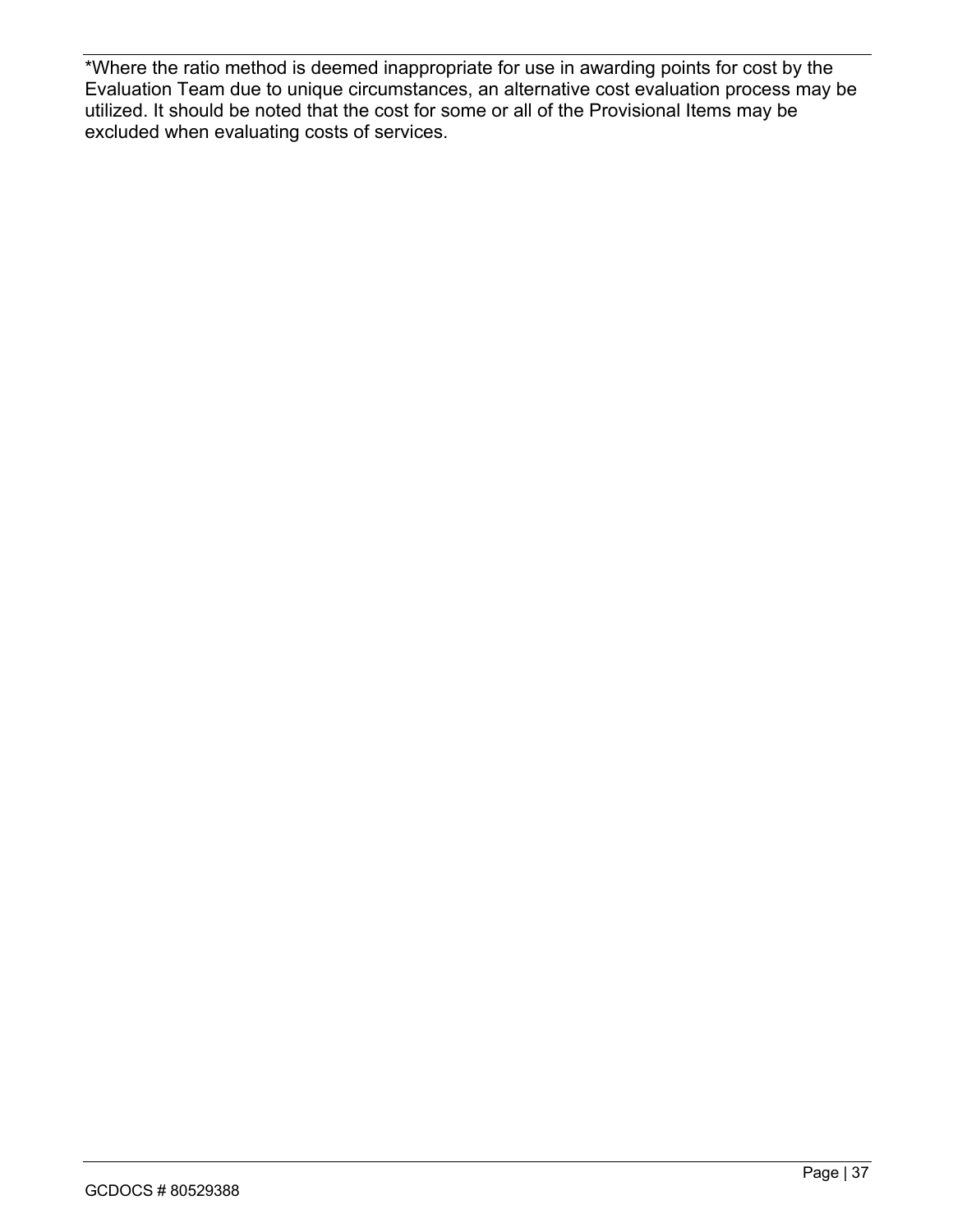# **APPENDICES**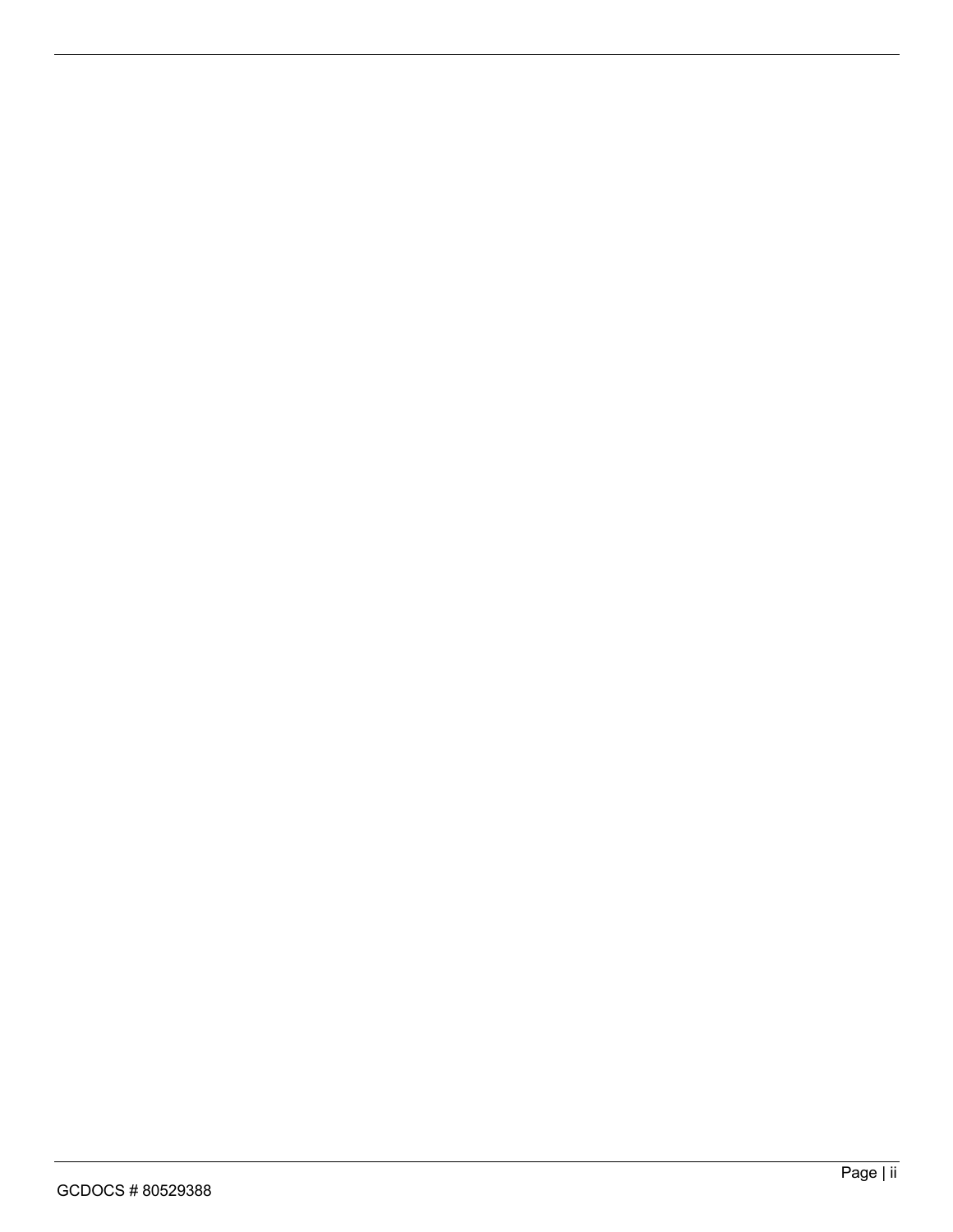## **APPENDIX A – CONFLICT OF INTEREST (COI) FORMS**

# **COI Form A: RFP Preparation Participants**

The following is a list of the Service Provider staff who participated in the preparation of the RFP submission:

| Name | <b>Business Address</b> | <b>Business Telephone</b><br>Number | Contribution Or % Of<br><b>Work</b> |
|------|-------------------------|-------------------------------------|-------------------------------------|
|      |                         |                                     |                                     |
|      |                         |                                     |                                     |
|      |                         |                                     |                                     |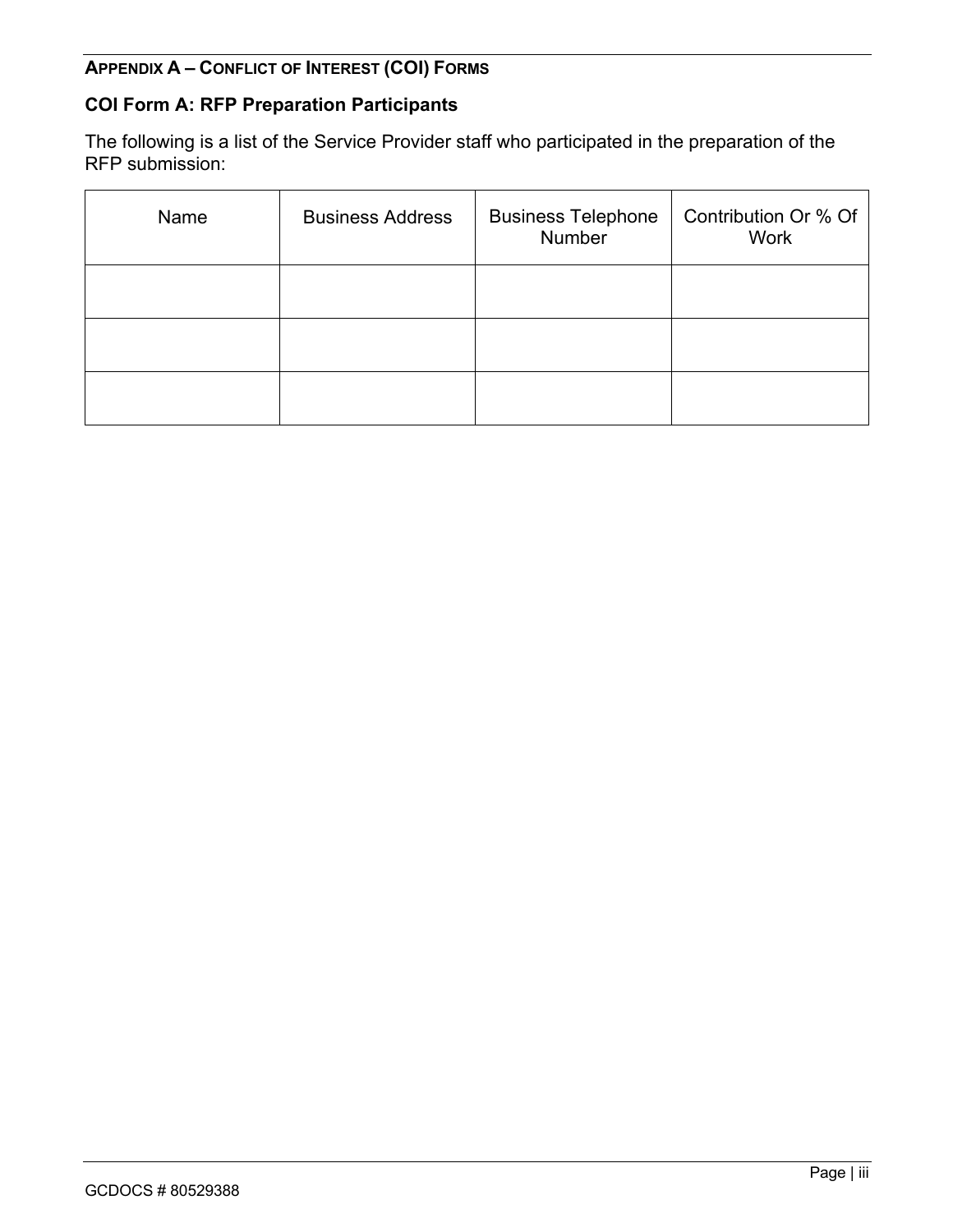#### **COI Form B: Certification - No Conflict Of Interest**

I/We hereby certify that there is not nor was there any actual or potential conflict of interest or unfair advantage in our submitting the Proposal or performing the Services required by the Agreement.

In submitting the Proposal, our company has no knowledge of or the ability to avail ourselves of confidential information of the Owner (other than confidential information which may have been disclosed by the Owner to the Proponents in the normal course of the Request for Proposal) where the confidential information would be relevant to the Services, their pricing or the Request for Proposal evaluation process.

| Name     | Signature |
|----------|-----------|
|          |           |
| Position | Date      |

Note: In case of a Joint Venture, signatures of all partners are required